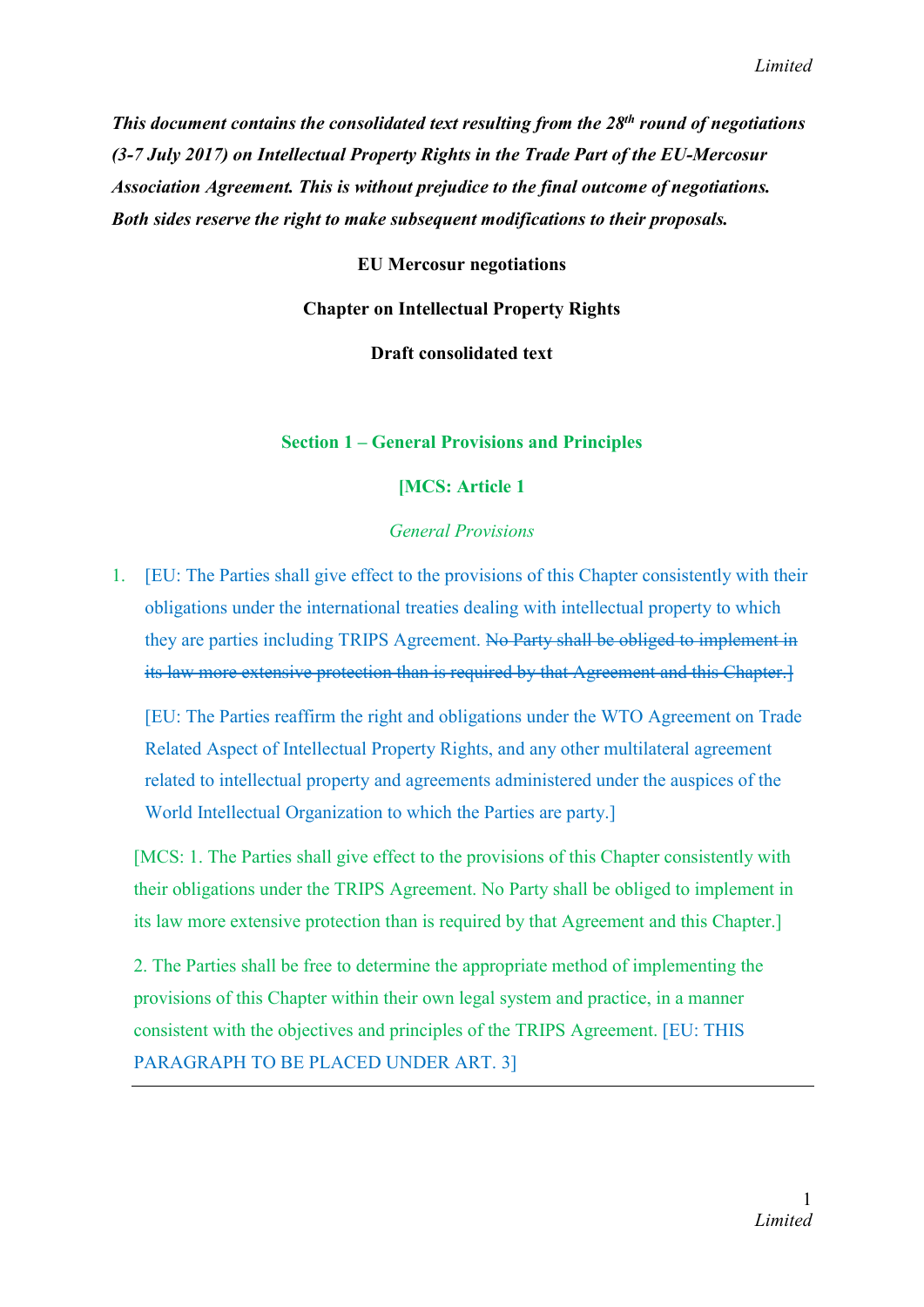# Article 2

## **Objectives**

- 1. The objectives of this Chapter are to:
	- a) Facilitate access, production and commercialisation of innovative and creative products and foster trade and investment between the Parties contributing to a more sustainable, equitable and inclusive economy for the Parties;
	- b) Achieve an adequate and effective level of protection and enforcement of intellectual property rights that provides incentives and rewards to innovation while contributing to the effective transfer and dissemination of technology and favouring social and economic welfare and the balance between the rights of the holders and the public interest;
	- c) Foster measures that will help the Parties to promote research and development, and access to knowledge.

# Article 3

# *Nature and Scope of Obligations*

- 1. The Parties shall ensure an adequate and effective implementation of this Chapter and the international instruments dealing with intellectual property to which they are parties including the Agreement on Trade-related Aspects of Intellectual Property (hereinafter referred to as "TRIPS Agreement") contained in Annex IC to the WTO Agreement. The Parties reaffirm their rights and obligations under these Agreements.
- 2. For the purposes of this Agreement, intellectual property rights embody:
	- a) Copyright and related rights;
	- b) Trademarks;
	- c) Industrial designs;
	- d) Geographical indications;
	- e) Patent rights;
	- f) Protection of undisclosed information;
	- g) Layout-designs (topographies) of integrated circuits.
	- h) [EU: Plants Varieties]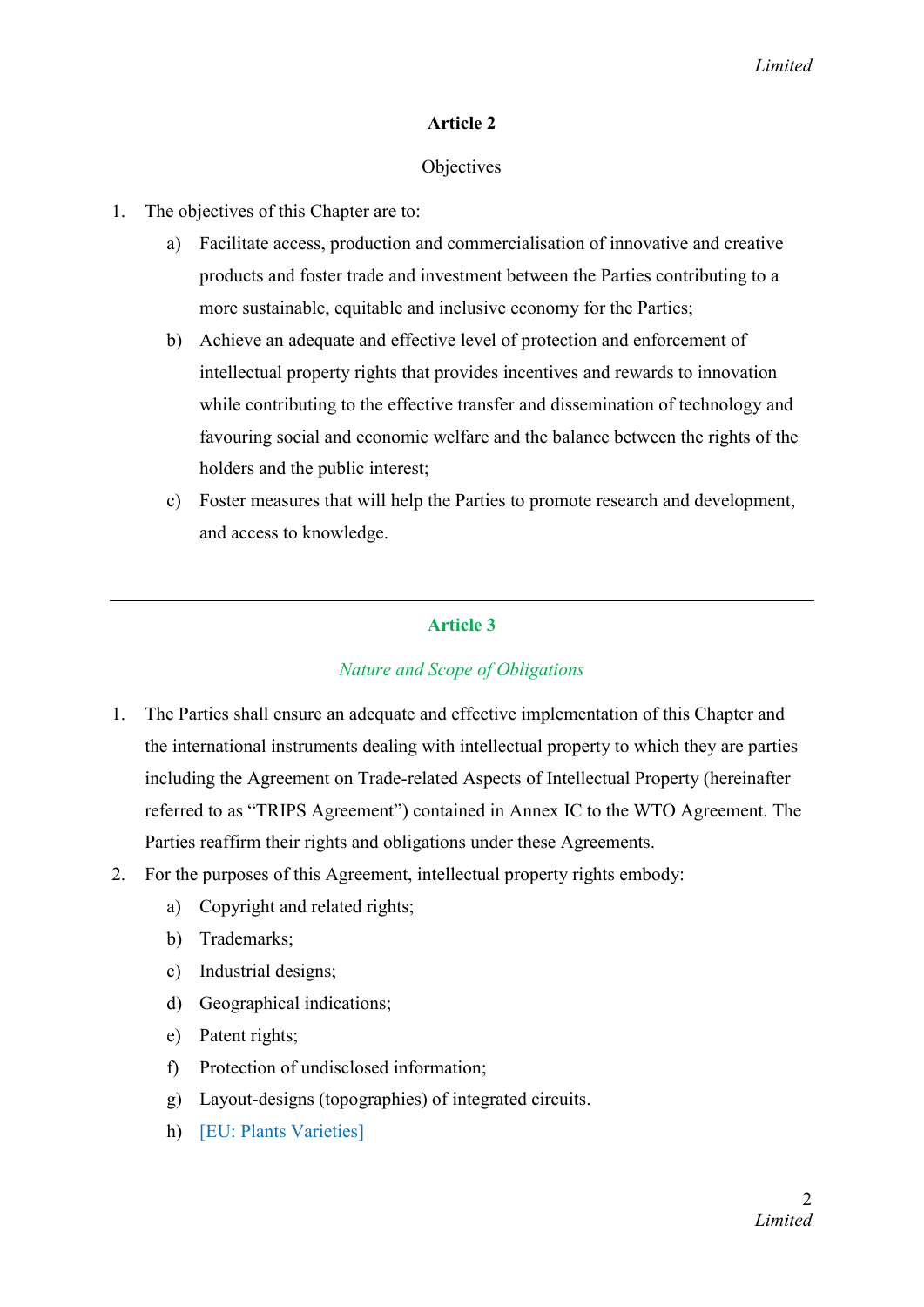- 3. Protection of intellectual property includes protection against unfair competition as referred to in Article 10bis of the Paris Convention for the Protection of Industrial Property (Stockholm Act 1967).
- 4. No provisions of this Chapter will prevent a Party to adopt any measure necessary to prevent the abuse of intellectual property rights by right holders or the resort to practices which unreasonably restrain trade or adversely affect the international transfer of technology, [MCS: including but not limited to certain practices or conditions related to licensing].
- 5. This Chapter does not create any obligation with respect to the distribution of resources as between enforcement of intellectual property rights and enforcement of law in general.

[EU: 6. The Parties shall be free to determine the appropriate method of implementing the provisions of this Chapter within their own legal system and practice, in a manner consistent with the objectives and principles of the TRIPS Agreement.

7. No Party shall be obliged to implement in its law more extensive protection than is required by this Chapter. This Chapter does not preclude the Parties from applying provisions of domestic law introducing higher standards for the protection and enforcement of intellectual property, provided that they do not violate the provisions of this Chapter.

## Article 4

## *Principles*

- 1. Each Party<sup>1</sup> recognises that the protection and enforcement of intellectual property rights can and must be done in a manner conducive to economic, social and scientific progress. Each Party shall ensure the enforcement of intellectual property rights within its own legal system and practice.
- 2. In formulating or amending its laws and regulations, each Party may establish exceptions and flexibilities permitted by the multilateral instruments to which the Parties are Signatories.
- 3. [MCS: The provisions in this Chapter shall be implemented in such a way as to promote the attainment of the United Nations Sustainable Development Goals (SDGs).] [EU: The

<sup>&</sup>lt;sup>1</sup> For further clarification of legal teams in order to make sure that each country maintains its own legal system.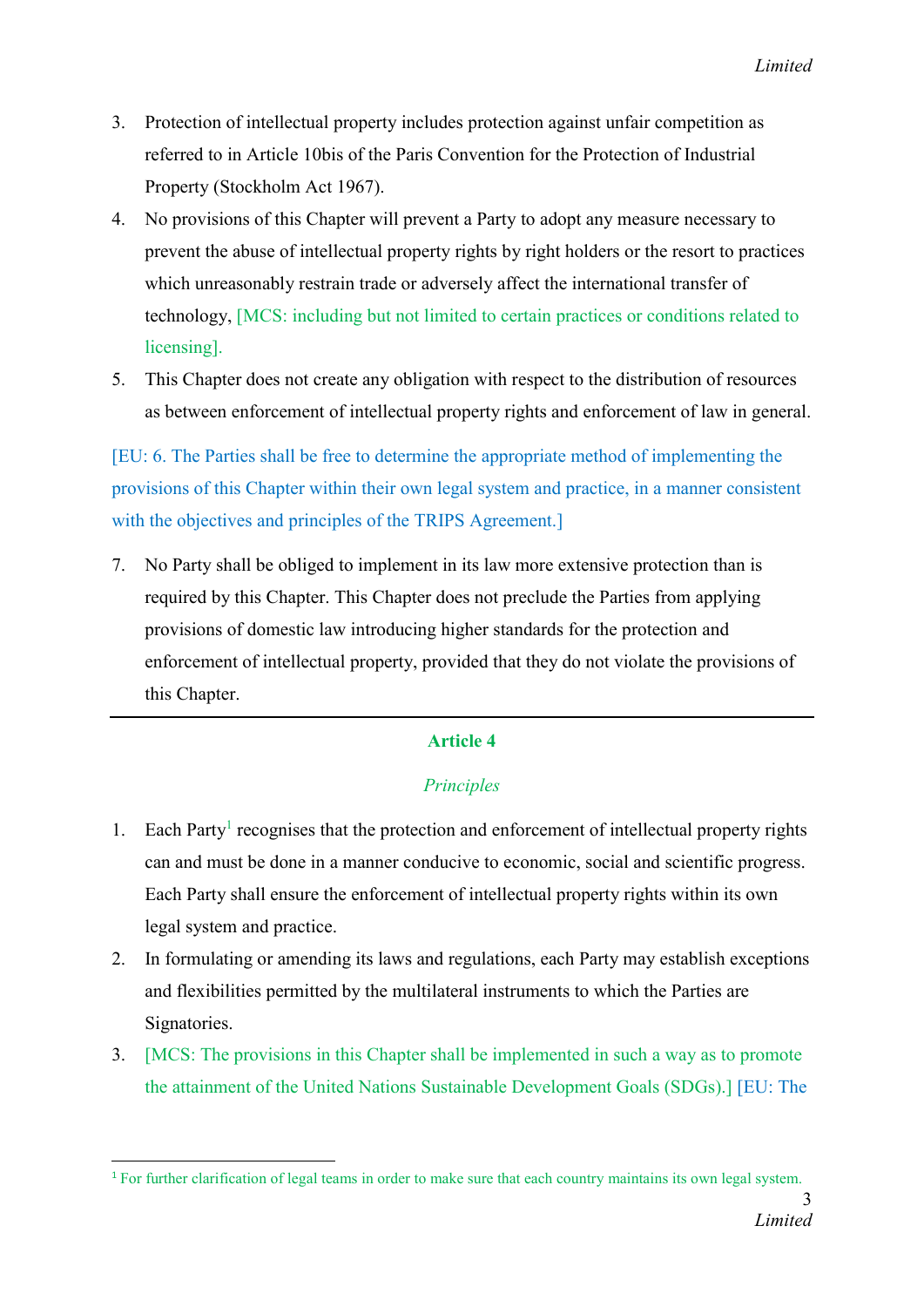Parties support the achieving of the United Nations Sustainable Development Goals (SDGs).]

- 4. The Parties [EU: recognise the importance of] [MCS: shall take due account of the need to preserve] a robust, rich, and accessible public domain, [MCS: and shall cooperate with each other in identifying subject matters that have fallen into the public domain.<sup>2</sup>]. [EU: In particular, the Parties commit to promote the use of unprotected knowledge and information and to prevent practices that may restrict their diffusion.]
- 5. The Parties recognise the importance of the declaration on the TRIPS Agreement and Public Health, adopted on 14 November 2001 (hereinafter referred to as the "Doha Declaration") by the Ministerial Conference of the WTO. In interpreting and implementing the rights and obligations under this Chapter, the Parties shall ensure consistency with the Doha Declaration. [EU: including the grounds for issuing a compulsory licence set out by the Paris Convention for the Protection of Industrial Property (Stockholm Act 1967).
- 6. The Parties shall implement Article 31bis of the TRIPS Agreement, as well as the Annex and Appendix to the Annex related thereto, which entered into force on January 23, 2017.
- 7. The Parties recognise that technology transfer contributes to the strengthening of national capabilities with the aim to establish a sound and viable technological base and innovative capacity.
- 8. The Parties recognise the importance of the World Health Assembly Resolution WHA 60.28 and the Pandemic Influenza Preparedness (PIP) Framework adopted on the Sixtyfourth World Health Assembly. [EU: and commit to support actively its implementation.]
- 9. The Parties recognise the importance of promoting the implementation of Global Strategy and Plan of Action on Public Health, Innovation and Intellectual Property, adopted by the World Health Assembly on 24 of May 2008 (Resolution WHA 61.21 as amended by Resolution WHA 62.16), [EU: as well as the recommendations of the Report of the WHO Consultative Expert Working Group on Research and Development: Financing and Coordination (CEWG).]
- 10. [EU: The Parties also recognise the importance of implementing the recommendations made by the United Nations Secretary-General's High-Level Panel on Access to

 <sup>2</sup> EU: suggests to put it under the Cooperation Article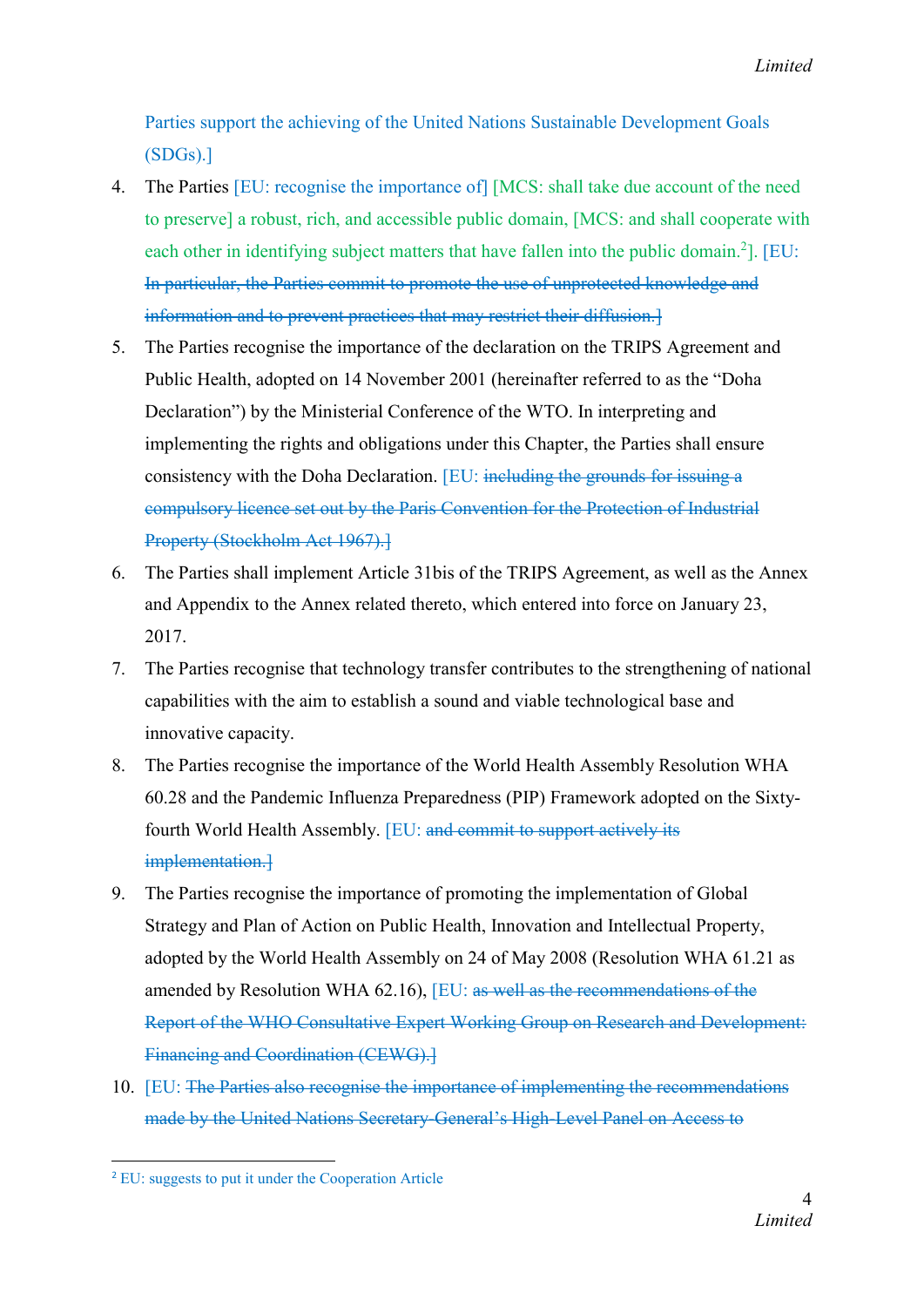*Limited*

medicines report released in September 2016 including, but not limited to, the requirement for the patent applicant to inform the relevant international non-proprietary names for the medical products it relates to.

- 11. The Parties acknowledge the Development Agenda recommendations, adopted in 2007 by the General Assembly of the World Intellectual Property Organization (WIPO).
- 12. [EU: The Parties also recognise the role of national health authorities, according to their national legal framework, on issues related to patents for pharmaceuticals and other health technologies.]
- 13. The Parties recognise the sovereign right of States over their natural resources and the access to their genetic resources in accordance with the Convention on Biological Diversity of 1992 (henceforth referred to as CBD). No provision in this Chapter shall prevent the Parties from adopting or maintaining measures to promote the conservation of biological diversity, the sustainable utilisation of its components and the fair and equitable benefit sharing arising from the utilisation of genetic resources, [MCS: in conformity with that Convention, Nagoya Protocol] [EU: and the International Treaty on Plant Genetic Resources for Food and Agriculture (2001)]. [EU: Accordingly, the Parties recognise and reaffirm the rights and obligations under the CBD and support and encourage efforts to establish a mutually supportive relationship between that Convention and the TRIPS Agreement.]
- 14. [EU: The Parties recognise the impact of information and communication technologies on the usage of literary and artistic works, artistic performances, phonogram productions and broadcasts and, therefore, the need [MCS: ensure transparency as well as] to provide adequate protection of copyright and related rights in the digital environment.]
- 15. [EU: For the purposes of providing efficient administration of the intellectual property protection system, each Party [MCS: take appropriate measures] [MCS: shall make best efforts] to enhance the efficiency of its administrative procedures concerning intellectual property.]
- 16. [EU: Where the acquisition of an intellectual property right is subject to the right being granted or registered, each Party [MCS: shall make best efforts to] ensure the procedures for granting or registration of the right are conducive to the granting or registration within a reasonable period of time so as to avoid unwarranted curtailment of the period of protection.]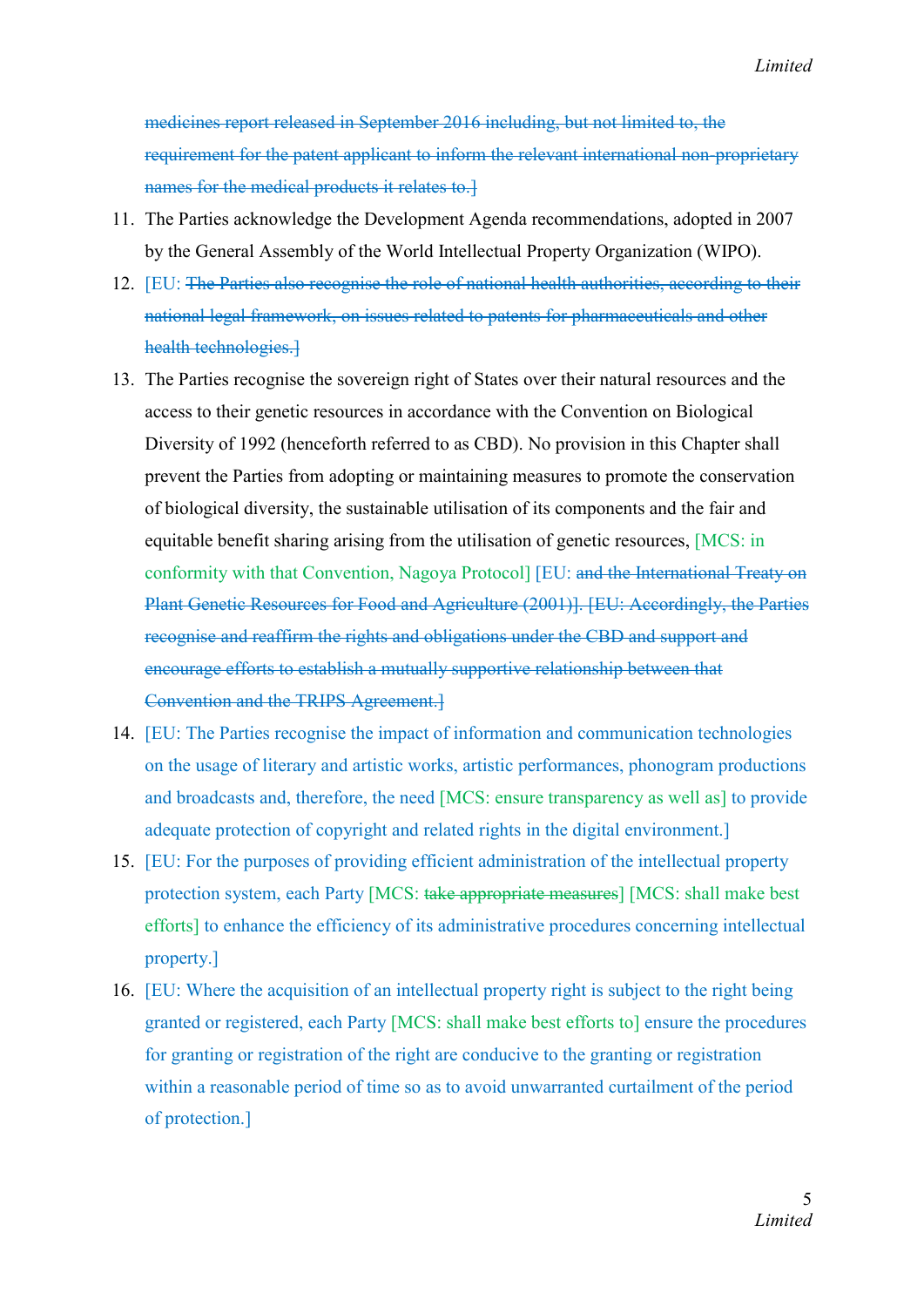17. [EU: The Parties shall take the necessary measures to enhance public awareness of protection of intellectual property including educational and dissemination projects on the use of intellectual property as well as on the enforcement of intellectual property rights.]

[Placeholder: MERCOSUR may propose additional text on Principles]

# *[EU: Article X.4*

## National Treatment

#### EU alternative article on National Treatment

[EU: Each Party shall accord to the nationals of another Party treatment no less favourable than that it accords to its own nationals with regard to the protection<sup>3</sup> of intellectual property, subject to the exceptions already provided for in Article 3 and 5 of the TRIPS Agreement.]

#### National Treatment

1. In respect of all categories of intellectual property covered in this Chapter, each Party shall accord to the nationals of the other Party treatment no less favourable than it accords to its own nationals with regard to the protection of intellectual property rights, subject to the exceptions provided in, respectively, the Paris Convention, the Berne Convention for the Protection of Literary and Artistic Works of 9 September 1886, as last revised at Paris on 24 July 1971 (hereinafter referred to as "Berne Convention"), the International Convention for the Protection of Performers, Producers of Phonograms and Broadcasting Organisations, done at Rome on 26 October 1961 (hereinafter referred to as "Rome Convention"), or the Treaty on Intellectual Property in Respect of Integrated Circuits, done at Washington, D.C., on May 26, 1989. In respect of performers, producers of phonograms and broadcasting organizations, this obligation only applies in respect of the rights provided under this Agreement.

<sup>&</sup>lt;sup>3</sup> [EU: For the purposes of Articles xxx and xxx "protection" shall include matters affecting the availability, acquisition, scope, maintenance and enforcement of intellectual property rights as well as those matters affecting the use of intellectual property rights specifically addressed in this Title.]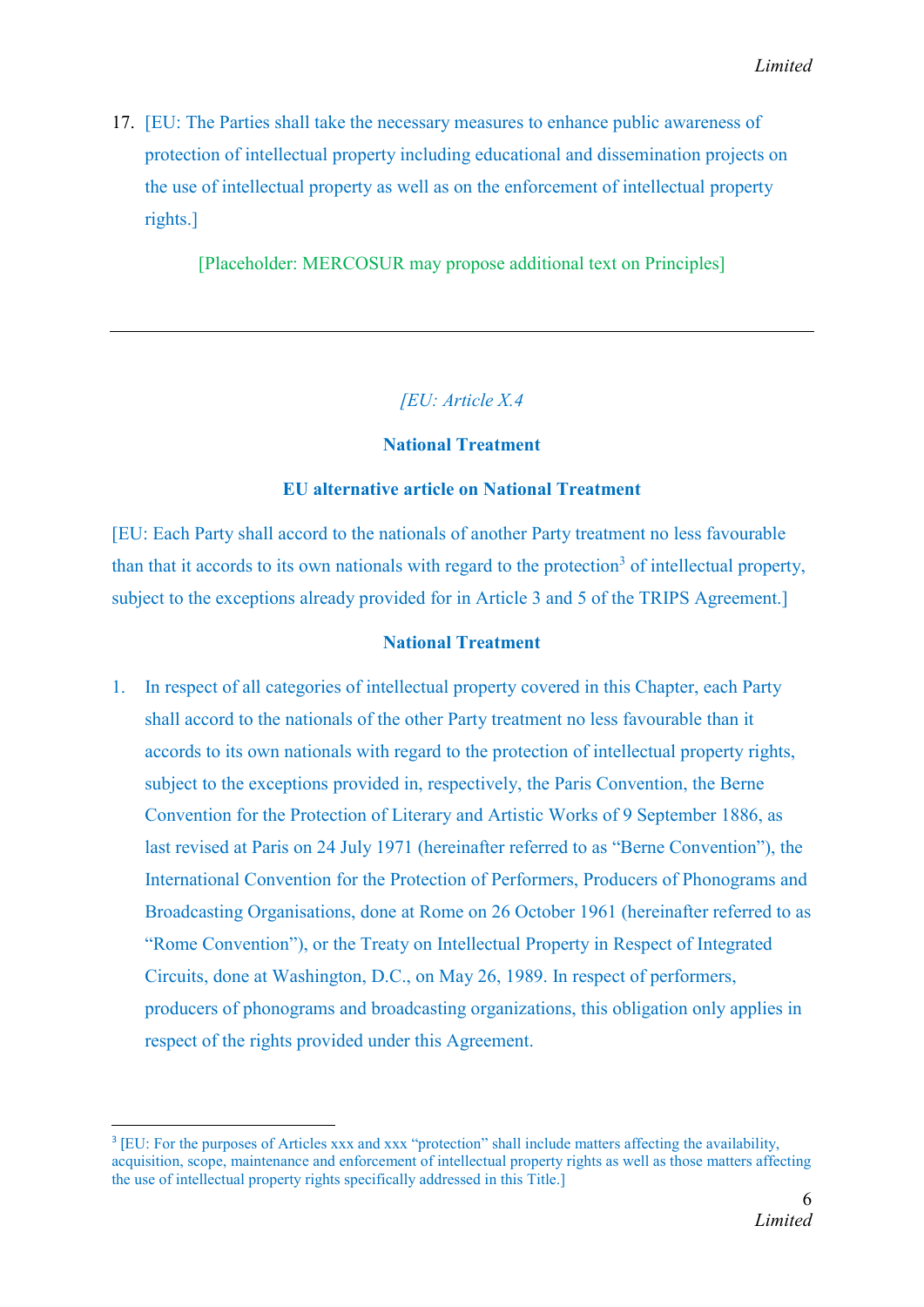- 2. A Party may avail itself of the exceptions permitted under paragraph 1 in relation to its judicial and administrative procedures, including requiring a national of the other Party to designate an address for service of process in its territory, or to appoint an agent in its territory, provided that such derogation is:
	- (a) necessary to secure compliance with laws or regulations that are not inconsistent with this Chapter; and
	- (b) not applied in a manner that would constitute a disguised restriction on trade.
- 3. Paragraph 1 and 2 do not apply to procedures provided in multilateral agreements concluded under the auspices of World Intellectual Property Organisation (hereinafter referred to as "WIPO") relating to the acquisition or maintenance of intellectual property rights.]

# [MCS: Article 5

# *Protection of Biodiversity and Traditional knowledge*

- 1. The Parties recognise the importance and value of biological diversity and its components and of the associated traditional knowledge, innovations and practices of indigenous and local communities. <sup>4</sup> The Parties furthermore reaffirm their sovereign rights over their natural resources and recognise their rights and obligations as established by the Convention of Biological Diversity of 1992 (henceforth referred to as CBD).
- 2. The Parties reaffirm Article 8 (j) of the CBD and recognise the past, present and future contribution of indigenous and local communities to the conservation and sustainable use of biological diversity and all of its components and, in general, the contribution of the traditional knowledge<sup>5</sup> of their indigenous and local communities to the culture and to the economic and social development of nations.
- 3. In accordance with Article 15 paragraph 7 of the CBD, the Parties reaffirm their obligation to take measures with the aim of sharing in a fair and equitable way the benefits arising from the utilisation of genetic resources. The Parties also recognise that benefit-sharing obligations shall include commercialisation of products originating from

 <sup>4</sup> Where applicable, "indigenous and local communities" include descendants of enslaved Africans.

<sup>5</sup> Without prejudice to the implementation of this Chapter, the Parties acknowledge that the concept of traditional knowledge is discussed in relevant international fora.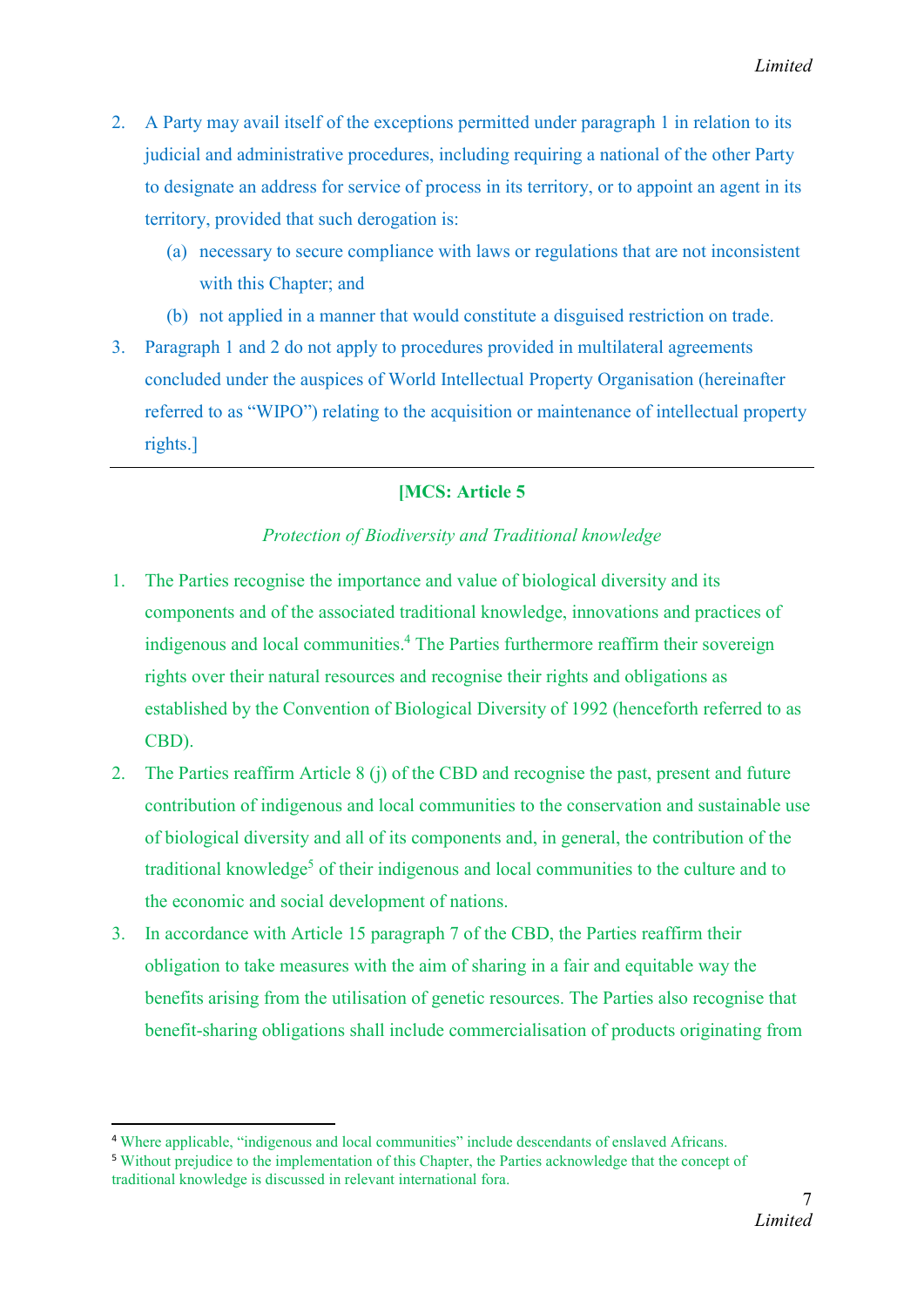licensed intellectual property rights arising from the use of genetic resources or associated traditional knowledge and shall be on mutually agreed terms.

- 4. MERCOSUR and the EU shall collaborate in further clarifying the issue and concept of misappropriation of genetic resources and associated traditional knowledge, innovation and practices so as to find, as appropriate and in accordance with the provisions of international and domestic law, measures to address this issue.
- 5. The Parties shall cooperate, subject to domestic legislation and international law, to ensure that intellectual property rights are supportive of, and do not run counter to, their rights and obligations under the CBD, in so far as genetic resources and associated traditional knowledge of the indigenous and local communities located in their respective territories are concerned. The Parties reaffirm their rights and obligations under Article 16 paragraph 3 of the CBD in relation to countries providing genetic resources, to take measures with the aim to provide access to and transfer of technology which makes use of such resources, upon mutually agreed terms. This provision shall apply without prejudice to the rights and obligations under Article 31 of the TRIPS Agreement.
- 6. The Parties shall require the disclosure of the origin or source of genetic resources and associated traditional knowledge in patent applications, considering that this contributes to the transparency about the uses of genetic resources and associated traditional knowledge. It also enhances the traceability of the use of the resources or knowledge and builds mutual trust among all stakeholders involved in access and benefit sharing.
- 7. The Parties agree that benefits arising from the commercialisation of products originating from the utilisation of genetic resources or associated traditional knowledge, including those developed from the utilisation of digital sequence information, shall be shared in a fair and equitable way with the country of origin of such resource.
- 8. In accordance with applicable international and domestic law, the Parties agree to collaborate in the application of domestic frameworks on access to genetic resources and associated traditional knowledge, innovations and practices.
- 9. Recognising the special nature of agricultural biodiversity, its distinctive features and problems needing distinctive solutions, the parties agree that access to genetic resources for food and agriculture shall be subject to specific treatment, in accordance with the International Treaty on Plant Genetic Resources for Food and Agriculture (2001).
- 10. The Parties may, by mutual agreement, review this Article subject to the results and conclusions of multilateral discussions. The Parties agree that access facilitation and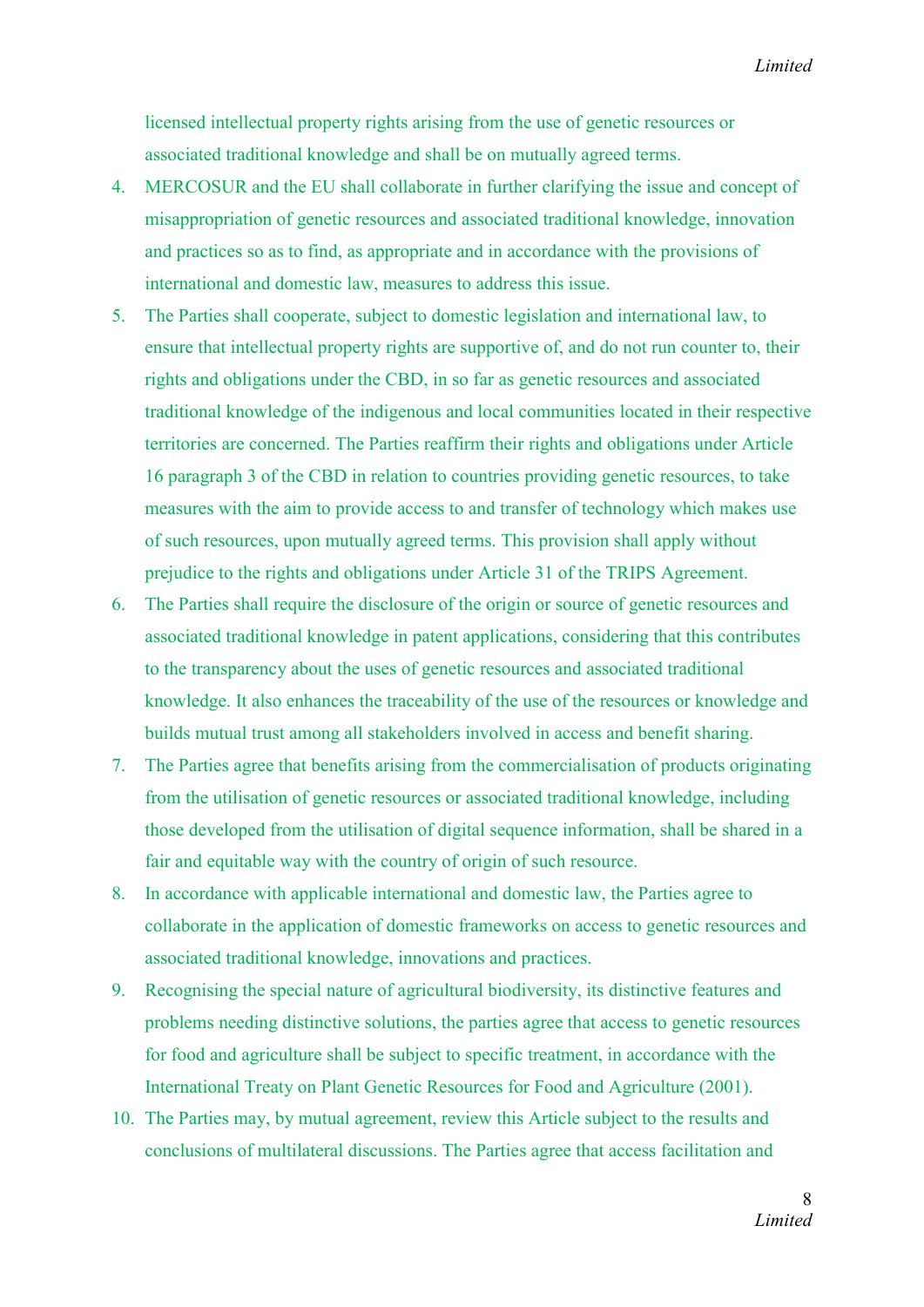benefit- sharing obligations shall be treated as parts of a single undertaking and shall not be agreed upon separately.]

[Placeholder: MERCOSUR will include text on protection of biodiversity and traditional

knowledge]

## Article 6

## *Exhaustion*

- 1. Each Party shall be free to establish its own regime for exhaustion of intellectual property rights subject to the provision of the TRIPS Agreement.
- 2. In the area of copyright and related rights, the Exhaustion Principle does not apply in the digital environment.

# Article 7

## *Technology Transfer and Technical Cooperation*

1. Subject to their resources and domestic policies, the Parties [EU: shall provide incentives to enterprises and institutions in their territory for promoting technological innovation. The EU countries] shall encourage access and transfer of technology to enterprises and institutions established in the territory of the other Party to this Agreement. [EU: Particular attention shall be paid to the conditions necessary to create an adequate enabling environment to promote technology transfer between the Parties, including issues such as the relevant legal framework and development of human capital.]

[EU: When measures are taken with regard to technology transfer, the legitimate interests of the IPR holders shall be protected.]

- 2. [EU: The Parties agree that transfer of technology includes the transfer of systematic knowledge for the manufacture of a product, for the application of a process or for the rendering of a service and does not extend to the transactions involving the mere sale or mere lease of goods. Technology transfer agreements may be constituted among public organisations, the private sector and/or scientific and technological institutions.]
- 3. The Parties [EU: are encouraged to] [MCS: commit] exchange information related to public domain technologies in their territory.
- 4. [EU: Subject to their domestic law technology transfer may include trademark licenses provided that also includes the content of paragraph 2.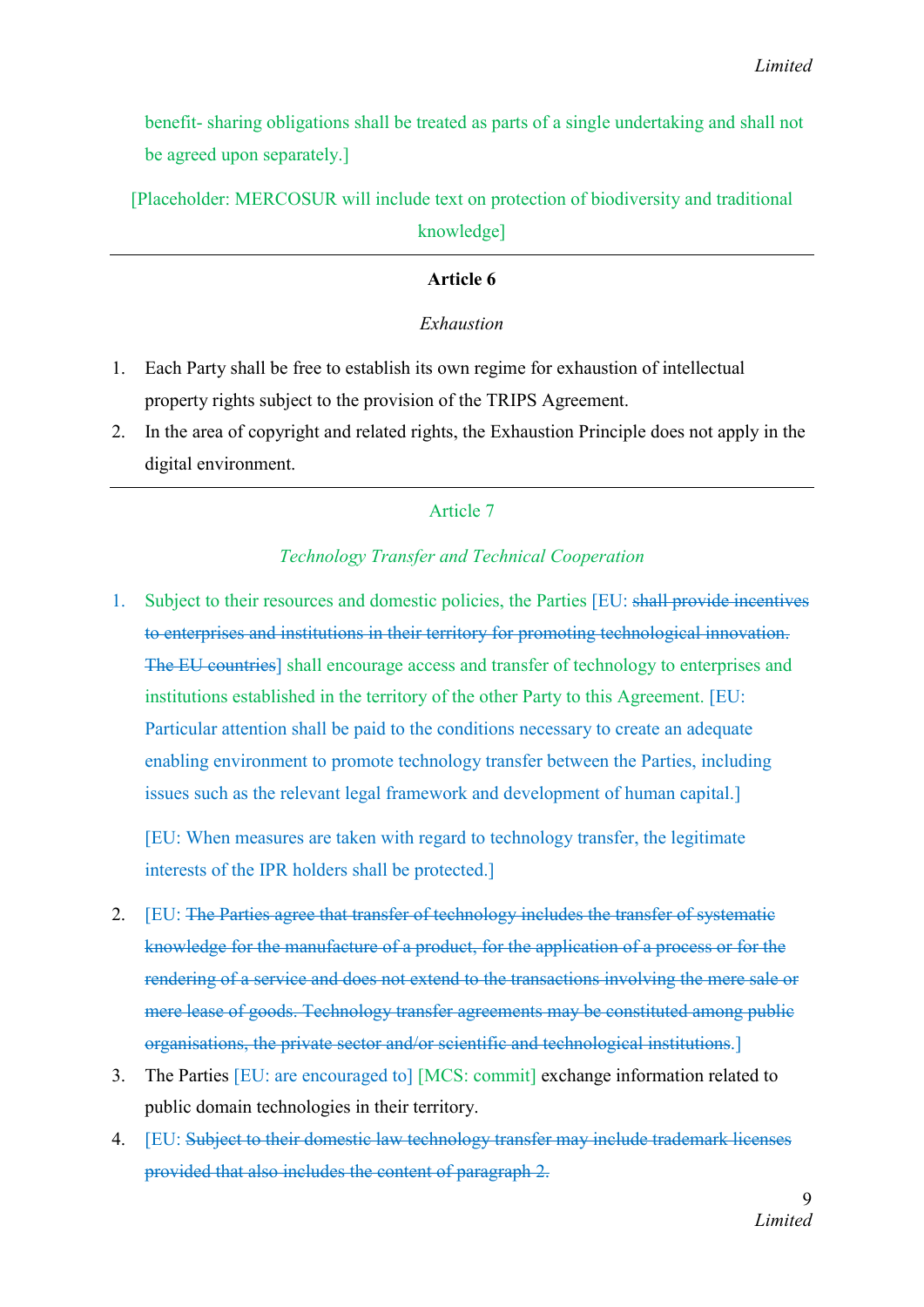- 5. The Parties agree that technology transfer agreements may have as object industrial property rights, know-how and technical and scientific assistance services. Agreements related to know-how and technical and scientific assistance services shall involve the sharing of information, techniques and knowledge related to products and to the production processes that are not formally protected by industrial property rights.]
- 6. The Parties shall encourage mechanisms for the participation of entities and experts of their respective systems of science, technology and innovation, in projects and joint research, development and innovation networks, with the purpose of strengthening their capacities building in science, technology and innovation. Those mechanisms may include:
	- a) joint research, innovation and technological development activities as well as educational and research projects;
	- b) visits, training and exchanges of scientists, researchers, interns, and technical experts;
	- c) joint organisation of scientific seminars, conferences, symposia and workshops, as well as the participation of MERCOSUR and EU experts in those activities;
	- d) joint research, development, and innovation networks;
	- e) exchange and sharing of equipment and materials;
	- f) promotion of the evaluation of joint work, and the dissemination of results; and
	- g) any other activity agreed upon by the Parties.
- 7. The Parties should consider establishing mechanisms for the exchange of information about research, development and innovation projects financed from public and private resources.
- 8. The Parties shall facilitate and promote the use of incentives granted to research and academic institutions and enterprises in its territory for the transfer of technology to institutions and enterprises from the signatory MERCOSUR and the EU in order to enable them to establish a viable technological base.

## Article 7.1

## Climate Change and Green Technologies

1. [EU: The Parties agree to mutual advice and support to identify technology needs and implement environmentally sound technologies, practices and processes; to strengthen

> 10 *Limited*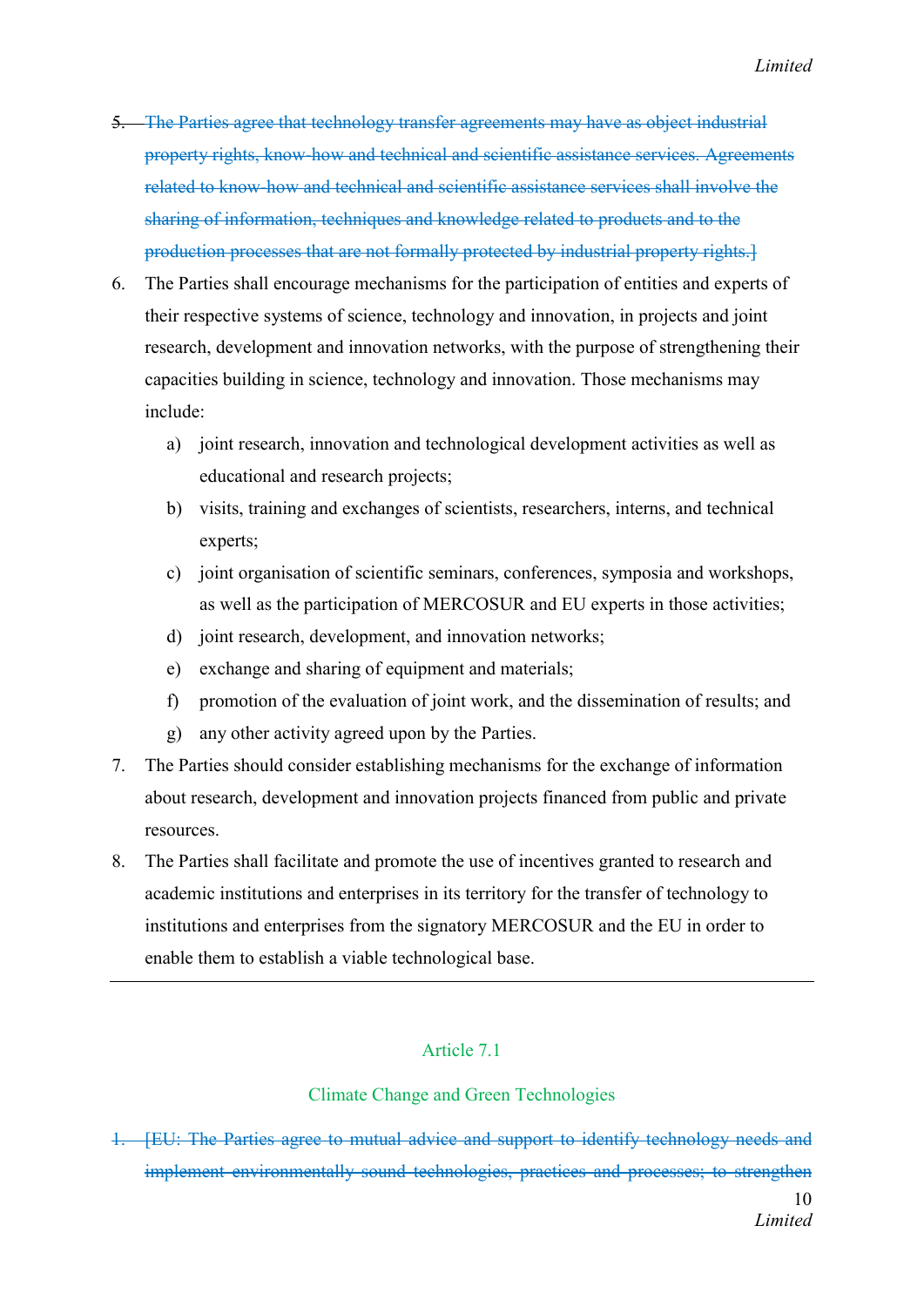capacity of the Parties to identify technology options, make technology choices and operate, maintain and adapt technology; and facilitate prompt action on the deployment of existing technology between the Parties. To this objective Parties may:

- a. Enable entities in the Parties to do research and development especially on adaptation as well as mitigation technologies;
- b. Take steps to ensure sharing of publicly funded technologies and related knowhow at an affordable price and on terms and conditions that promote access for all Parties.
- c. Ensure access to intellectual property-protected technologies and associated knowhow.]

[Placeholder: MERCOSUR may propose additional text on this article]

## Article 7.2

#### *Access to medicines*

- 1. [EU: The Parties agree to strengthen the public-funded health research and development capacities and increase investments in health research and development for diseases disproportionately affecting the Parties, in particular Type II and Type III diseases and the specific research and development needs of developing countries in relation to Type I diseases.<sup>6</sup>
- 2. The parties agree to capacity building, mutual advice and support and technology transfer. The parties are requested to identify appropriate actions to address barriers to technology development and transfer encountered by Parties, and to promote the creation of patent pools to ensure access to technologies.]

## Article 8

*Competition and Intellectual Property*

 <sup>6</sup> For the purposes of this Chapter, disease Types I, II and III shall be understood by reference to the categories created by the Commission on Macroeconomics and Health of the World Health Organization and accepted by the Consultative Expert Working Group on Research and Development: Financing and Coordination in its 2012 report.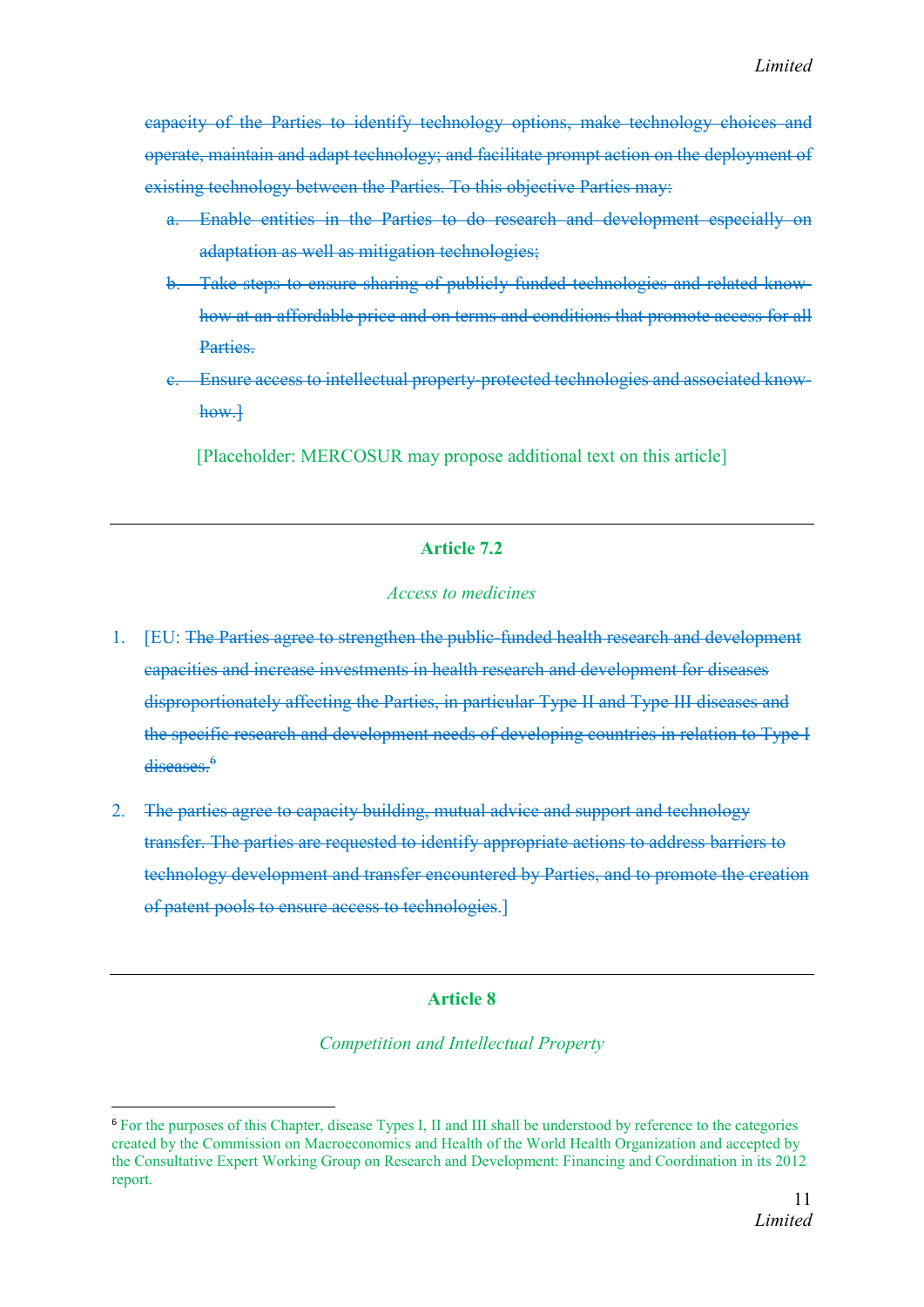[EU: The Parties shall prohibit any practices or terms and conditions in licensing and other agreements involving intellectual property rights that distort competition and/or have adverse effects on trade and/or impede the transfer of technology, including practices that:

- a) Use IPRs to create or facilitate / coordinate a cartel;
- b) Leverage IPRs to create an advantage outside of the market where the innovation took place;
- c) Prohibit post-termination use of a licensed technology or requiring royalty payments for a term exceeding the life of a patent;
- d) Prohibit a licensee from challenging the validity of a patent;
- e) Abuse of lawsuits as an attempt to interfere directly with the business relationships of a competitor through the use of the governmental process; and,
- f) Prevent access to fair, reasonable and non-discriminatory clauses.]

#### Section 2 - Standards Concerning Intellectual Property Rights

#### Article 9

#### *Copyright and related rights*

#### Article 9.1

#### *International Treaties*

The Parties shall give effect to the provisions of this Chapter consistently with their obligations under the following international agreements if they are party to them:

- a) The Berne Convention for the Protection of Literary and Artistic Works ('the Berne Convention');
- b) The International Convention for the Protection of Performers, Producers of Phonograms and Broadcasting Organisations (hereinafter referred to as the "Rome Convention"); and,
- c) The Marrakesh Treaty to facilitate access for persons who are blind, visually impaired, or otherwise print disabled;
- d) The WIPO Copyright Treaty, adopted in Geneva on 20 December 1996; and
- e) The WIPO Performances and Phonograms Treaty, adopted in Geneva on 20 December 1996.
- f) Beijing Treaty on Audiovisual Performances.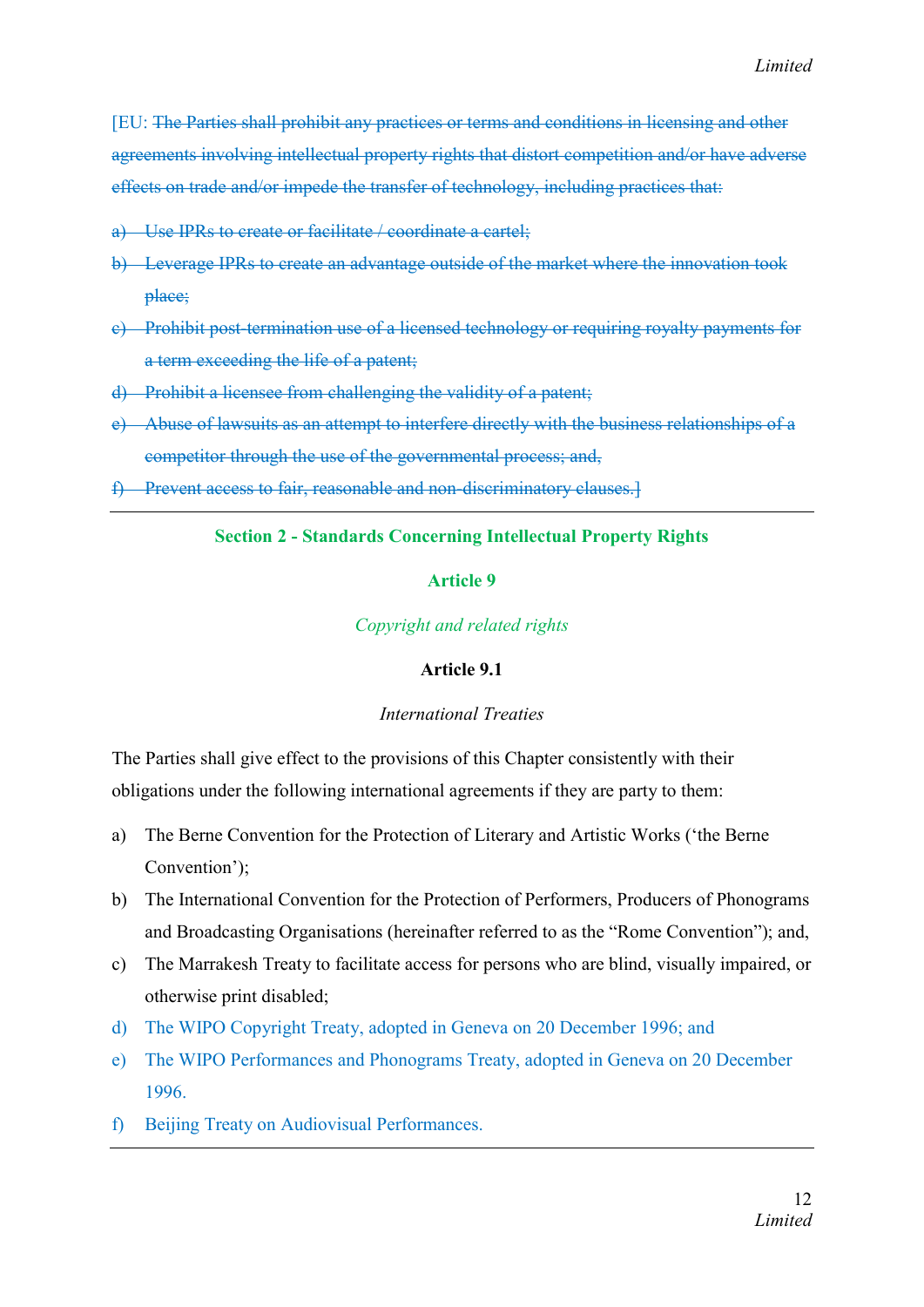# [MCS: Article 9.2]

## Authors

Each Party shall provide for authors the exclusive right to authorise or prohibit:

- 1. Direct or indirect, temporary  $\begin{bmatrix} 7 \end{bmatrix}$  or permanent reproduction by any means and in any form, in whole or in part of their works;
- 2. Any form of distribution to the public by sale or otherwise of the original of their works or of copies thereof;

[MCS: 3. Any communication to the public of their works, by wire or wireless means. For the purposes of this Chapter, streaming shall be considered communication to the public. Each Party shall be free to implement in their domestic law the right to making available to the public [EU: of their works in such a way that members of the public may access them from a place and at a time individually chosen by them,] as right of communication to the public or right to distribution.] $8$ 

[EU:(c) any communication to the public of their works, by wire or wireless means, including the making available to the public of their works in such a way that members of the public may access them from a place and at a time individually chosen by them; and<sup>9</sup>

[MCS: (d) the commercial rental to the public of originals or copies.]

# [MCS: Article 9.3]

## *Performers*

Each Party shall provide for performers the exclusive right to authorise or prohibit:

The fixation<sup>10</sup> of their performances:

**.** 

2. The direct or indirect, temporary or permanent reproduction by any means and in any form, in whole or in part of fixations of their performances;

<sup>7</sup> The term "temporary" means reproduction for a limited period and does not include incidental or ephemeral reproduction. By "incidental" or "ephemeral" we understand the type of reproduction having the sole purpose of making a work accessible instead of making a copy.

<sup>&</sup>lt;sup>8</sup> [MCS: MERCOSUR will propose language on how to present the equivalent of making available right.

<sup>&</sup>lt;sup>9</sup> [EU: MCS is free to use the term "communication to the public right" or "distribution right" to cover the making available right in paragraph c]

<sup>&</sup>lt;sup>10</sup> Fixation means the embodiment of sounds or images, or of the representations thereof, from which they can be perceived, reproduced or communicated through a device.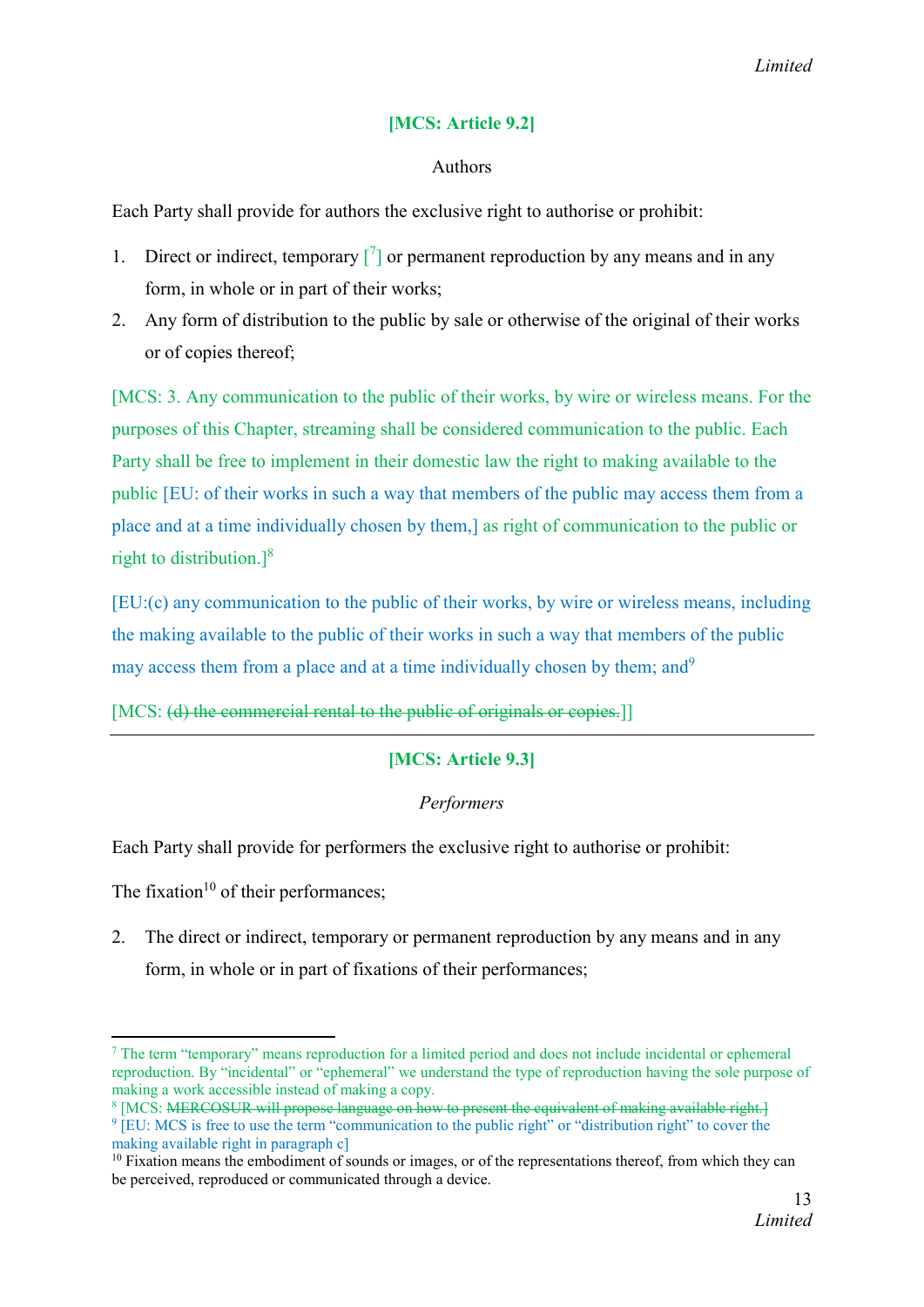- 3. The distribution to the public, by sale or otherwise, of the fixations of their performances; [MCS: except where a performance is used in that communication:
	- (a) Constitutes a broadcast work in itself;
	- (b) Has been fixed on a phonogram or videogram that has been made public by the right holder.]
- 4. The broadcasting by [MCS: wire and/or] wireless means, and the communication to the public of their performances, except where the performance is itself already a broadcast performance or is made from a fixation. [MCS: This article also applies for broadcasting by wire means when the legislation of a Party allows it.]

[EU: (d) the making available to the public, by wire or wireless means, of fixations of their performances in such a way that members of the public may access them from a place and at a time individually chosen by them;

(f) the commercial rental to the public of the fixation of their performances.]

# Article 9.411

# *Producers of phonograms*

Each Party shall provide for phonogram producers the exclusive right to authorise or prohibit:

- 1. The direct or indirect, temporary  $\lfloor 12 \rfloor$  or permanent reproduction by any means and in any form, in whole or in part of their phonograms;
- 2. The distribution to the public, by sale or otherwise, of their phonograms, including copies thereof;

[MCS: 3. The broadcasting by wire or wireless means, and the communication to the public of their phonograms.]

[EU: (c) the making available to the public, by wire or wireless means, of their phonograms in such a way that members of the public may access them from a place and at a time individually chosen by them; and

(d) the commercial rental of their phonograms to the public.]

<sup>&</sup>lt;sup>11</sup> EU: see footnote attached to art.  $9.6$ .

<sup>&</sup>lt;sup>12</sup> The term "temporary" means reproduction for a limited period and does not include incidental or ephemeral reproduction. By "incidental" or "ephemeral" we understand the type of reproduction having the sole purpose of making a work accessible instead of making a copy.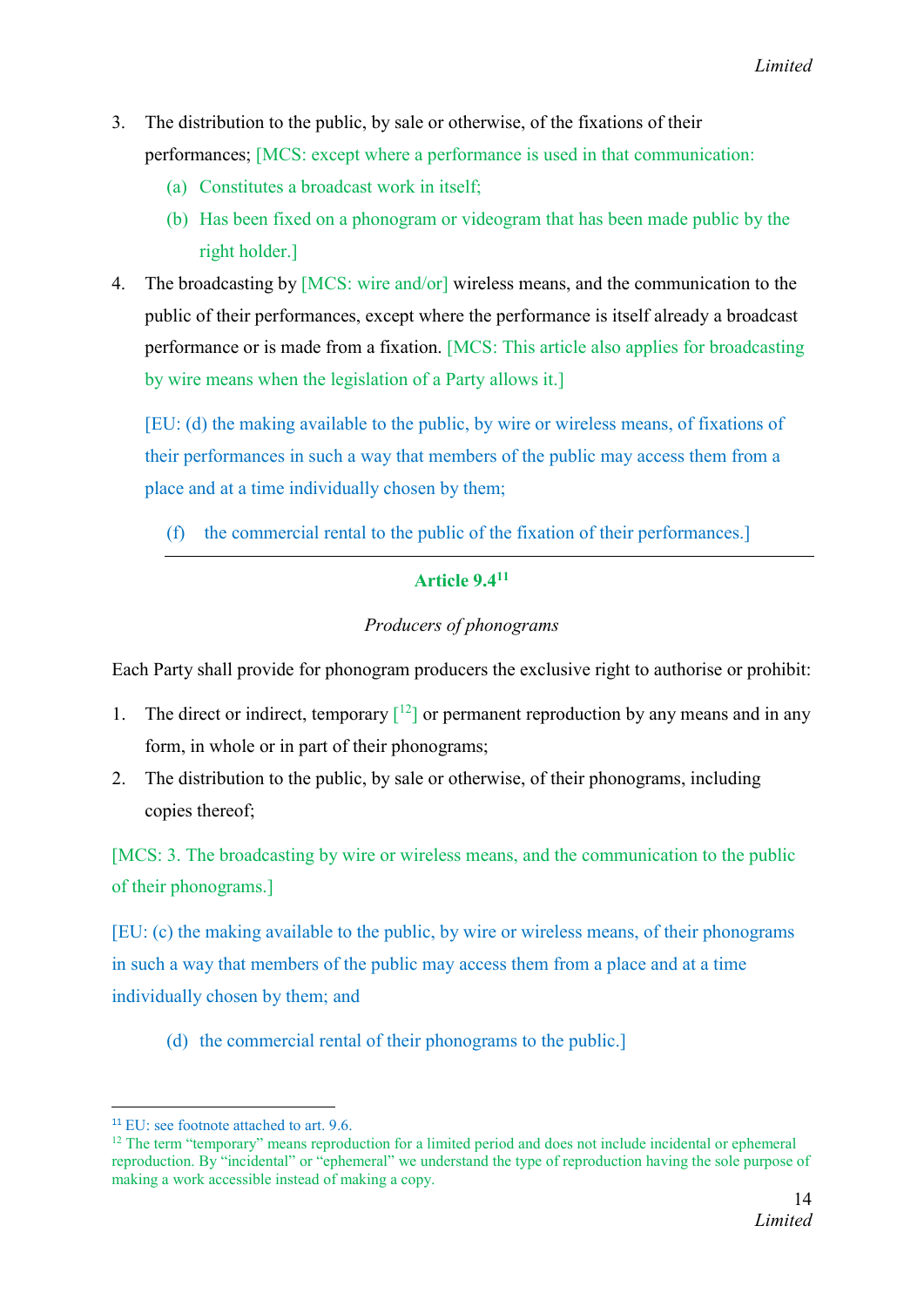# Article 9.5

# *Broadcasting Organisations*

Each Party [MCS: shall stipulate the legal requirements in their domestic laws to be considered a Broadcasting Organisation and also] shall provide them with the exclusive right to authorise or prohibit:

- 1. The fixation of their broadcasts; [EU: whether these broadcasts are transmitted by wire or over the air, including by cable or satellite;]
- 2. The direct or indirect, temporary or permanent reproduction by any means and in any form, in whole or in part, of fixations of their broadcasts; [EU: whether those broadcasts are transmitted by wire or over the air, including by cable or satellite;]

[MCS: 3. The communication to the public of their broadcasts;]

[EU: (c) the making available to the public, by wire or wireless means, of fixations of their broadcasts, whether these broadcasts are transmitted by wire or over the air, including by cable or satellite in such a way that members of the public may access them from a place and at a time individually chosen by them;]

- 4. The distribution to the public, by sale or otherwise, of fixations [EU: including copies thereof] of their broadcasts; [EU: whether these broadcasts are transmitted by wire or over the air, including by cable or satellite;] and
- 5. The rebroadcasting of their broadcasts by wire or wireless means, as well as the communication to the public of their broadcasts if such communication is made in places accessible to the public against payment of an entrance fee.

# Article 9.613

## *Right to remuneration for broadcasting and communication to the public*

1. The Parties [MCS: may] [EU: shall] provide a right in order to ensure that a single equitable remuneration is paid by the user to the performers and producers of phonograms, if a phonogram published for commercial purposes, or a reproduction of

 <sup>13</sup> [EU: Each Party may grant more extensive rights, as regards the broadcasting and communication to the public of phonograms published for commercial purposes, to performers and producers of phonograms.]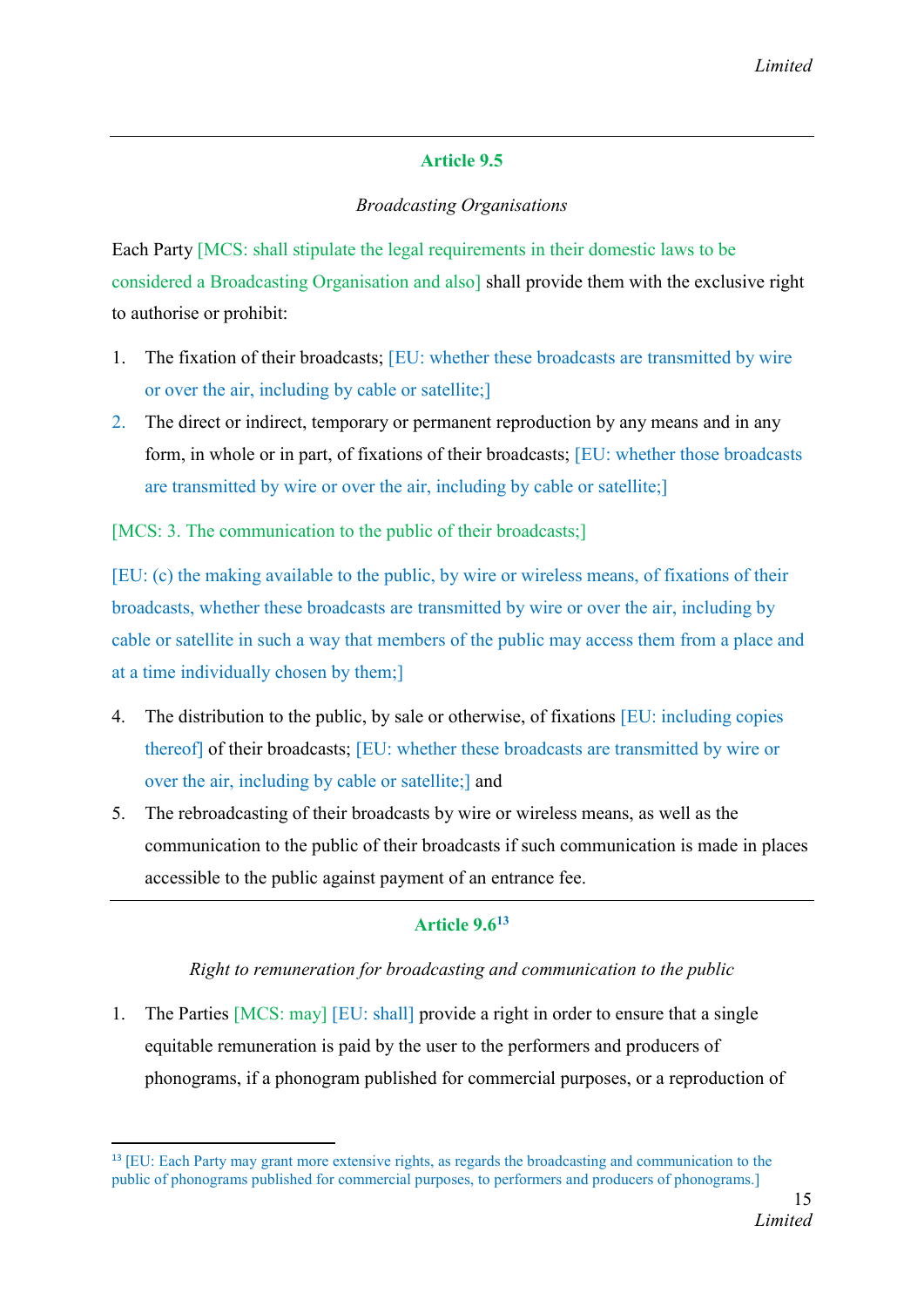such phonogram, is used for broadcasting by wireless means or for any communication to the public.

2. The Parties [MCS: may] [EU: shall] provide that the single equitable remuneration shall be claimed from the user by the performer or by the producer of a phonogram or by both. The Parties may enact legislation that, in the absence of an agreement between performers and producers of phonograms, sets the terms according to which performers and producers of phonograms shall share the single equitable remuneration.

[MCS: 3. The Parties shall stipulate the legal requirements in domestic law to be considered Broadcasting Organisation.]

# [MCS: Article 9.7

## *Term of protection*

- 1. The rights of an author of a literary or artistic work within the meaning of Article 2 of the Berne Convention shall run for the life of the author and not less than 50 years after his death. In respect of photographic and cinematographic works the Parties will establish the term of protection according to their domestic laws.
- 2. In the case of a work of joint authorship, the term referred to in paragraph 1 shall be calculated from the death of the last surviving author.
- 3. In the case of anonymous or pseudonymous works, the term of protection shall run for not less than 50 years after the work is lawfully made available to the public. However, when the pseudonym adopted by the author leaves no doubt as to his identity, or if the author discloses his identity during the period referred to in the first sentence, the term of protection applicable shall be that laid down in paragraph 1.
- 4. The rights of performers in a performance otherwise than in a phonogram shall expire not less than fifty years after the date of the performance.
- 5. The rights of performers and producers of phonograms shall expire not less than 50 years after the fixation. The Parties may adopt effective measures in order to ensure that the profit generated during the 20 years of protection beyond 50 years are shared fairly between the performers and producers.
- 6. The terms laid down in this Article shall be calculated from the 1st January of the year following the event.
- 7. The terms of protection may exceed the periods provided for in this Article.]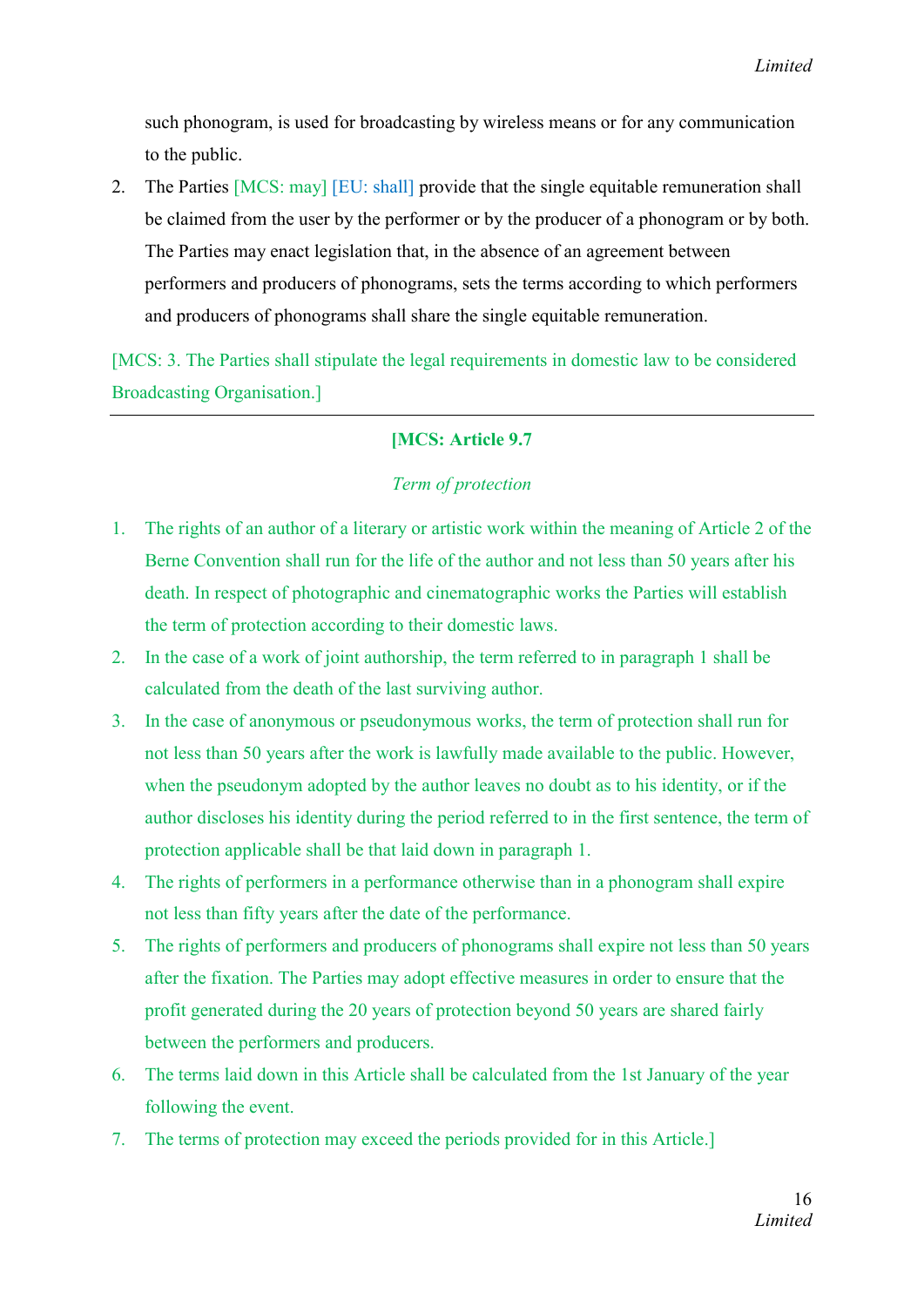# *[EU: Article X.11*

#### Term of Protection

- 1. The rights of an author of a literary or artistic work within the meaning of Article 2 of the Berne Convention shall run for the life of the author and for seventy years after his death, irrespective of the date when the work is lawfully made available to the public.
- 2. The term of protection of a musical composition with words shall expire seventy years after the death of the last of the following persons to survive, whether or not those persons are designated as co-authors: the author of the lyrics and the composer of the musical composition, provided that both contributions were specifically created for the respective musical composition with words.
- 3. In the case of a work of joint authorship, the term referred to in paragraph 1 shall be calculated from the death of the last surviving author.
- 4. In the case of anonymous or pseudonymous works, the term of protection shall run for seventy years after the work is lawfully made available to the public. However, when the pseudonym adopted by the author leaves no doubt as to his identity, or if the author discloses his identity during the period referred to in the first sentence, the term of protection applicable shall be that laid down in paragraph 1.
- 5. Where a work is published in volumes, parts, instalments, issues or episodes and the term of protection runs from the time when the work was lawfully made available to the public, the term of protection shall run for each such item separately. (PROP. EU 10 MAY)
- 6. The term of protection of cinematographic or audiovisual works shall expire seventy years after the death of the last of the following persons to survive, whether or not these persons are designated as co-authors: the principal director, the author of the screenplay, the author of the dialogue and the composer of music specifically created for use in the cinematographic or audiovisual work.
- 7. The rights of broadcasting organisations shall expire fifty years after the first transmission of a broadcast, whether that broadcast is transmitted by wire or over the air, including by cable or satellite.
- 8. The rights of performers shall expire (NEW ART. 7, PROP. EU 10 MAY)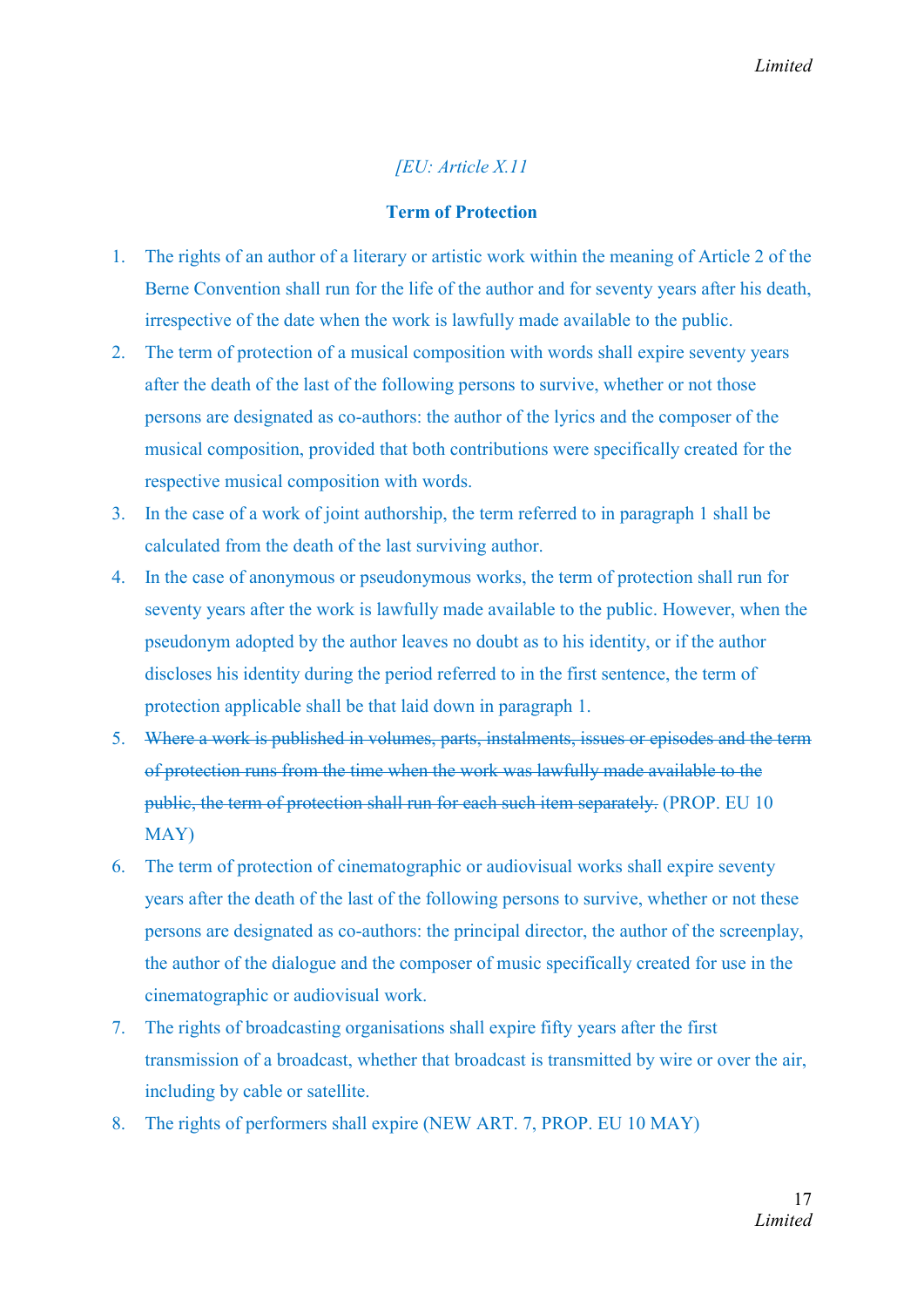a) 50 years after the date of the fixation of the performance otherwise than in a phonogram;

b) 70 years after the date of the fixation of the performance in a phonogram. If a fixation of the performance is lawfully published or lawfully communicated to the public within the periods mentioned in points (a) and (b), the terms of protection shall be calculated from the date of the first such publication or the first such communication to the public, whichever is the earlier.

- 9. The rights of producers of phonograms shall expire fifty years after the fixation is made. However, if the phonogram has been lawfully published within this period, the said rights shall expire seventy years from the date of the first lawful publication. If no lawful publication has taken place within the period mentioned in the first sentence, and if the phonogram has been lawfully communicated to the public within this period the said rights shall expire seventy years from the date of the first lawful communication to the public. Each Party may adopt effective measures in order to ensure that the profit generated during the twenty years protection beyond the initial fifty years are shared fairly between the performers and producers.
- 10. The rights of producers of the first fixation of a film shall expire fifty years after the fixation is made. If the film is lawfully published or lawfully communicated to the public during that period, those rights shall expire fifty years from the date of the first such publication or the first such communication to the public, whichever is earlier. The term "film" shall designate a cinematographic or audiovisual work or moving images, whether or not accompanied by sound. (PROP. EU 10 MAY)
- 11. The terms laid down in this Article shall be calculated from the 1st January of the year following the event.
- 12. The terms of protection may exceed the periods provided for in this Article.]

# *[EU: Article X.12*

#### Resale Right

1. Each Party [MCS: may] [MCS: shall] provide, for the benefit of the author of graphic or plastic art, a resale right, defined as an inalienable right, which cannot be waived, even in advance, to receive a percentage of the price obtained from any resale of that work, after the first transfer of that work by the author.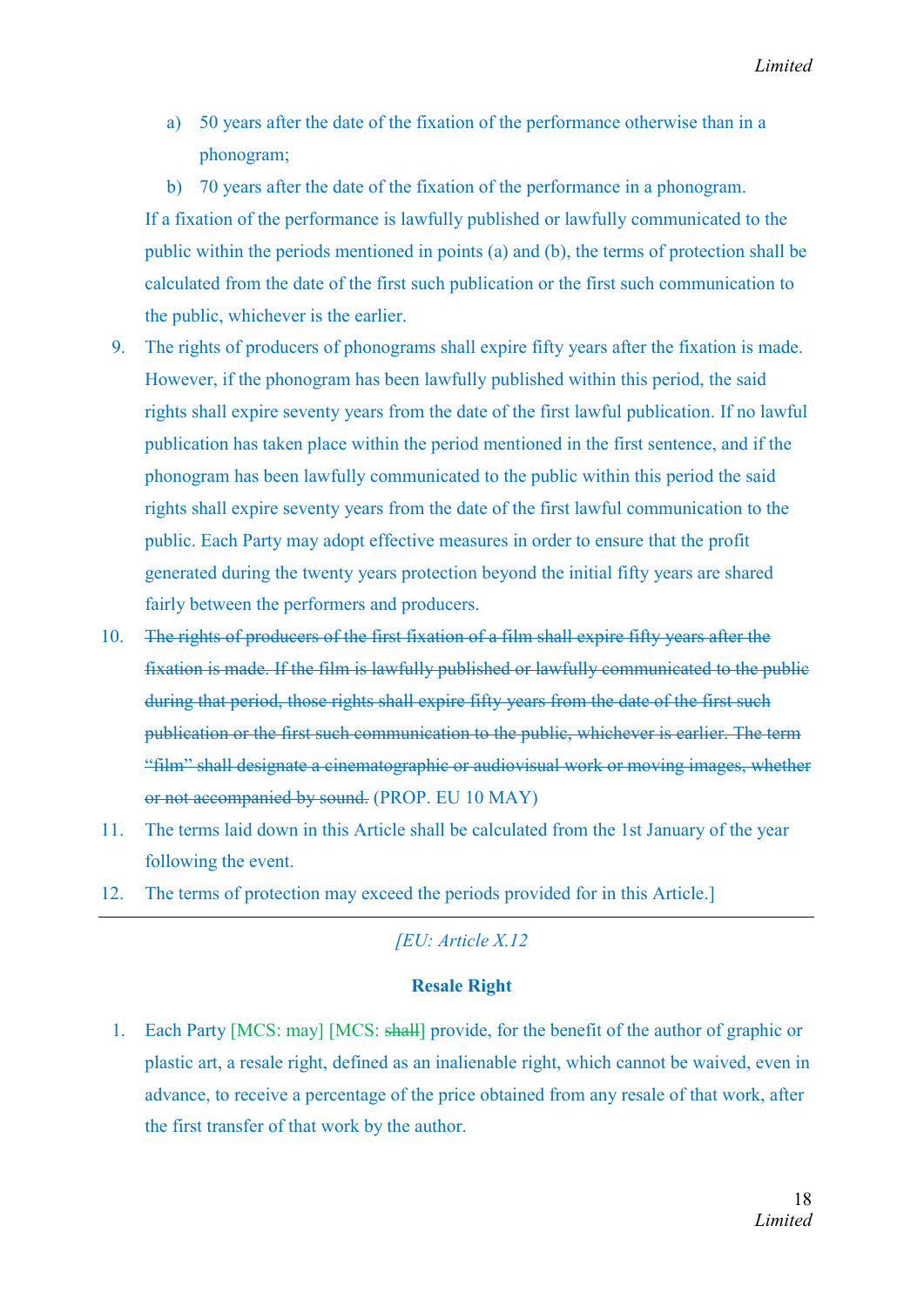- 2. The right referred to in paragraph 1 [MCS: may] [MCS: shall] apply to all acts of resale involving as sellers, buyers or intermediaries' art market professionals, such as salesrooms, art galleries and, in general, any dealers in works of art.
- 3. Each Party may provide that the right referred to in paragraph 1 [MCS: may] [MCS: shall] not apply to acts of resale where the seller has acquired the work directly from the author less than three years before that resale and when the resale price does not exceed a minimum amount.
- 4. Each Party [MCS: may] [MCS: shall] provide that authors who are nationals of third countries and their successors in title [MCS: may] [MCS: shall] enjoy the resale right in accordance with the Agreement and the legislation of the Party concerned only if the legislation of the country of which the author or his/her successor in title is a national permits resale right protection in that country for authors from the Party concerned and their successors in title.]
- 5. [MCS: Member States of each party will make best efforts to include the resale right in their domestic law when this right is not yet in force.]

## Article 9.8

#### *Cooperation on collective management of rights*

[MCS: 1. The Parties agree to promote [EU: cooperation, the transparency and nondiscrimination] of [EU: legally constituted] collective management organisations [EU: in compliance with their domestic laws], in particular as regards the revenues they collect, deductions applied to such income, the use of the royalties collected, the distribution policy and their repertoire.] [EU:, including in the digital environment.]

- 2. The Parties hereby undertake to ensure that where a collective management organisation established in the territory of a Party represents a collective management organisation established in the territory of another Party in a representation agreement, the representative organisation does not discriminate against entitled members of the represented organisation.
- 3. The representing collective management organisation must pay accurately, regularly, diligently, [MCS: and in full transparency], the amounts owed to the collective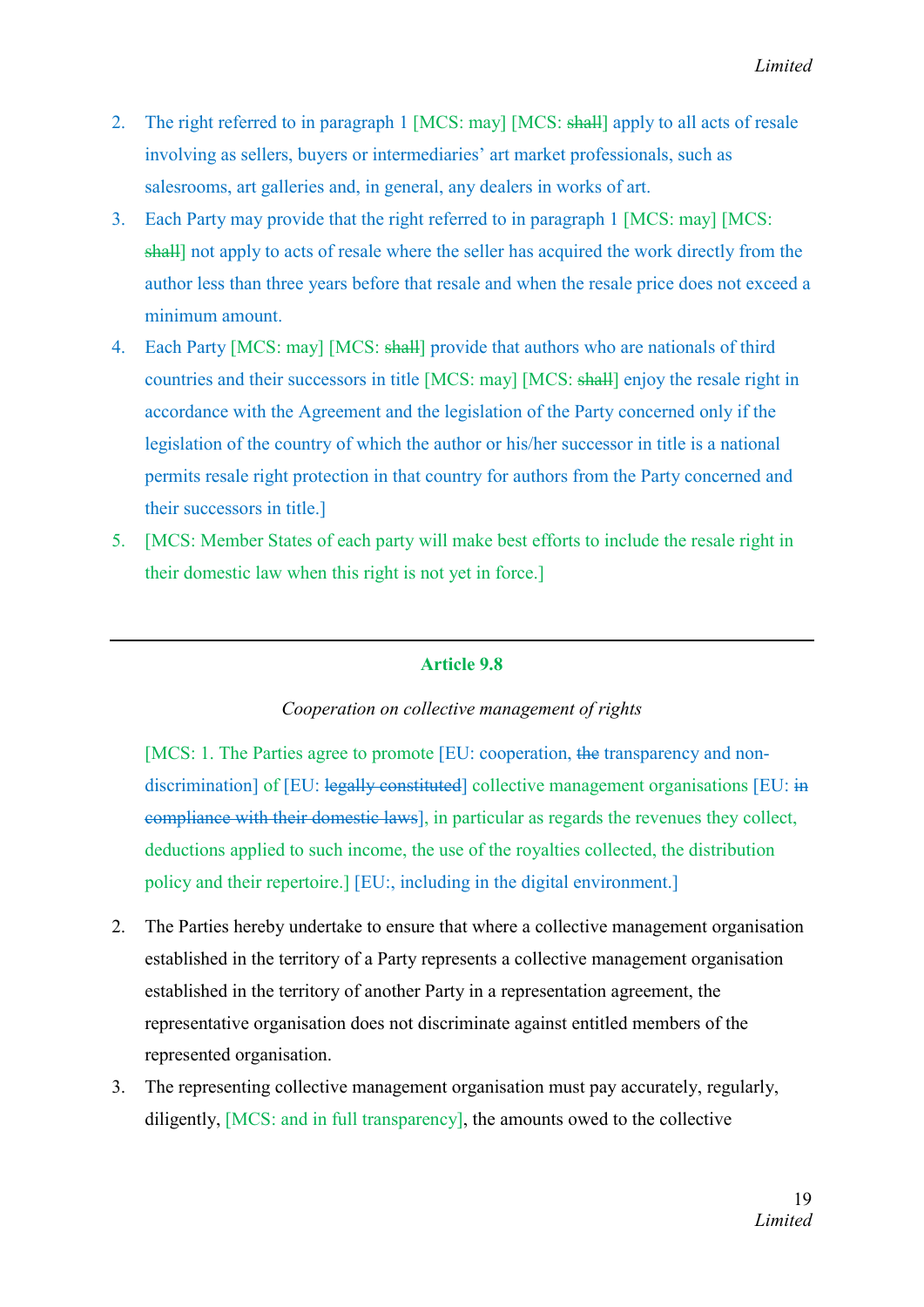management organisation and provide the represented organisation information on the amounts of revenue collected on its behalf and the deductions made.

[EU: [MCS: 4. The Parties shall arbitrate the instruments so that the information provided by collecting societies is not discriminatory and includes the collection of the use of the works in the digital environment.]]

#### *[EU: Article X.13*

#### Cooperation on Collective Management of Rights

- 1. The Parties shall promote cooperation between their respective collective management organisations for the purposes of fostering the availability of works and other protected subject-matter in the territories of the Parties and the transfer of rights revenue for the use of such works or other protected subject-matter.
- 2. The Parties agree to promote the transparency of collective management organisations, in particular as regards the rights revenue they collect, deductions they apply to such revenue, the use of the rights revenue collected, the distribution policy and their repertoire.
- 3. Each Party undertakes to ensure that when a collective management organisation established in the territory of a Party represents a collective management organisation established in the territory of another Party in a representation agreement, the representing organisation does not discriminate against entitled members of the organisation represented.
- 4. The representing collective management organisation must pay accurately, regularly and diligently the amounts owed to the represented collective management organisation and provide the represented organisation with information on the amount of rights revenue collected on its behalf and the deductions made.]

## Article 9.9

#### *Exceptions and limitations*

[MCS: 1. The Parties shall provide for exceptions and limitations to exclusive rights compatible with [EU: the law of each Party] [MCS: their domestic law] and [EU: their] international obligations, [EU: giving due consideration to legitimate purposes] including, but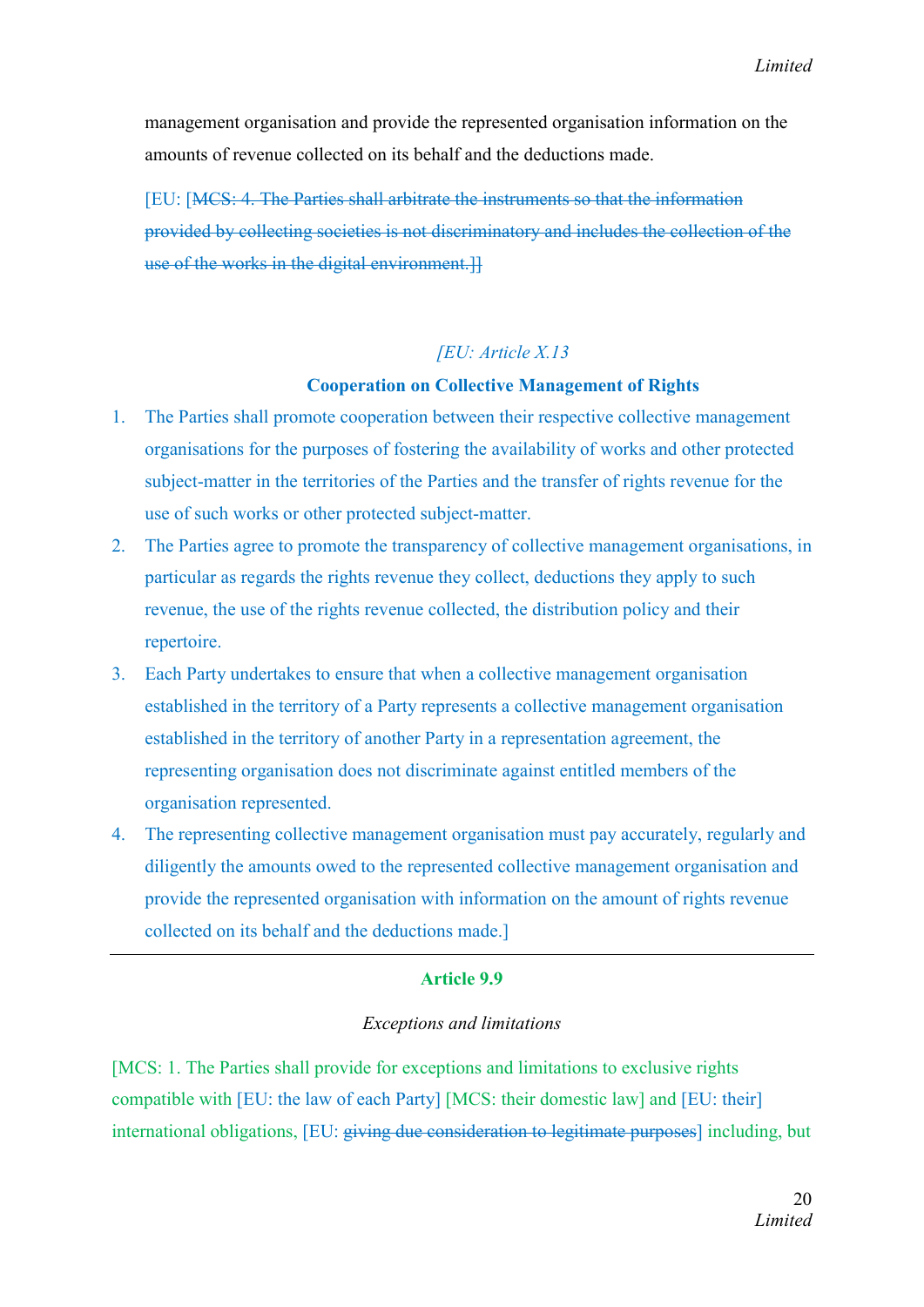not limited to: criticism, [EU: review] comment<sup>14</sup>, news reporting, teaching, [EU: scholarship], research [EU: as long as the source including the author's name is indicated to the extent possible], [EU: and other similar purposes]; and facilitating access to published works for persons who are blind, visually impaired or otherwise print disabled. [EU: These exceptions and limitations shall be restricted to [EU: such] special cases [EU: as illustrated above] and shall be implemented in a manner that does not conflict with a normal exploitation of the [EU: work] [EU: subject matter] and does not unreasonably prejudice the legitimate interests of the rights holder.] [EU: Each Party shall provide for exceptions and limitations to the exclusive rights only in certain special cases which do not conflict with a normal exploitation of the subject matter and do not unreasonably prejudice the legitimate interests of the right holders.]

- 2. The Parties agree that exceptions and limitations granted by their own domestic laws are applicable in all the other Member States, on condition that such use is made in the strict terms and requirements in which the limitation or exception was established.<sup>[15]</sup>
- 3. The Parties shall provide that temporary acts of reproduction which are transient or incidental, which are an integral and essential part of a technological process and the sole purpose of which is to enable:
	- (a) A transmission in a network between third parties by an intermediary; or
	- (b) A lawful use of a work or other subject-matter to be made, and which have no independent economic significance, shall be exempted from the reproduction right.

# *[EU: Article X.15*

# Protection of Technological Measures

1. Each Party shall provide adequate legal protection against the circumvention of any effective technological measures, which the person concerned carries out in the knowledge, or with reasonable grounds to know, that he is pursuing that objective.

<sup>&</sup>lt;sup>14</sup> [EU: "comment" for the EU means "review"]

 $15$  [MCS: see art x.14]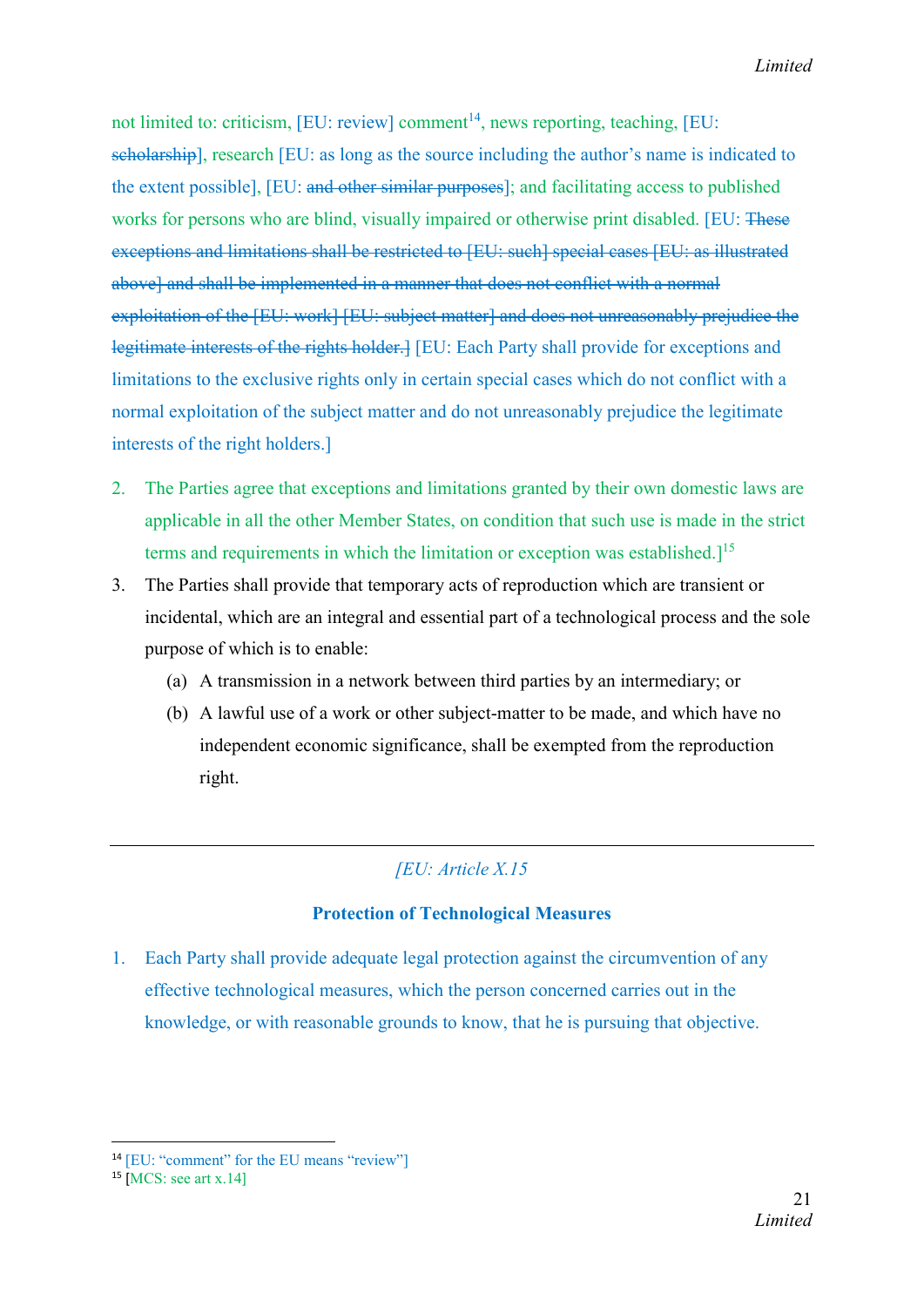- 2. Each Party shall provide adequate legal protection against the manufacture, import, distribution, sale, rental, advertisement for sale or rental, or possession for commercial purposes of devices, products or components or the provision of services which:
	- (a) are promoted, advertised or marketed for the purpose of circumvention of any effective technological measures;
	- (b) have only a limited commercially significant purpose or use other than to circumvent any effective technological measures; or
	- (c) are primarily designed, produced, adapted or performed for the purpose of enabling or facilitation the circumvention of any effective technological measures.
- 3. For the purposes of this Article, the term "technological measures" means any technology, device or component that, in the normal course of its operation, is designed to prevent or restrict acts, in respect of works or other subject matter, which are not authorised by the right holder of any copyright or related right as provided for by domestic legislation. Technological measures shall be deemed "effective" where the use of a protected work or other subject matter is controlled by the right holders through application of an access control or protection process, such as encryption, scrambling or other transformation of the work or other subject matter or a copy control mechanism, which achieves the objective of protection.

#### Article 9.10

#### *Obligations concerning Rights Management Information*

- 1. The Parties shall provide adequate legal protection against any person knowingly performing without authority any of the following acts: [EU: if such person knows, or has reasonable grounds to know, that by so doing he is inducing, enabling, facilitating or concealing an infringement of any copyright or any related rights:]
	- (a) The removal or alteration of any electronic rights-management information;
	- (b) The distribution, importation for distribution, broadcasting, communication or making available to the public of works or other subject-matter protected under this Agreement from which electronic rights-management information has been removed or altered without authorisation, [MCS: if such person knows, or has reasonable grounds to know, that by so doing he is inducing, enabling, facilitating or concealing an infringement of any copyright or any related rights.]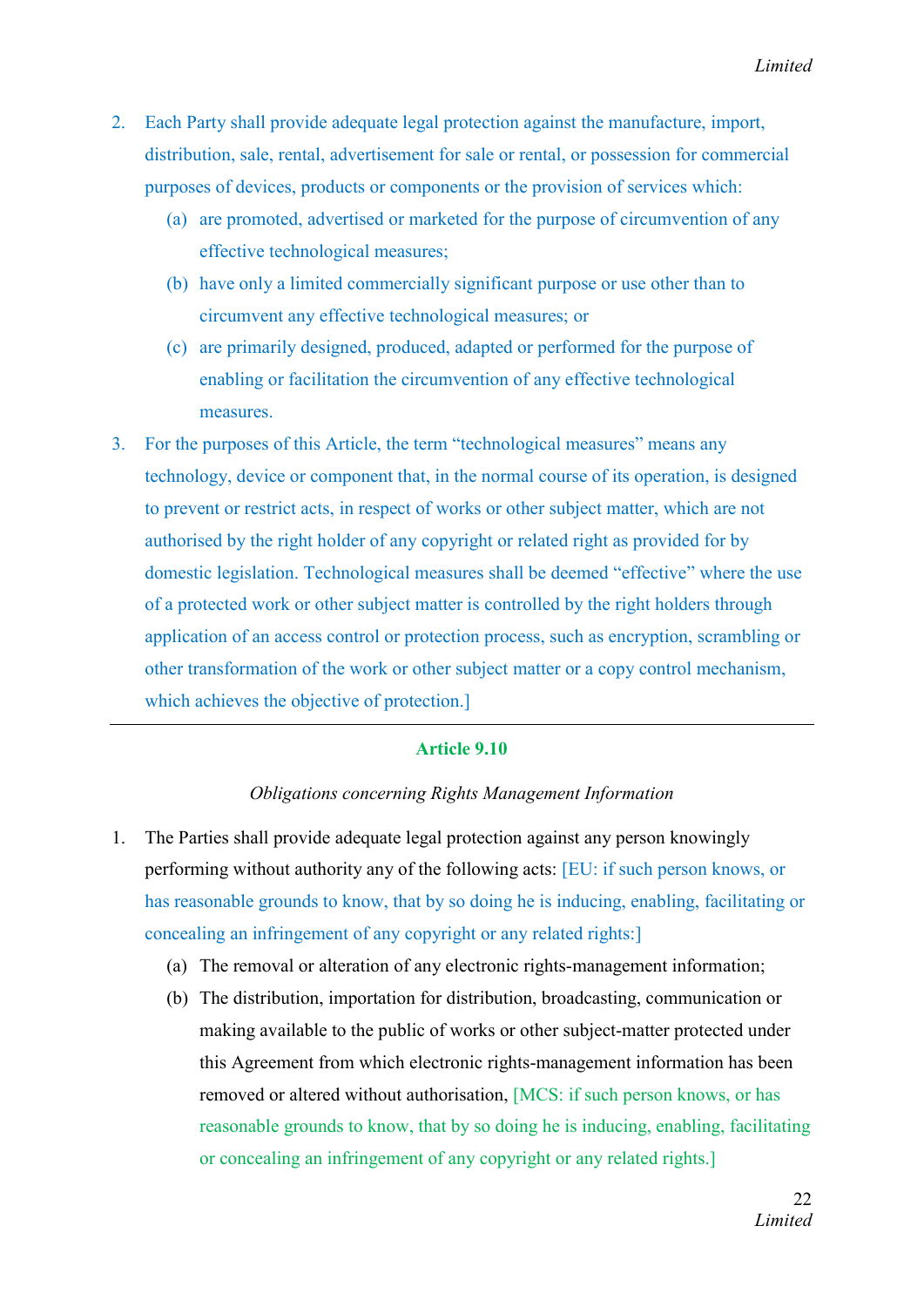- 2. For the purposes of this [MCS: article] [EU: Sub-Section] "rights-management information" means any information provided by right holders which identifies the work or other subject-matter referred to in this [MCS: Agreement] [EU: Chapter], the author or any other right holder, or information about the terms and conditions of use of the work or other subject-matter, [MCS: and] [EU: or] any numbers or codes that represent such information.
- 3. The subparagraph 1 shall apply when any of these items of information is associated with a copy of, or appears in connection with the communication to the public of, a work or other subject-matter referred to in this [MCS: Article] [EU: Chapter].

[MCS: 4. The Parties shall ensure that this protection shall not harm non-infringing uses, including through provisions of sanctions for those right holders who do not take appropriate and effective measures to enable the beneficiaries to enjoy the limitations and exceptions to copyright and related rights under their laws.]

## Article 10

*Trademarks* 

*[EU: Article X.17*

# International Agreements

Each Party:

- (a) shall comply with the Trademark Law Treaty and with the Nice Agreement Concerning the International Classification of Goods and Services for the Purposes of the Registration of Marks, done at Nice on 15 June 1957, as amended on 28 September 1979 ("Nice Classification");
- (b) shall comply with the Protocol related to the Madrid Agreement concerning the International Registration of Marks, adopted at Madrid on 27 June 1989, as last amended on 12 November 2007; and
- (c) shall comply with the Singapore Treaty on the Law of Trademarks, done at Singapore on 27 March 2006.]

# Article 10.1

*Registration Procedure*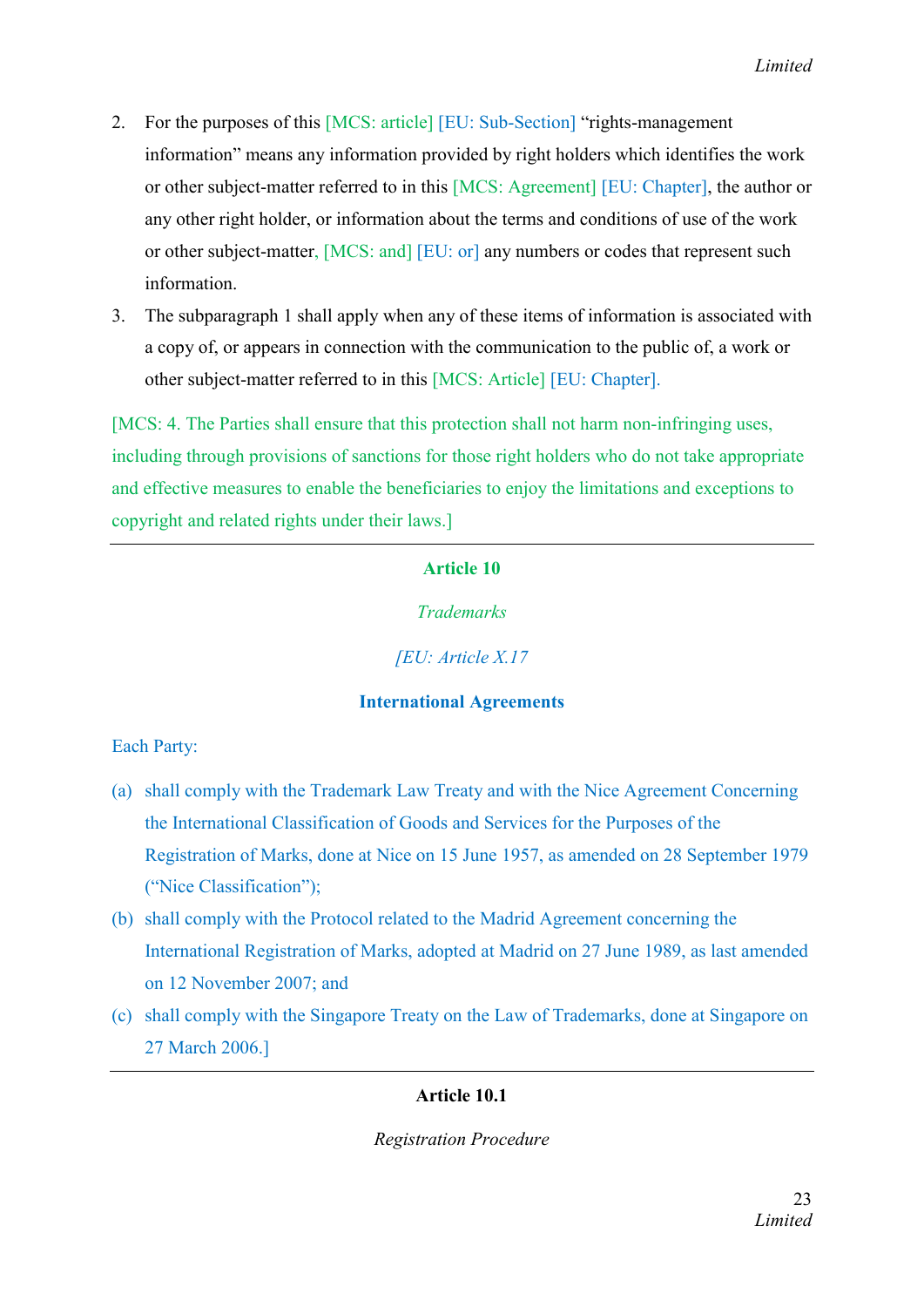- 1. The Parties shall establish a system for the registration of trademarks in which each final negative decision, including the partial refusal of registration issued by the relevant trademark administration, shall be notified in writing and duly reasoned and open to challenge.
- 2. The Parties shall provide for the possibility to oppose applications to register trademarks or, where appropriate, [EU: request the cancellation of] the registration of trade marks. Such [EU: opposition] proceedings shall be adversarial.
- 3. The Parties shall provide a publicly available electronic database of applications and registrations of trademarks.

## Article 10.2

## *Rights conferred by a trademark*

The registered trademark shall confer to the proprietor exclusive rights therein. The proprietor shall be entitled to prevent all third parties not having his consent from using in the course of trade.

- (a) Any sign which is identical with the trademark in relation to goods or services which are identical with those for which the trademark is registered;
- (b) Any sign where, because of its identity with, or similarity to, the trademark and the identity or similarity of the goods or services covered by the trademark and the sign, there exists a likelihood of confusion on the part of the public, which includes the likelihood of association between the sign and the trademark.

[MCS: <del>[EU: 2. The proprietor of a registered trademark shall be entitled to prevent all third</del> parties from bringing, in the course of trade, goods into the territory of the Party where the trademark is registered without being released for free circulation there, where such goods, including packaging, come from third countries and bear without authorisation a trademark which is identical to the trademark registered in respect of such goods, or which cannot be distinguished in its essential aspects from that trademark<sup>16</sup>.

3. The entitlement of the proprietor of the trademark shall lapse if, during the proceedings to determine whether there was a breach of the registered trademark, evidence is provided by the declarant or the holder of the goods that the proprietor of the registered

**<sup>.</sup>** <sup>16</sup> The Parties may take additional appropriate measures with a view to ensure the smooth transit of generic medicines.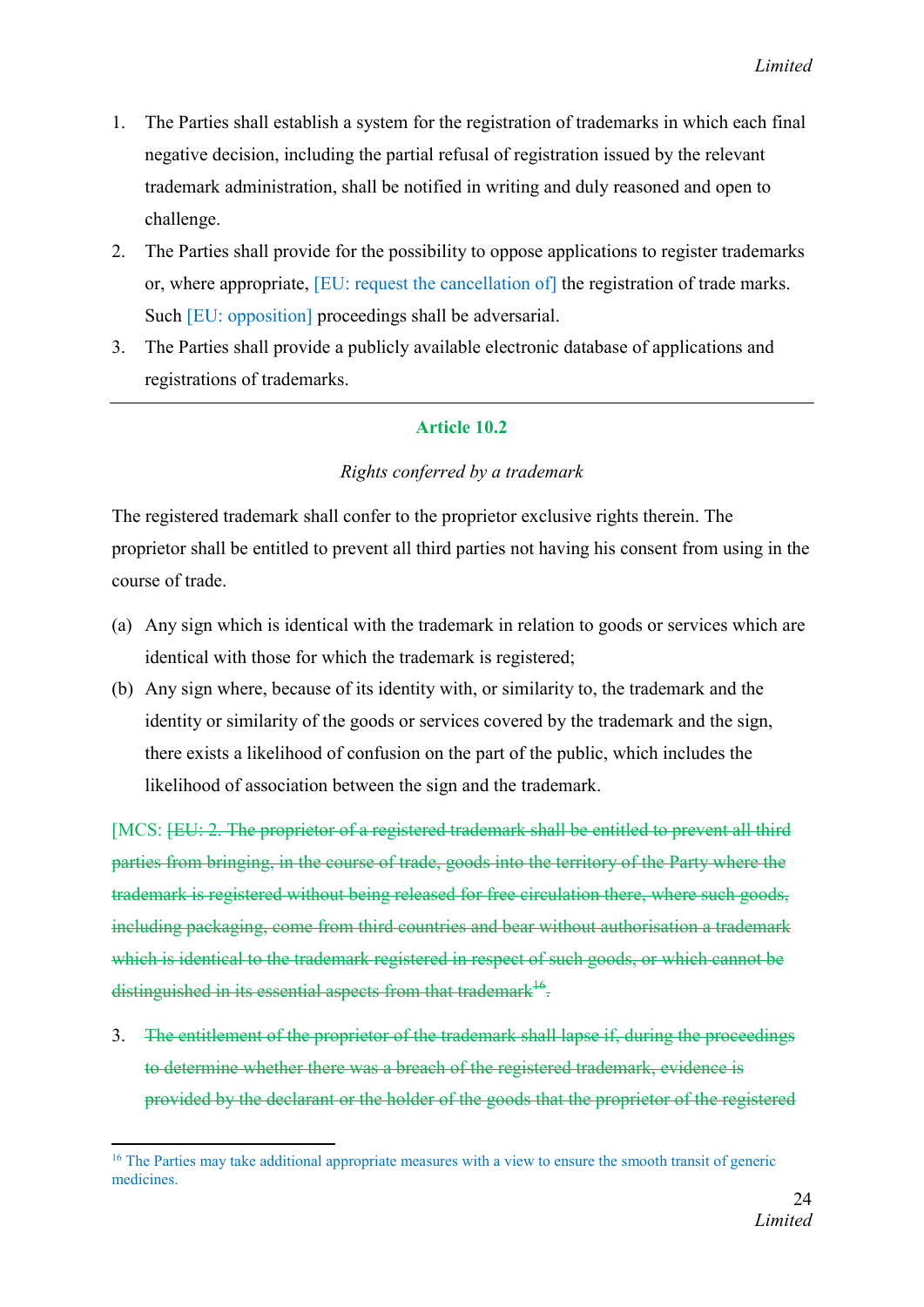trademark is not entitled to prohibit the placing of the goods on the market in the country of final destination.]]

# [MCS: Article 10.3

## *Well-known Trademarks*

- 1. Article 6bis of the Paris Convention (1967) shall apply, *mutatis mutandis*, to services. In determining whether a trademark is well-known, Members shall take account of the knowledge of the trademark in the relevant sector of the public, including knowledge in the Member concerned which has been obtained as a result of the promotion of the trademark.
- 2. Article 6bis of the Paris Convention (1967) shall apply, *mutatis mutandis*, to goods or services which are not similar to those in respect of which a trademark is registered, provided that use of that trademark in relation to those goods or services would indicate a connection between those goods or services and the owner of the registered trademark and provided that the interests of the owner of the registered trademark are likely to be damaged by such use.]

# *[EU: Article X.20*

# Well-known Trademarks

For the purpose of giving effect to protection of well-known trademarks, as referred to in Article 6bis of the Paris Convention and paragraphs 2 and 3 of Article 16 of the TRIPS Agreement, each Party shall apply the Joint Recommendation Concerning Provisions on the Protection of Well-Known Marks adopted by the Assembly of the Paris Union for the Protection of Industrial Property and the General Assembly of the WIPO at the Thirty-Fourth Series of Meetings of the Assemblies of the Member States of WIPO on 20 to 29 September 1999.]

# [MCS: Article 10.4

# *Grounds for revocation]*

[Placeholder: MERCOSUR will propose text on grounds for revocation of trademarks]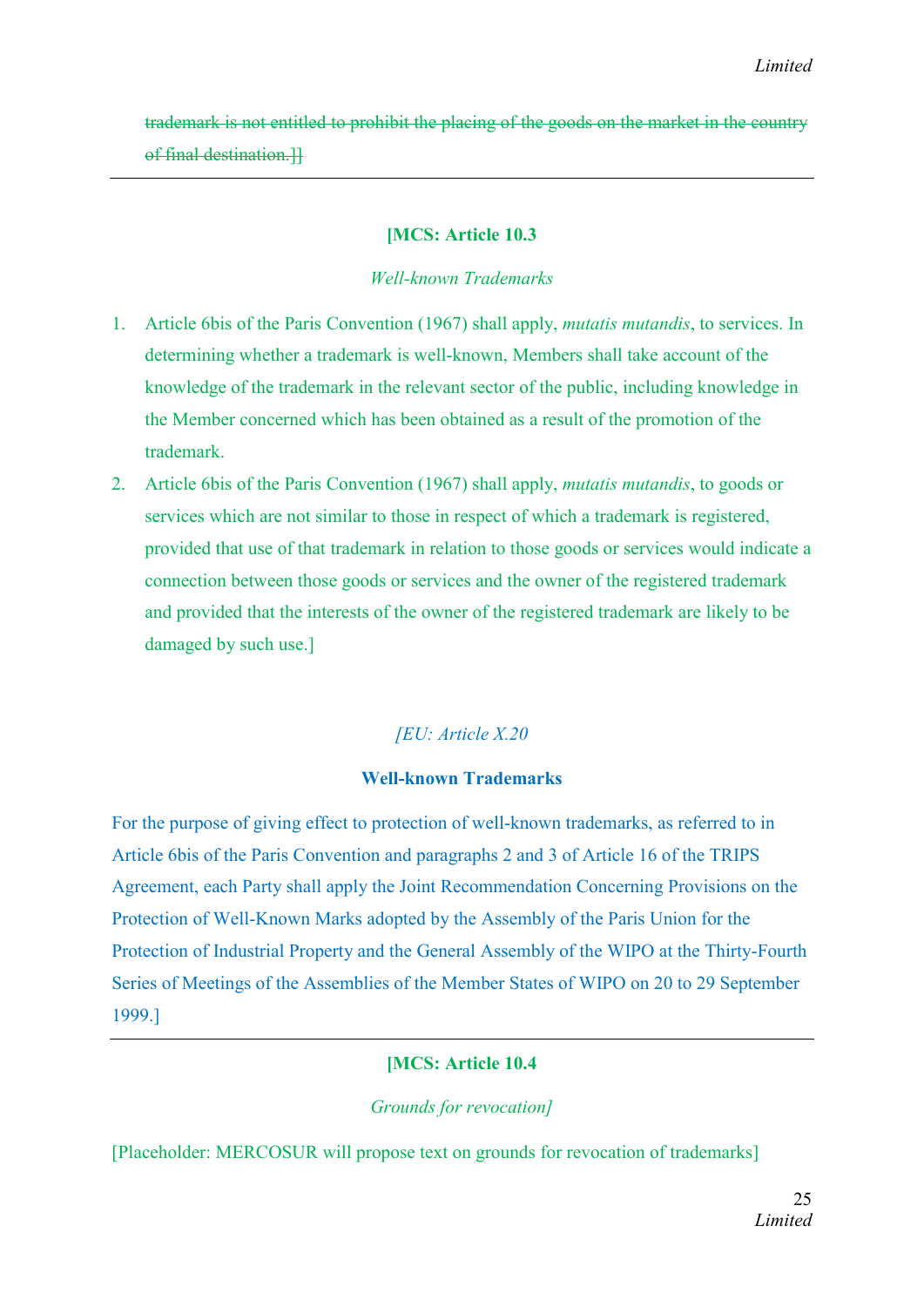## [*EU: Article X.22*

#### Revocation of a Trademark

[EU: 1. Each Party shall provide that a trademark shall be liable to revocation if, within a continuous five-year period of, the trademark has not been put to genuine use in the relevant territory in connection with the goods or services in respect of which it is registered, and there are no proper reasons for non-use. However, no person may claim that the proprietor's rights in a trademark should be revoked where, during the interval between expiry of the fiveyear period and filing of the application for revocation, genuine use of the trademark has been started or resumed. The commencement or resumption of use within a period of three months preceding the filing of the application for revocation, which began at the earliest on expiry of the continuous period of five years of non-use, shall, however, be disregarded where preparations for the commencement or resumption of use takes place only after the proprietor has been informed that the application for revocation may be filed.

[MCS:1 Each Party shall provide that a trademark shall be liable to revocation if, within a continuous five-year period of, the trademark has not been used in the territory where it was registered, and there are no proper reasons for non-use. However, no person may claim that the proprietor's rights in a trademark should be revoked where, during the interval between expiry of the five-year period and filing of the application for revocation, genuine use of the trademark has been started or resumed. [EU: the EU will provide the text for a footnote considering the exception of three months] [MCS: MCS will reflect on goods and services and alternative wording for the phrase "genuine use".]

[EU: 2. A trademark shall also be liable to revocation if, after the date on which it was registered:

- (a) in consequence of acts or inactivity of the proprietor, it has become the common name in the trade for a product or service in respect of which it is registered; or
- (b) in consequence of the use made of it by the proprietor of the trademark or with his consent in respect of the goods or services for which it is registered, it is liable to mislead the public, particularly as to the nature, quality or geographical origin of those goods or services.]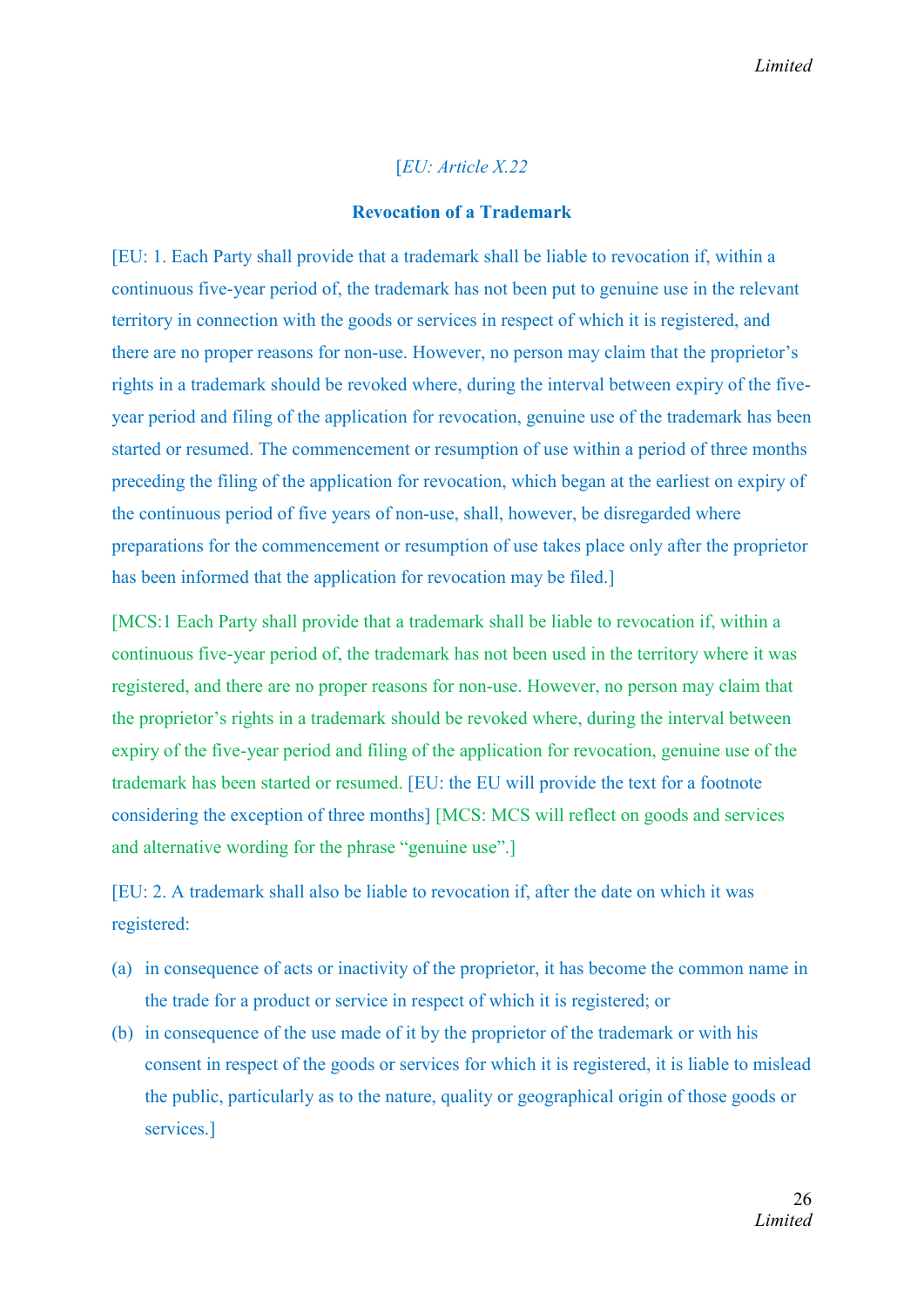[MCS 2. A trademark shall also be liable to revocation if, after the date on which it was registered, in consequence of acts or inactivity of the proprietor, it has become the common name in the trade for a product or service in respect of which it has been registered.]

#### Article 10.5

#### *Invalidation of the registration application in bad faith*

A trade mark shall be liable to be declared invalid where the application for registration of the trademark was made in bad faith by the applicant. The Parties may also provide that such a trademark shall not be registered.

#### Article 10.6

#### *Exceptions to the Rights Conferred by a Trademark*

- 1. Each Party shall provide for limited exceptions to the rights conferred by a trademark such as the fair use of descriptive terms, including in the case of geographical indications, and they may provide other limited exceptions, provided such exceptions take account of the legitimate interests of the owner of the trademark and of third parties.
- 2. The trademark shall not entitle the owner to prohibit a third party from using:
	- (a) His own name or address;
	- (b) Indications concerning the kind, quality, quantity, intended purpose, value, geographical origin, the time of production of goods or of rendering of the service, or other characteristics of goods or services;
	- (c) The trademark where it is necessary to indicate the intended purpose of a product or service, in particular as accessories or spare parts; provided he uses them in accordance with honest practices in industrial or commercial matters.

[MCS: (d) Using the trademark for the purpose of identifying or referring to goods or services as those of the owner of that trademark;

- (e) Using the trademark in speeches, scientific or artistic works, or any other form of expression freedom, in accordance with the laws and practices of each Party;
- (f) Reproducing copyrighted works that contain the trademark, particularly the reproduction of works in the public domain;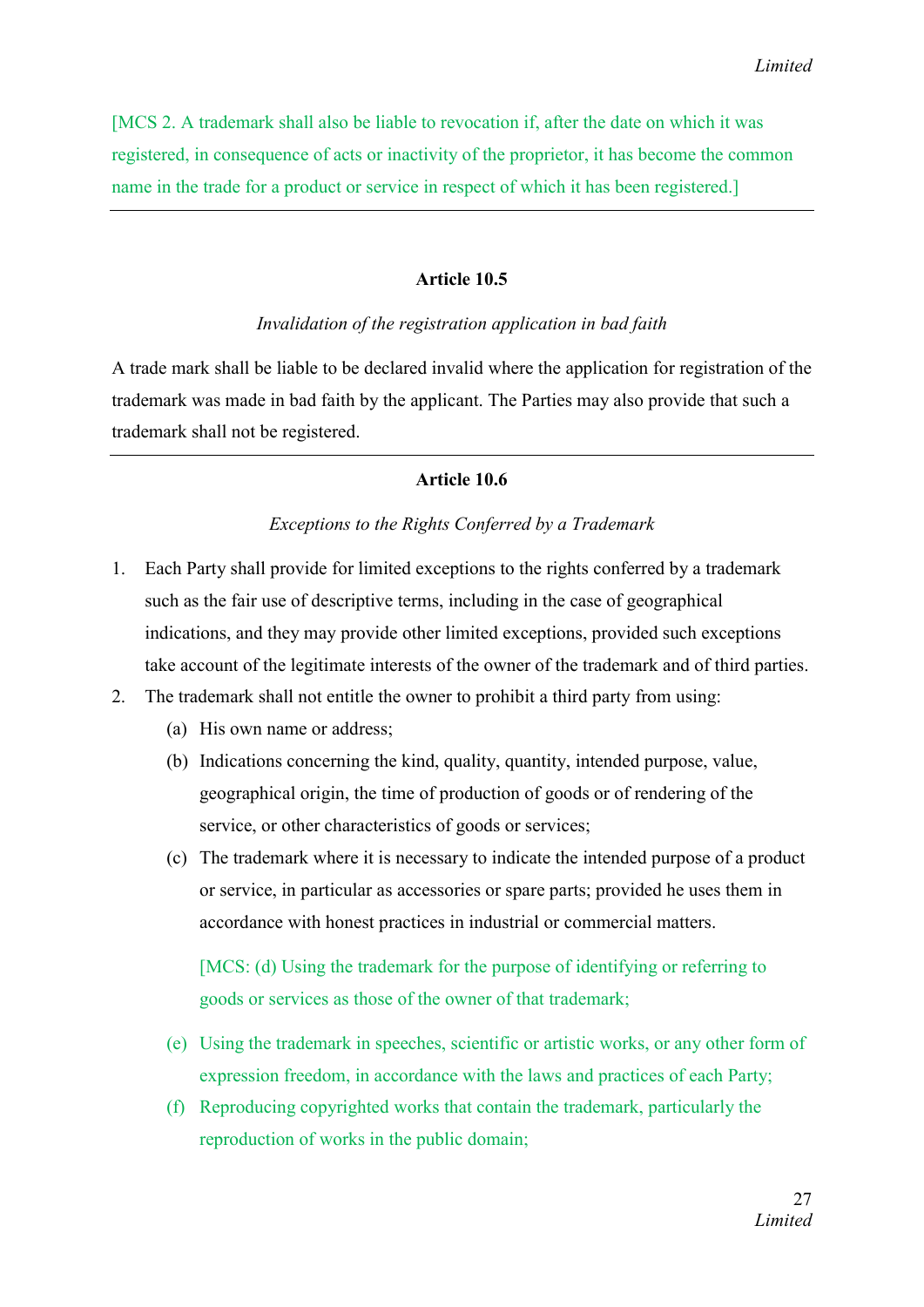(g) Temporary transit of trademark-registered products in the national territory of a Party, if a third country is the country destination of the products and the products are not subject to any commercial use in the national territory.]

[Placeholder: MERCOSUR may propose additional text on this article]

## Article 11

*Designs*

## *[EU: Article X.24*

## International Agreements

Each Party shall [MCS: make the best efforts to] comply with the Geneva (1999) Act of The Hague Agreement Concerning the International Registration of Industrial Designs done at Geneva on 2 July 1999.]

[Placeholder: MERCOSUR may propose text on this article]

# Article 11.1

## *Protection of Registered Designs*

- 1. Each Party shall provide for the protection of independently created designs that are new and original<sup>17</sup>. This protection shall be provided by registration and shall confer an exclusive right upon their holders in accordance with [MCS: the provisions of this article] [EU: this Sub-Section.]
- 2. The holder of a registered design shall have at least the right to use and prevent third parties not having the owner's consent at least from using and notably making, offering for sale, selling, putting on the market, importing, exporting, stocking such a product or using articles bearing or embodying the protected design when such acts are undertaken for commercial purposes, unduly prejudice the normal exploitation of the design, or are not compatible with fair trade practice.

## Article 11.2

*Term of Protection*

<sup>&</sup>lt;sup>17</sup> For the purpose of this Article, a Party may consider that a design having individual character is original.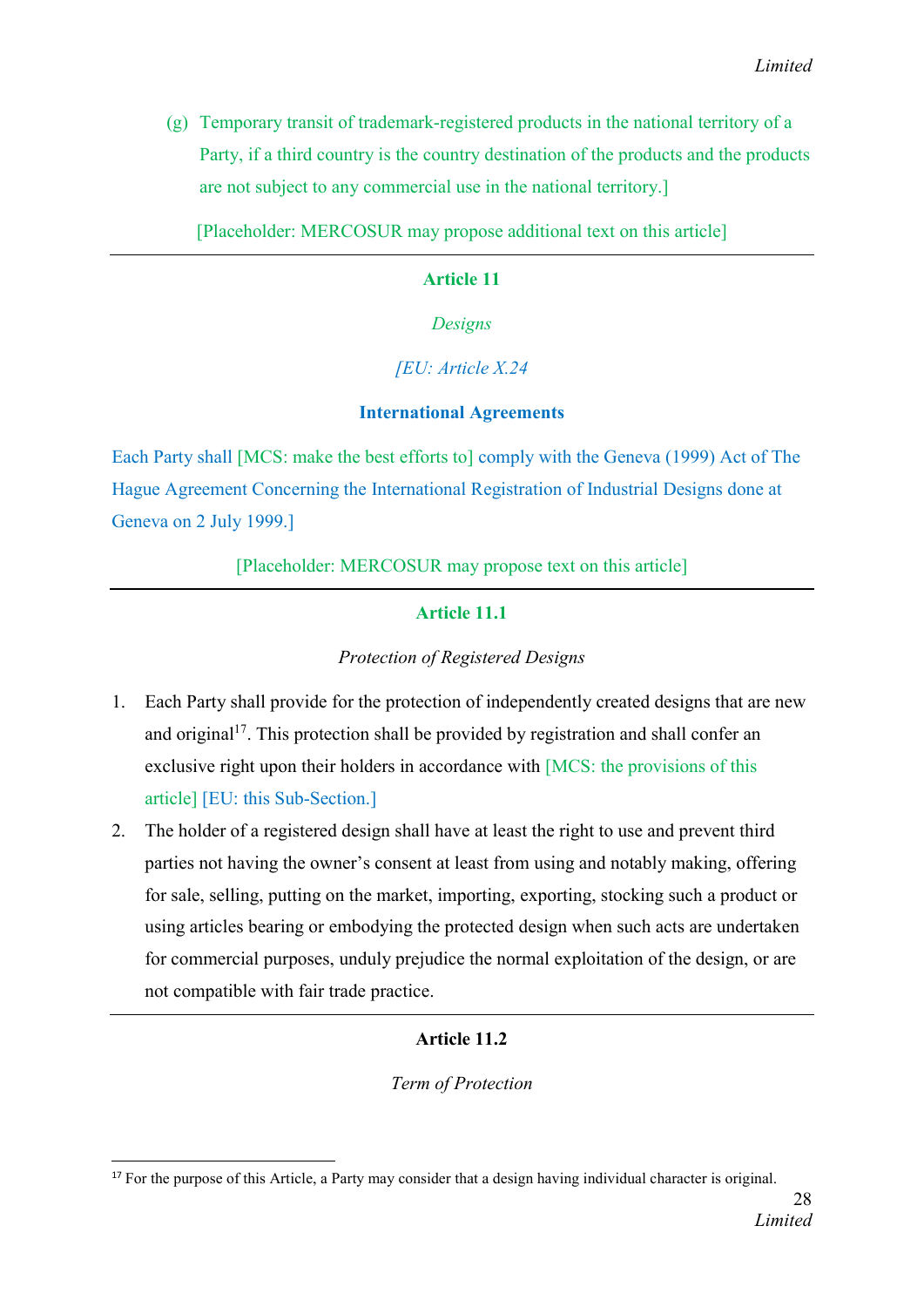The duration of protection available, including renewals, shall amount to at least 15 years from the date of filing the application.

# *Article X.27*

## [MCS: [EU: Protection Conferred to Unregistered Designs

- 1. The Parties shall provide the legal means to prevent the use of the unregistered designs, only if the contested use results from copying the unregistered design. Such use shall at least cover the offering for sale, putting on the market, importing and exporting the product concerned.
- 2. The duration of protection for unregistered designs shall amount to at least three years from the date on which the design was first made available to the public.]]

[Placeholder: EU shall propose new language]

# Article 11.3

# [EU: MCS: *Scope of Protection*

Design protection shall not extend to partial designs when the claimed feature of the appearance of a [three-dimensional] product does constitute an independent component part itself.

[Placeholder: MERCOSUR shall provide additional information and new language]

# *Article X.28*

# Exceptions and Exclusions

- 1. Each Party may establish limited exceptions to the protection of designs, provided that such exceptions do not unreasonably conflict with the normal exploitation of protected designs and do not unreasonably prejudice the legitimate interests of the owner of the protected design, taking account of the legitimate interests of third parties.
- 2. Design protection shall not extend to designs dictated essentially by technical or functional considerations. [MCS: EU: In particular a design right shall not subsist in features of appearance of a product which must necessarily be reproduced in their exact form and dimensions for the product in which incorporated or to which the design is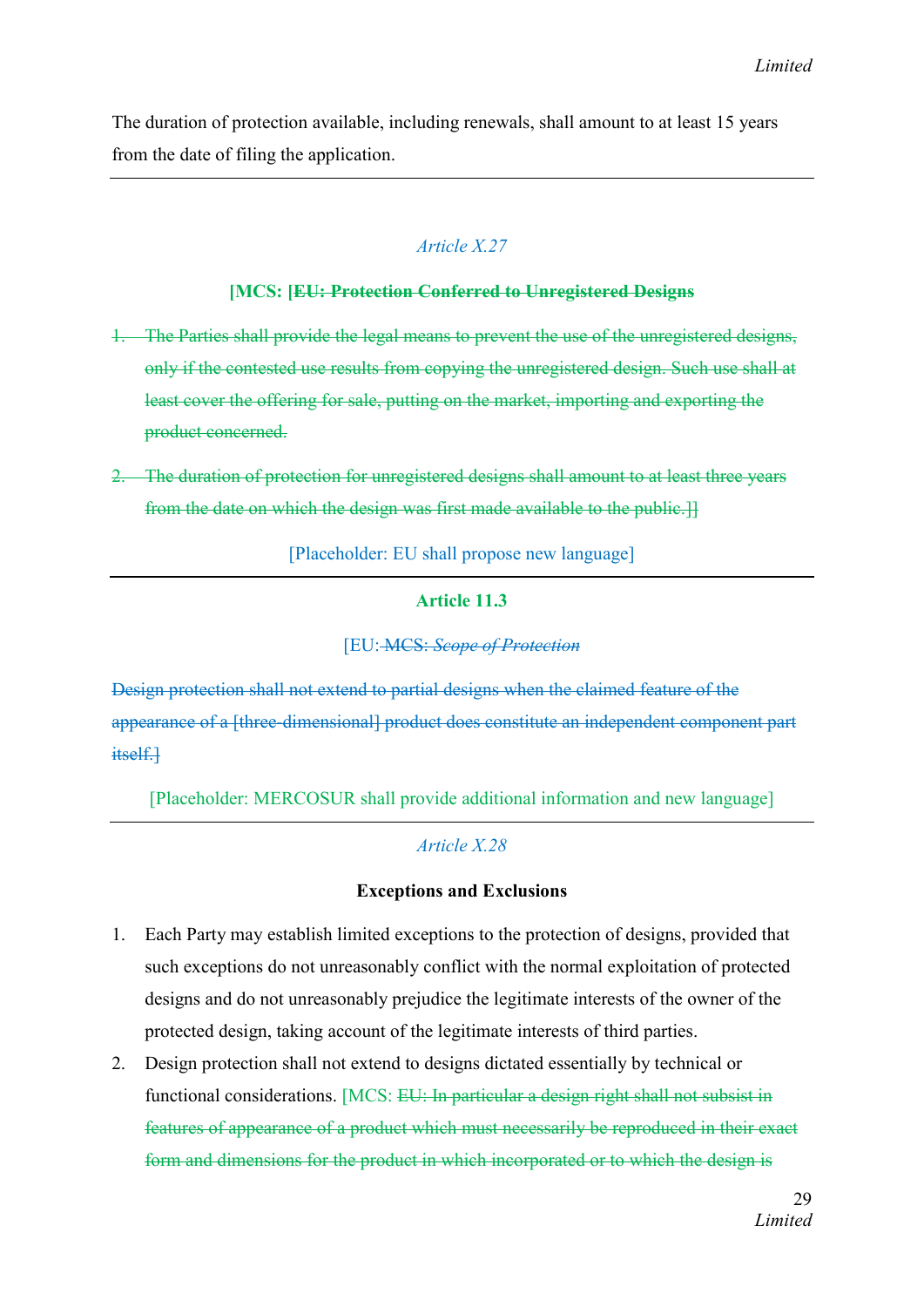applied to be mechanically connected to, or placed in, or around or contact with another product so that either product may perform its function.

3. By way of derogation from paragraph 2, a design may subsist in a design, which has the purpose of allowing the multiple assembly or connection of mutually interchangeable products within a modular system.]

## Article 11.4

## *Relationship to Copyright*

A design shall also be eligible for protection under the law of copyright of a Party when this protection is provided for by its legislation and the requirements are met, as from the date on which the design was created or fixed in any form. The extent to which, and the conditions under which, such a protection is conferred, including the level of originality required, shall be determined by each Party.

# Article 12

## *Geographical Indications*

#### [See separate working document]

## Article 13

## *Patents*

# [MCS: Article 13.1

## *International treaties*

The Parties shall make the best efforts to comply with the Patent Cooperation Treaty.]

## *[EU: Article X.41*

## International Agreements

Each Party shall comply with the Patent Cooperation Treaty, done at Washington on 19 June 1970, as amended on 28 September 1979 and last modified on 3 October 2001, and the Patent Law Treaty, adopted in Geneva on 1 June 2000.]

*[EU: Article X.44*

Extension of the Period of Protection Conferred by a Patent on Medicinal Products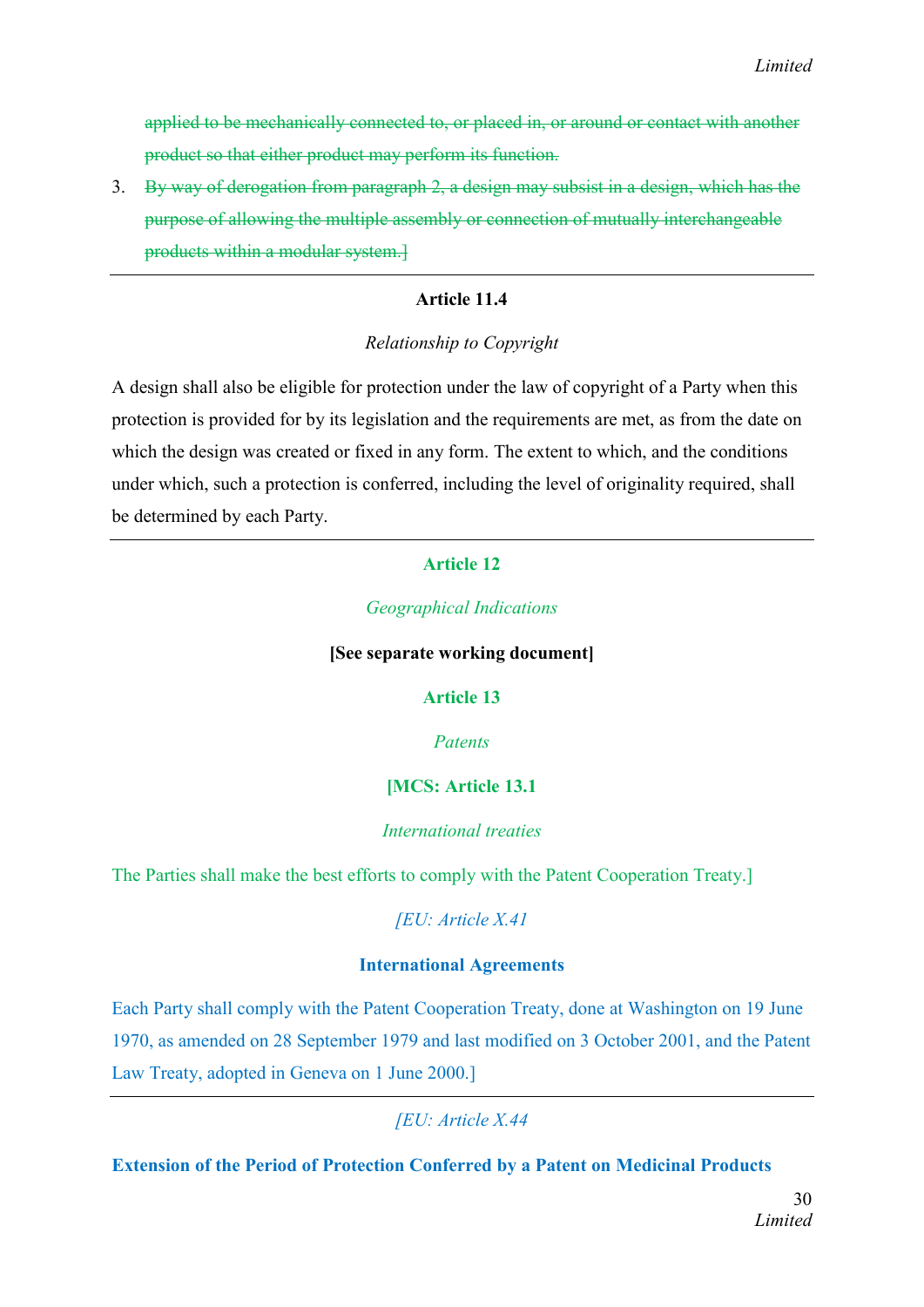- 1. The Parties recognise that medicinal products protected by a patent in their respective territory may be subject to an administrative authorisation procedure before being put on their market. They recognise that the period that elapses between the filing of the application for a patent and the first authorisation to place the product on their respective market, as defined for that purpose by the relevant legislation, may shorten the period of effective protection under the patent.
- 2. Each Party shall provide for a further period of protection for a medicinal product which is protected by a patent and which has been subject to an administrative authorisation procedure, that period being equal to the period referred to in the second sentence of paragraph 1, reduced by a period of five years.
- 3. Notwithstanding paragraph 2, the duration of the further period of protection may not exceed [….] years.
- 4. In the case of medicinal products for which paediatric studies have been carried out, and the results of those studies are reflected in the product information, the Parties shall provide for a further [….] months extension of the period of protection referred to in paragraph 2.

# *Article X.45*

# Extension of the Period of Protection Conferred by a Patent on Plant Protection **Products**

- 1. The Parties recognise that plant protection products protected by a patent in their respective territory may be subject to an administrative authorisation procedure before being put on their market. They recognise that the period that elapses between the filing of the application for a patent and the first authorisation to place the product on their respective market, as defined for that purpose by the relevant legislation, may shorten the period of effective protection under the patent.
- 2. Each Party shall provide for a further period of protection for a plant protection product which is protected by a patent and which has been subject to an administrative authorisation procedure, that period being equal to the period referred to in the second sentence of paragraph 1, reduced by five years.
- 3. Notwithstanding paragraph 2, the duration of the further period of protection may not exceed [….] years.]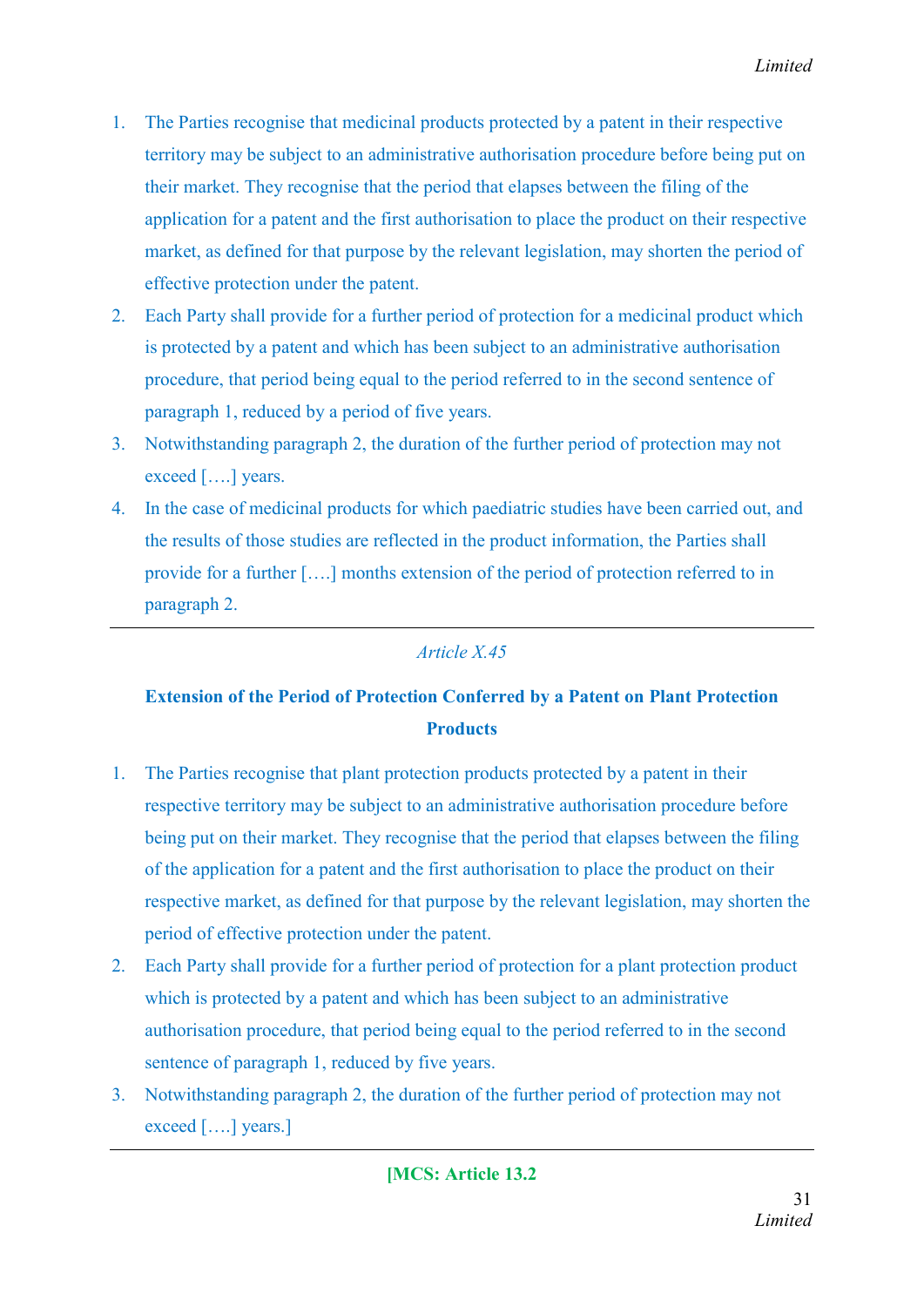## *Patent procedure*

- 1. Each Party shall make best efforts to process patent applications in an efficient and timely manner, with a view to avoiding delays.
- 2. The Parties shall require and make best efforts to ensure that the patent disclose the invention in a manner sufficiently clear and complete for the invention to be carried out by a person skilled in the art and may require the applicant to indicate the best mode for carrying out the invention known to the inventor at the filing date or, where priority is claimed, at the priority date of the application, as set out by Article 29.1 of the TRIPS Agreement.]

## [MCS: Article 13.3

## *Rights Conferred by Patent Applications*

The rights conferred by a patent can only be exercised after its grant. The domestic legislation of the Parties may establish the right of the patent owner to claim compensation for acts that would have constituted a wilful infringement of the patent which occurred after the publication of the patent and before its grant.]

## [MCS: Article 13.4

#### *Exceptions and limitations*

Subject to their domestic law, each Party shall guarantee the effective and full functioning of patent exceptions and limitations, such as:

- a) Private non-commercial use;
- b) Use in teaching;
- c) Research and experimentation;
- d) Preparation of individually prescribed medicines and its use;
- e) Temporary transit of patented products in the national territory of the Parties;
- f) Bona fide prior use;
- g) Acts performed exclusively for the production of information, data and test results directed at obtaining market authorization;
- h) Non-commercial use of propagating material;
- i) Compulsory license;
- j) Personal use of patented medical products;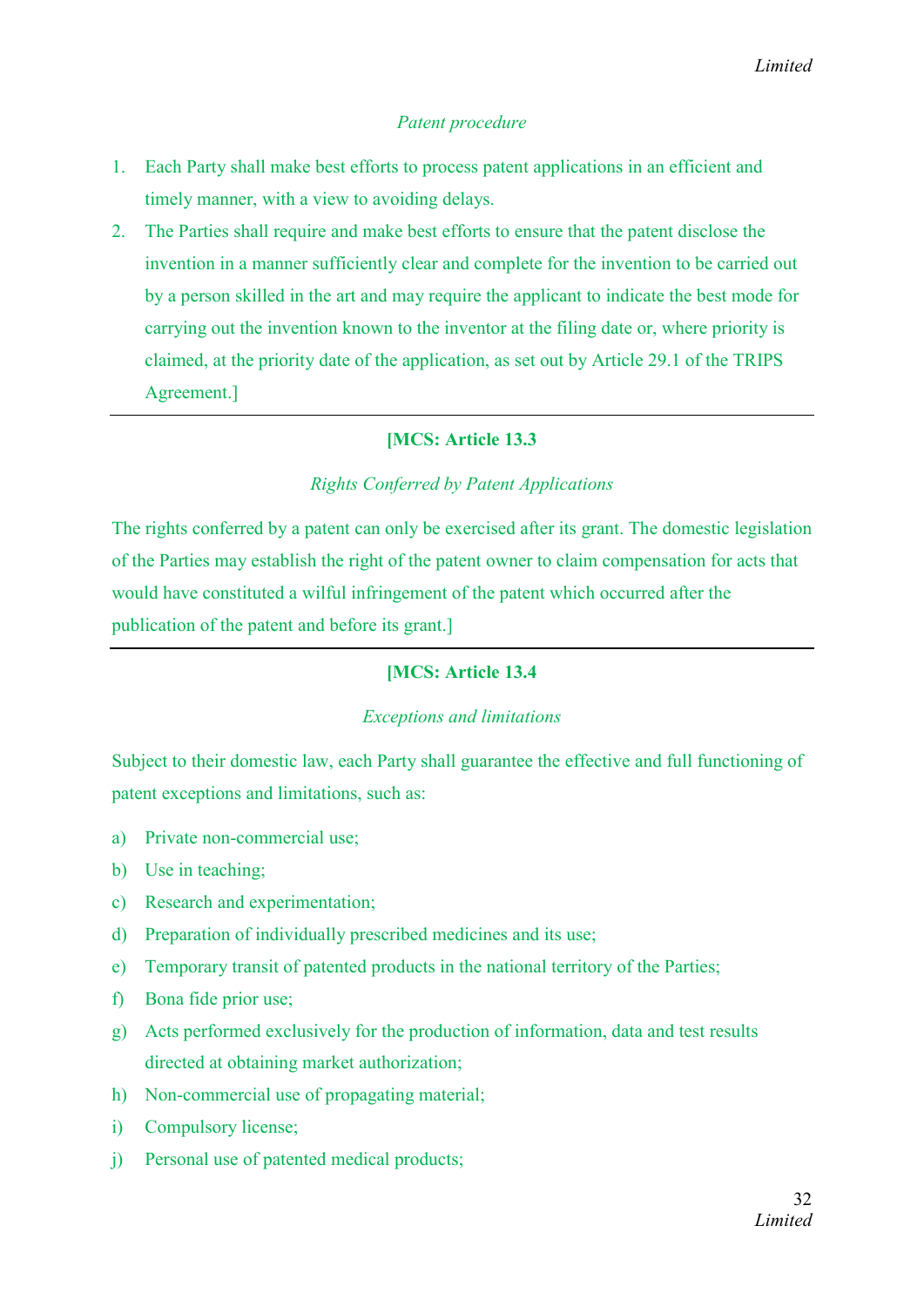[EU: Reference to Art. 30 TRIPS is needed]

## [MCS: Article 13.5

*Accountability to Civil Society*

Each Party shall make their best efforts to improve and make more transparent and efficient the management and procedure for the granting of patents. To that end, each Party should monitor, evaluate and publicly inform in a clear and comprehensive way how the patent office is performing in terms of promotion of innovation, transfer of technology, access to health and, more generally, serving the public interest.

## Article 13.6

## *Disclosure*

The Parties shall require that the applicant for a patent shall disclose the invention in a manner sufficiently clear and complete, including when known, the indication of the International Non- Proprietary Name (INN) claimed or the INN associated to the matter or process claimed.

[Placeholder: MERCOSUR will introduce additional text on this article]

## Article 13.7

#### *Patent Opposition*

The Parties are free to establish systems of pre- and post-grant opposition, including through *inter parte* procedures. Oppositions may be based, *inter alia*, on lack of novelty, inventive step or industrial applicability; non-patentable subject matter; subject matter offensive to public interest or morality; and insufficient disclosure, including lack of written description and enablement.]

*SUB-SECTION 6*

*Plant Varieties*

*Article X.46*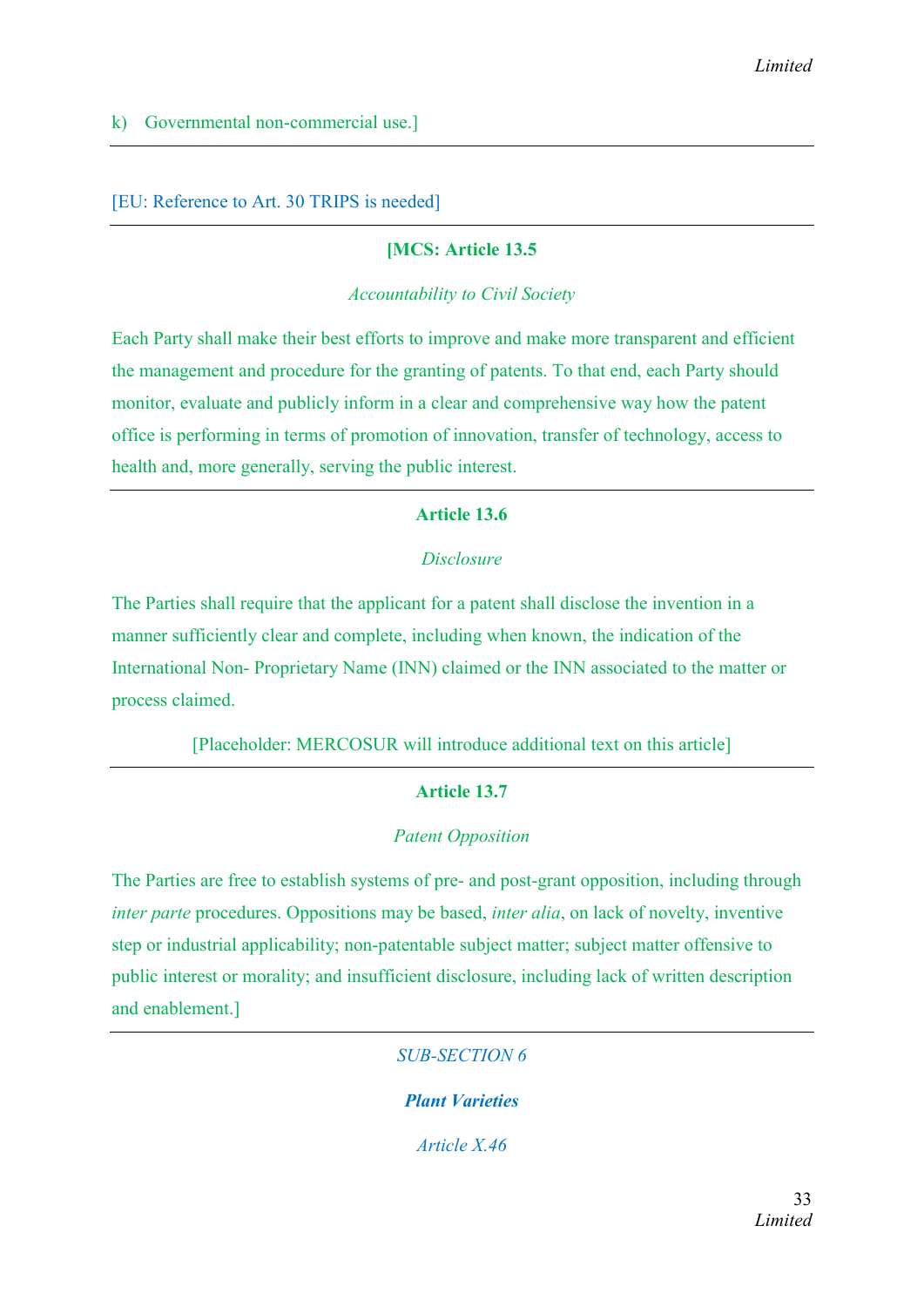## International Agreements

Each Party shall protect plant varieties rights, in accordance with the International Convention for the Protection of New Varieties of Plants adopted in Paris on 2 December 1961, as lastly revised in Geneva on March 19, 1991 (1991 UPOV ACT), including the exceptions to the breeder's right as referred to in Article 15 of the said Convention, and cooperate to promote and enforce these rights.

#### Article 14

#### *Undisclosed information*

- 1. The Parties agree that undisclosed know-how and business information refers to those formally binding agreements constituted among public organisations, the private sector and/or scientific and technological institutions with the aim of establishing (a) conditions, rights, and obligations related to the economic exploitation of knowledge, information and (b) techniques related to products and processes of production, which are under possession of the assignor organisation.
- 2. This Chapter does not require a Party to disclose information that would otherwise be contrary to its law or exempt from disclosure under its law concerning access to information and privacy.
- 3. Each Party shall protect undisclosed test or other data related to safety and efficacy of pharmaceutical products and agricultural chemical products, in accordance with Article 39 of the TRIPS Agreement and its domestic legislation.

# *SUB-SECTION 7*

#### *Protection of Undisclosed Information*

## *Article X.47*

#### Scope of protection of trade secrets

1. In fulfilling its obligation under Article X.2.1 to comply with the TRIPS Agreement, and in particular paragraphs 1 and 2 of Article 39 of the TRIPS Agreement, each Party shall provide for appropriate civil judicial procedures and remedies for any person lawfully in control of a trade secret to prevent, and obtain redress for, the acquisition, use or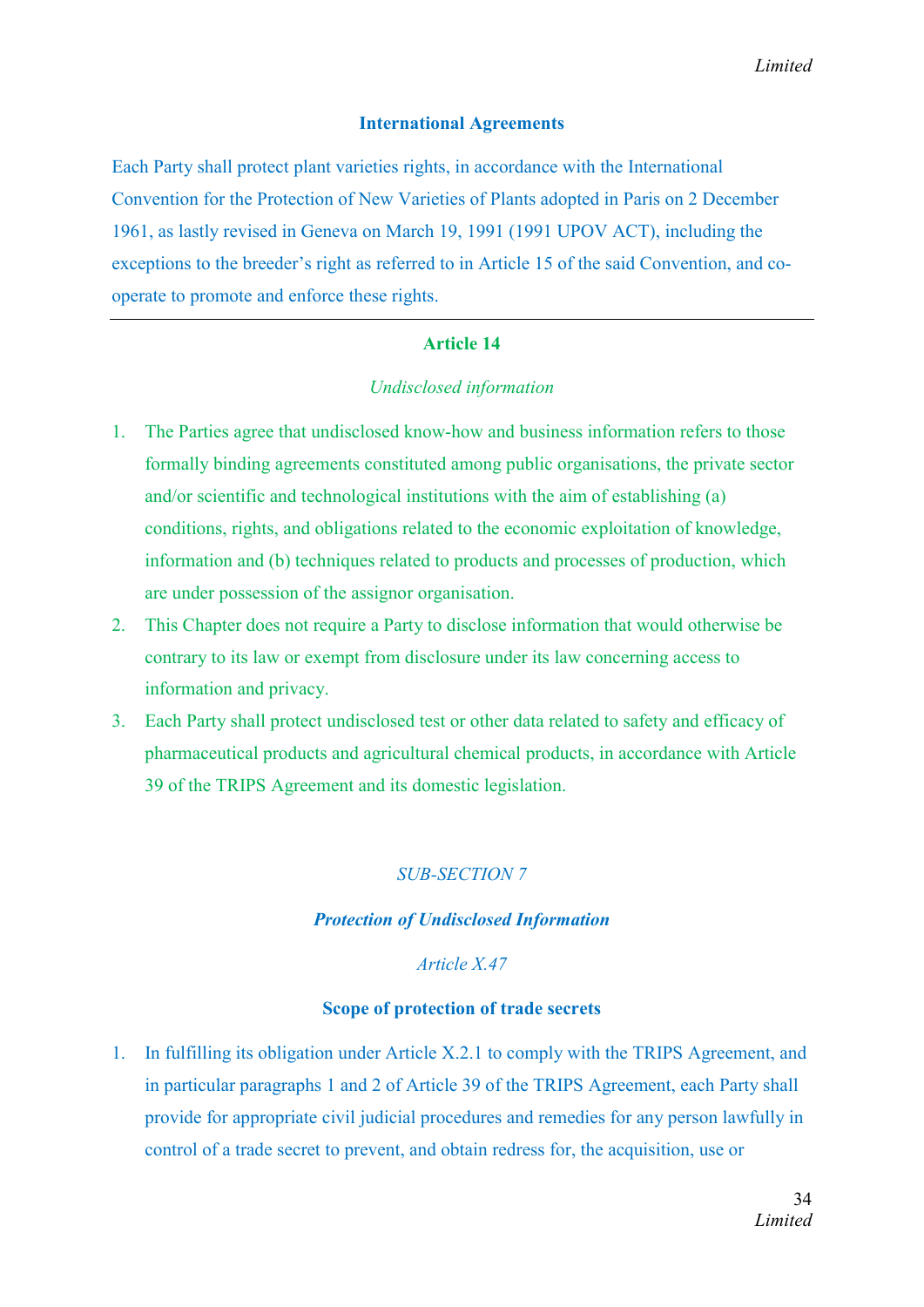disclosure of a trade secret whenever carried out in a manner contrary to honest commercial practices.

- 2. For the purpose of this subsection:
	- (a) 'trade secret' means information that:
		- (i) is secret in the sense that it is not, as a body or in the precise configuration and assembly of its components, generally known among or readily accessible to persons within the circles that normally deal with the kind of information in question;
		- (ii) has commercial value because it is secret; and
		- (iii) has been subject to reasonable steps under the circumstances, by the person lawfully in control of the information, to keep it secret.
	- (b) 'trade secret holder' means any natural or legal person lawfully controlling a trade secret.
- 3. For the purpose of this subsection, at least the following conducts shall be considered contrary to honest commercial practices:
	- (a) the acquisition of a trade secret without the consent of the trade secret holder, whenever carried out by unauthorised access to, appropriation of, or copying of any documents, objects, materials, substances or electronic files, lawfully under the control of the trade secret holder, containing the trade secret or from which the trade secret can be deduced:
	- (b) the use or disclosure of a trade secret whenever carried out, without the consent of the trade secret holder, by a person who is found to meet any of the following conditions:
		- (i) having acquired the trade secret unlawfully;
		- (ii) being in breach of a confidentiality agreement or any other duty not to disclose the trade secret; or
		- (iii) being in breach of a contractual or any other duty to limit the use of the trade secret.
	- (c) the acquisition, use or disclosure of a trade secret whenever carried out by a person who, at the time of the acquisition, use or disclosure, knew or ought, under the circumstances, to have known that the trade secret had been obtained directly or indirectly from another person who was using or disclosing the trade secret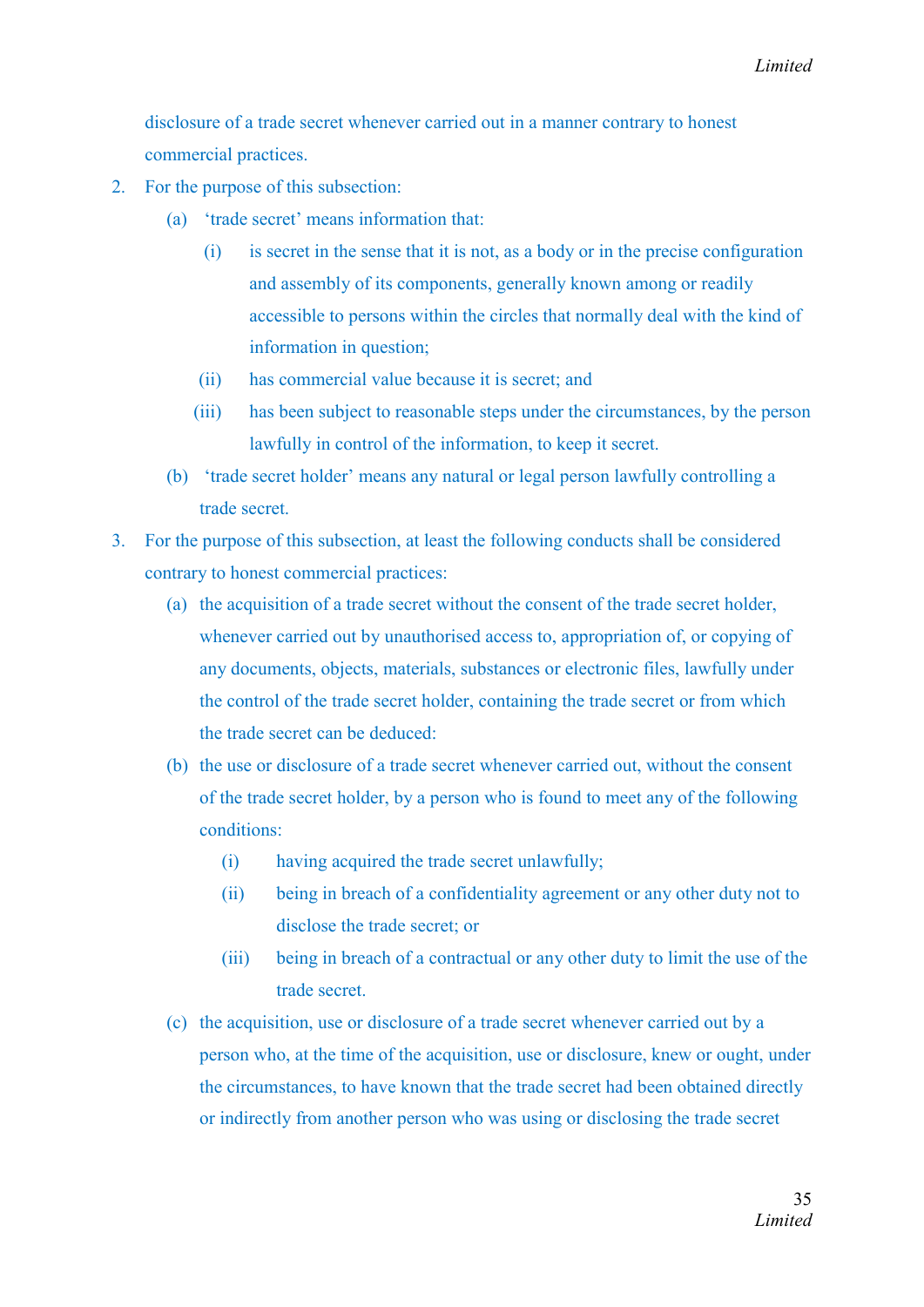unlawfully within the meaning of point (b), including when a person induced another person to carry out the actions referred to in point (b).

- 4. Nothing in this subsection shall be understood as requiring any Party to consider any of the following conducts as contrary to honest commercial practices:
	- (a) independent discovery or creation by a person of the relevant information;
	- (b) reverse engineering of a product by a person who is lawfully in possession of it and who is free from any legally valid duty to limit the acquisition of the relevant information;
	- (c) acquisition, use or disclosure of information required or allowed by the relevant domestic law;
	- (d) use by employees of their experience and skills honestly acquired in the normal course of their employment.
- 5. Nothing in this subsection shall be understood as restricting freedom of expression and information, including media freedom as protected in the jurisdiction of each of the **Parties**

## *Article X.48*

## Civil judicial procedures and remedies of trade secrets

- 1. Each party shall ensure that the any person participating in the civil judicial proceedings referred to in Article 11.1 (scope of protection of trade secrets) or who has access to documents which form part of those legal proceedings, is not permitted to use or disclose any trade secret or alleged trade secret which the competent judicial authorities have, in response to a duly reasoned application by an interested party, identified as confidential and of which they have become aware as a result of such participation or access.
- 2. In the civil judicial proceedings referred to in Article 11.1 (scope of protection of trade secrets), each Party shall provide that its judicial authorities have the authority at least to:
	- (a) order provisional measures, as set out in the respective domestic laws and regulations, to prevent the acquisition, use or disclosure of the trade secret in a manner contrary to honest commercial practices;
	- (b) order injunctive relief to prevent the acquisition, use or disclosure of the trade secret in a manner contrary to honest commercial practices;
	- (c) order the person that knew or ought to have known that he, she or it was acquiring, using or disclosing a trade secret in a manner contrary to honest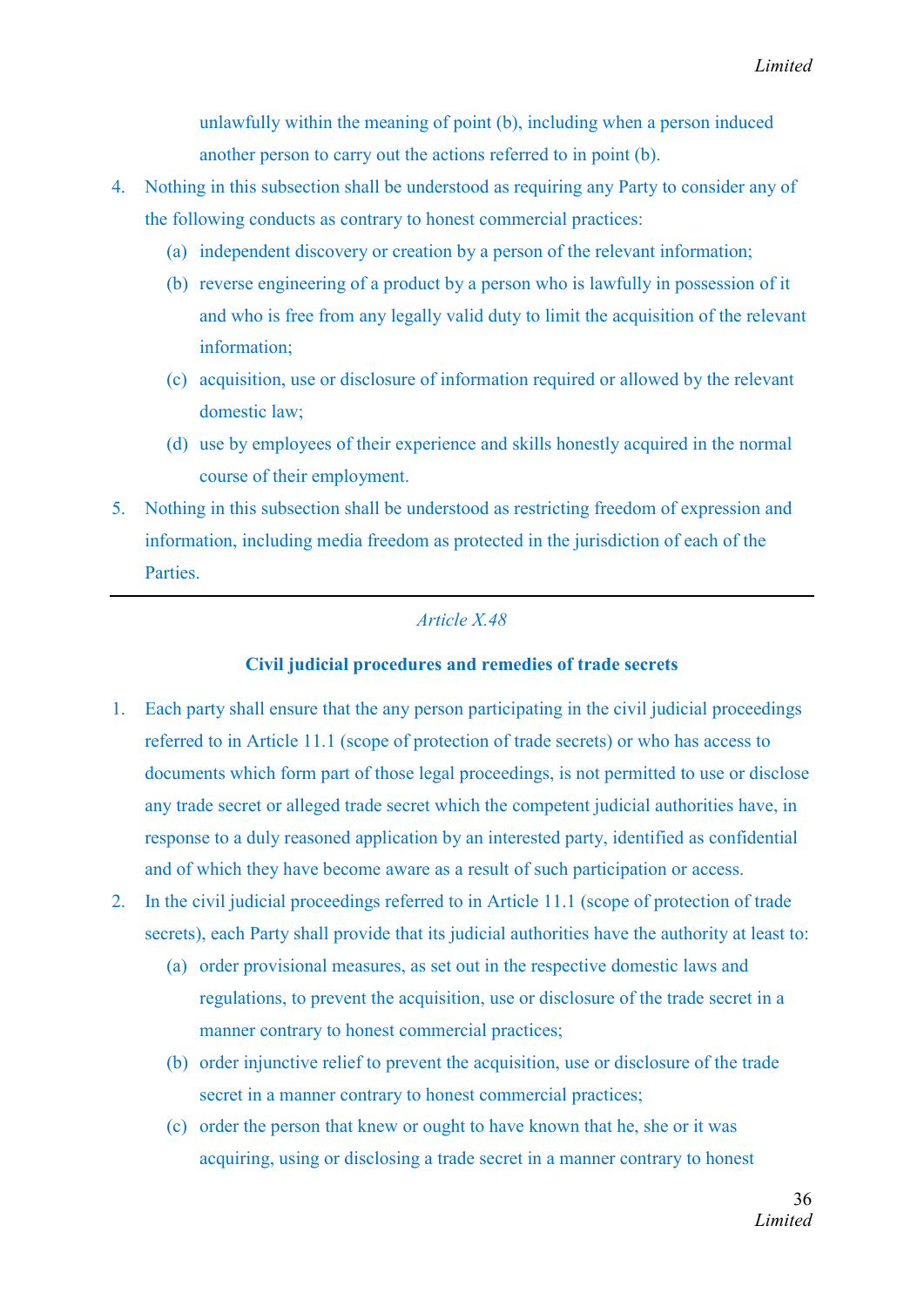*Limited*

commercial practices to pay the trade secret holder damages appropriate to the actual prejudice suffered as a result of the unlawful acquisition, use or disclosure of the trade secret;

- (d) take specific measures to preserve the confidentiality of any trade secret or alleged trade secret produced in civil proceedings relating to the alleged acquisition, use and disclosure of a trade secret in a manner contrary to honest commercial practices. Such specific measures may include, in accordance with their respective domestic law, the possibility of restricting access to certain documents in whole or in part; of restricting access to hearings and their corresponding records or transcript; and of making available a non-confidential version of judicial decision in which the passages containing trade secrets have been removed or redacted;
- (e) impose sanctions on parties, or other persons subject to the court's jurisdiction for violation of judicial orders concerning the protection of a trade secret or alleged trade secret produced in that proceedings.
- 3. The Parties shall not be required to provide for the judicial procedures and remedies referred to in Article 11.1 (scope of protection of trade secrets) when the conduct contrary to honest commercial practices is carried out, in accordance with their relevant domestic law, to reveal misconduct, wrongdoing or illegal activity or for the purpose of protecting a legitimate interest recognised by law.

## *Article X.49*

# Protection of Data Submitted to Obtain an Authorisation to Put a Medicinal Product on the Market

- 1. Each Party shall protect commercially confidential information submitted to obtain an authorisation to place pharmaceutical products on the market ("marketing authorisation") against disclosure to third parties, unless overriding public health interests provide otherwise.
- 2. Each Party shall ensure that for a period of [….] years from the first marketing authorisation in the Party concerned, the public body responsible for the granting of a marketing authorisation will not take into account confidential business information or the results of pre-clinical tests or clinical trials provided in the first marketing authorisation application and subsequently submitted by a person or entity, whether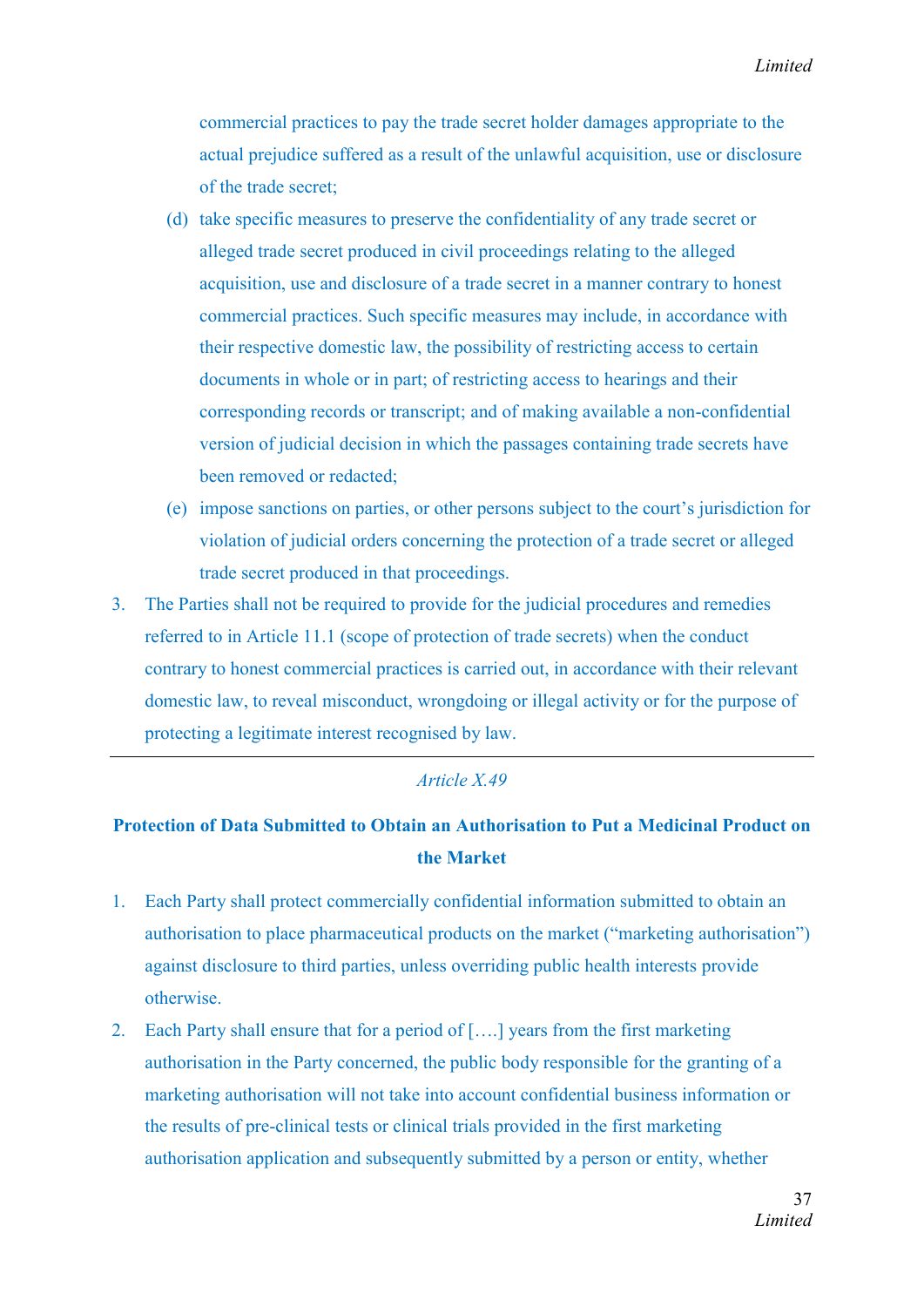public or private, in support of another application to place a medicinal product on the market without the explicit consent of the person or entity who submitted such data, unless international agreements recognised by both Parties provide otherwise.

- 3. During a [….] years period, starting from the date of grant of the first marketing authorisation in the Party concerned, a marketing authorisation granted for any subsequent application based on the results of pre-clinical tests or of clinical trials provided in the first marketing authorisation will not permit placing a pharmaceutical product on the market, unless the subsequent applicant submits his own results of preclinical tests or of clinical trials (or results of pre-clinical tests or of clinical trials used with the consent of the party which had provided this information) meeting the same requirements as the first applicant. Products not complying with the requirements set out in this paragraph shall not be allowed on the market.
- 4. In addition, the [….] years period referred to in paragraph 3 shall be extended to a maximum of [….] years if, during the first [….] years after obtaining the authorisation, the authorisation holder obtains an authorisation for one or more new therapeutic indications which are considered of significant clinical benefit in comparison with existing therapies.

#### *Article X.50*

# Protection of Data Submitted to Obtain Marketing Authorisation for Plant Protection **Products**

- 1. Each Party shall recognise a temporary right of the owner of a test or study report submitted for the first time to achieve a marketing authorisation for a plant protection product. During such period, the test or study report will not be used for the benefit of any other person aiming to achieve a marketing authorisation for plant protection product, except when the explicit consent of the first owner is proved. This right will be hereinafter referred as data protection.
- 2. The test or study report should fulfil the following conditions:
	- (a) be necessary for the authorisation or for an amendment of an authorisation in order to allow the use on other crops; and
	- (b) be certified as compliant with the principles of good laboratory practice or of good experimental practice.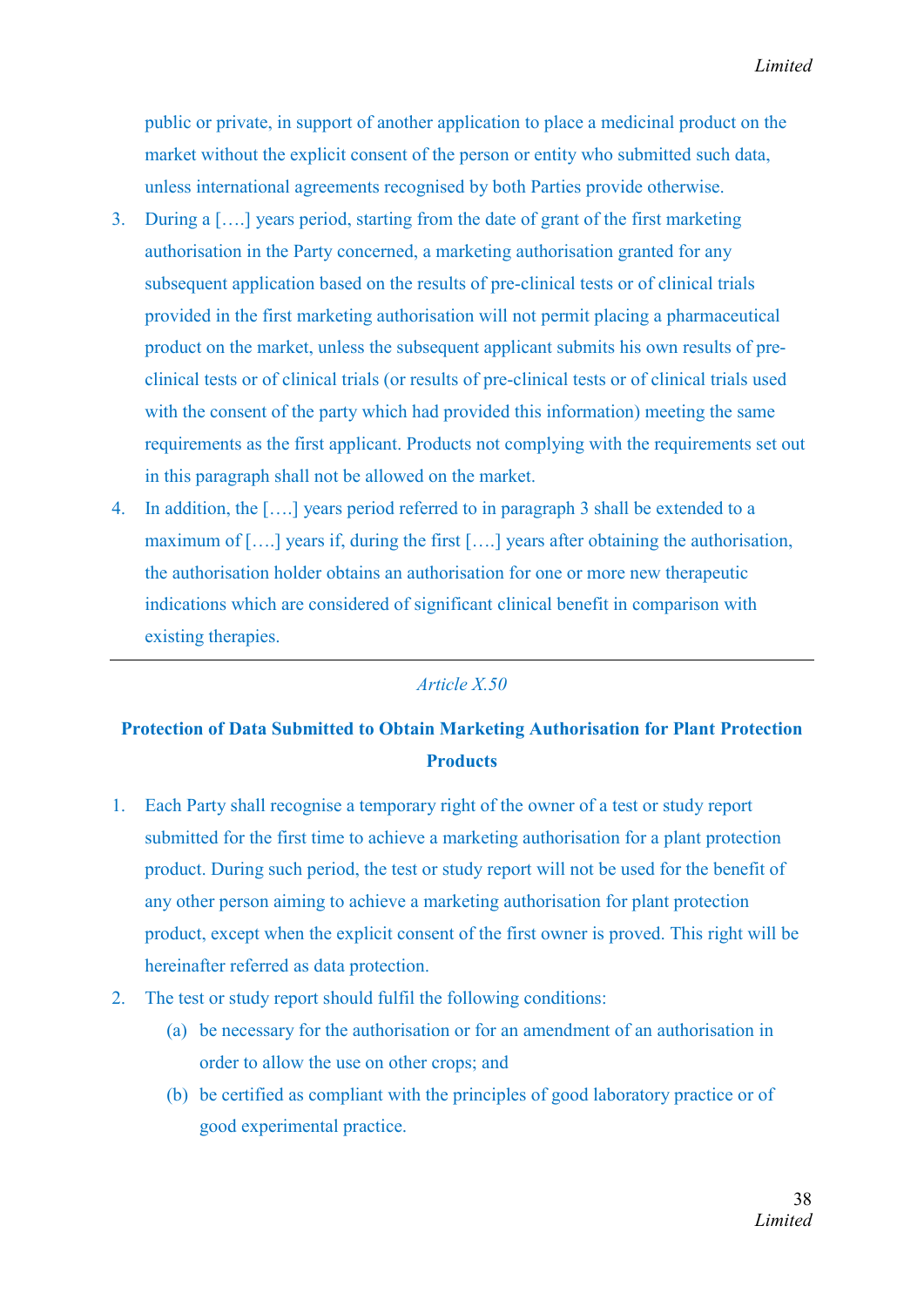- 3. The period of data protection shall be at least [….] years from the first authorisation granted by the concerned authority in that Party. In case of low risk plant protection products, the period can be extended to [….] years.
- 4. Those periods shall be extended by [….] months for each extension of authorisation for minor uses<sup>18</sup> if the applications for such authorisations are made by the authorisation holder at the latest [....] years after the date of the first authorisation. The total period of data protection may in no case exceed ….] years. For low risk plant protection products the total period of data protection may in no case exceed [….] years.
- 5. A test or study shall also be protected if it was necessary for the renewal or review of an authorisation. In those cases, the period for data protection shall be [….] months.

## Section 3

# *Enforcement of intellectual property rights*

## [Placeholder: MERCOSUR may propose text on Enforcement]

Sub-Section 3.1

*General Provisions*

# Article 15

## *General obligations*

- 1. The Parties reaffirm their commitments under the TRIPS Agreement and in particular of its Part III, and will ensure the enforcement of intellectual property rights within their own legal system and practice.
- 2. It is understood that this sub-section does not create any obligation to put in place a judicial system for the enforcement of intellectual property rights distinct from that for the enforcement of law in general, nor does it affect the capacity of the Parties to enforce their law in general. Nothing in this sub-section creates any obligation with respect to the distribution of resources as between enforcement of intellectual property rights and the enforcement of law in general.

<sup>&</sup>lt;sup>18</sup> Minor use: use of a plant protection product in a particular Party on plants or plant products which are not widely grown in that particular Party or widely grown to meet an exceptional plant protection need.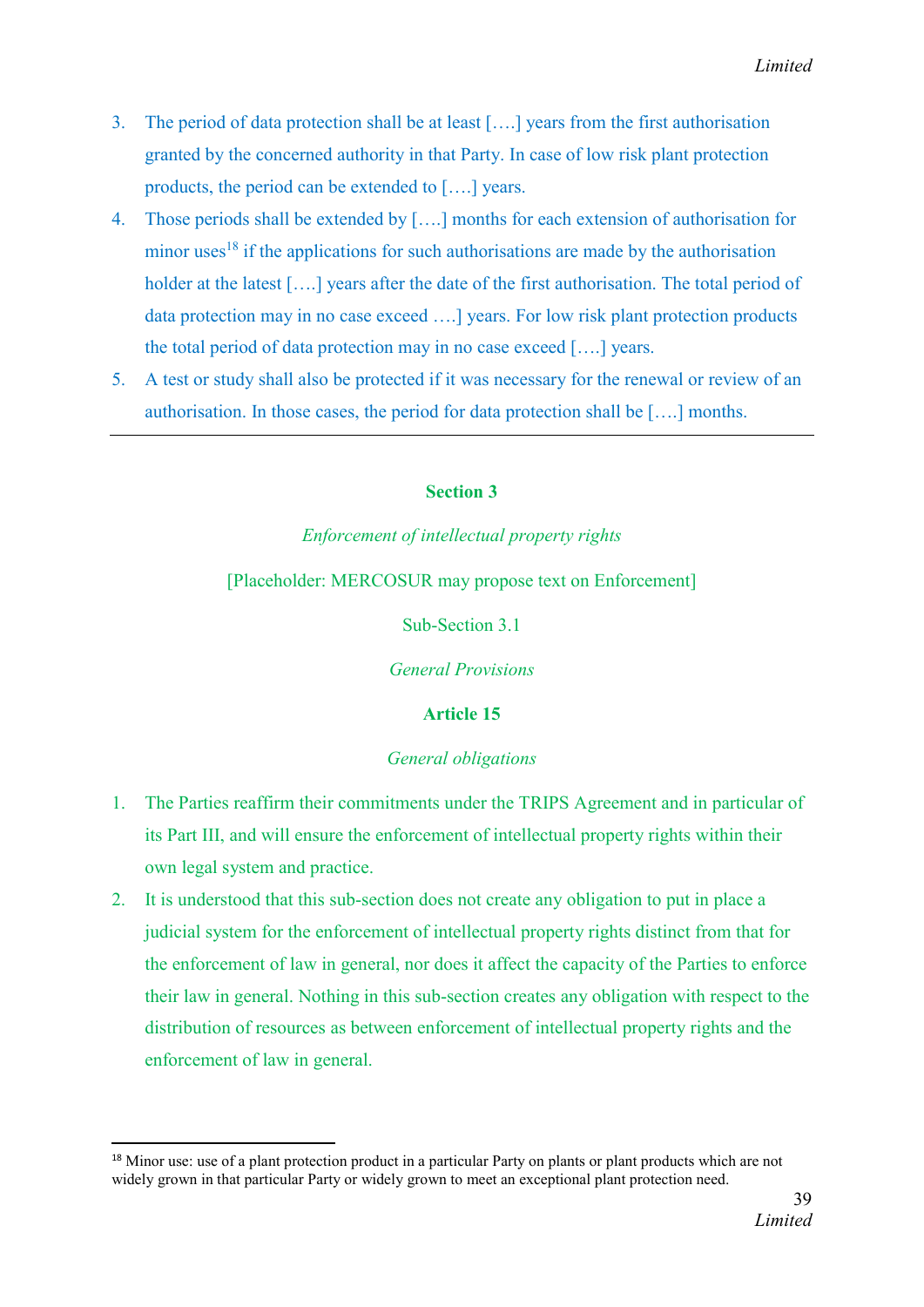3. For the purposes of Articles xxx through xxx, unless otherwise provided, intellectual property rights mean the categories of intellectual property referred to in Article 3.2 of this Chapter.

# *Article X.51*

## General Obligations

- 1. The Parties affirm their commitments under the TRIPS Agreement and in particular of Part III thereof, and shall provide for the complementary measures, procedures and remedies under this Section, which are necessary to ensure the enforcement of intellectual property rights. <sup>19</sup> These measures, procedures and remedies shall be fair and equitable, and shall not be unnecessarily complicated or costly, or entail unreasonable time limits or unwarranted delays.
- 2. The measures, procedures and remedies referred to in paragraph 1 shall also be effective, proportionate and dissuasive and shall be applied in such a manner as to avoid the creation of barriers to legitimate trade and to provide for safeguards against their abuse.

# *Article X.52*

# Persons Entitled to Apply for the Application of the Measures, Procedures and **Remedies**

Each Party shall recognise as persons entitled to seek application of the measures, procedures and remedies referred to in this Section and in Part III of the TRIPS Agreement:

- (a) the holders of intellectual property rights in accordance with the provisions of the applicable law;
- (b) all other persons authorised to use those intellectual property rights, in particular licensees, in so far as permitted by and in accordance with the provisions of the applicable law;
- (c) intellectual property collective rights management bodies which are regularly recognised as having a right to represent holders of intellectual property rights, in so far as permitted by and in accordance with the provisions of the applicable law; and

 <sup>19</sup> For the purposes of this Sub-Section the notion of "intellectual property rights" should include at least the following rights: copyright; rights related to copyright; sui generis right of a database maker; rights of the creator of the topographies of a semiconductor product; trademark rights; design rights; patent rights, including rights derived from supplementary protection certificates; geographical indications; utility model rights; plant variety rights; trade names in so far as these are protected by each Party.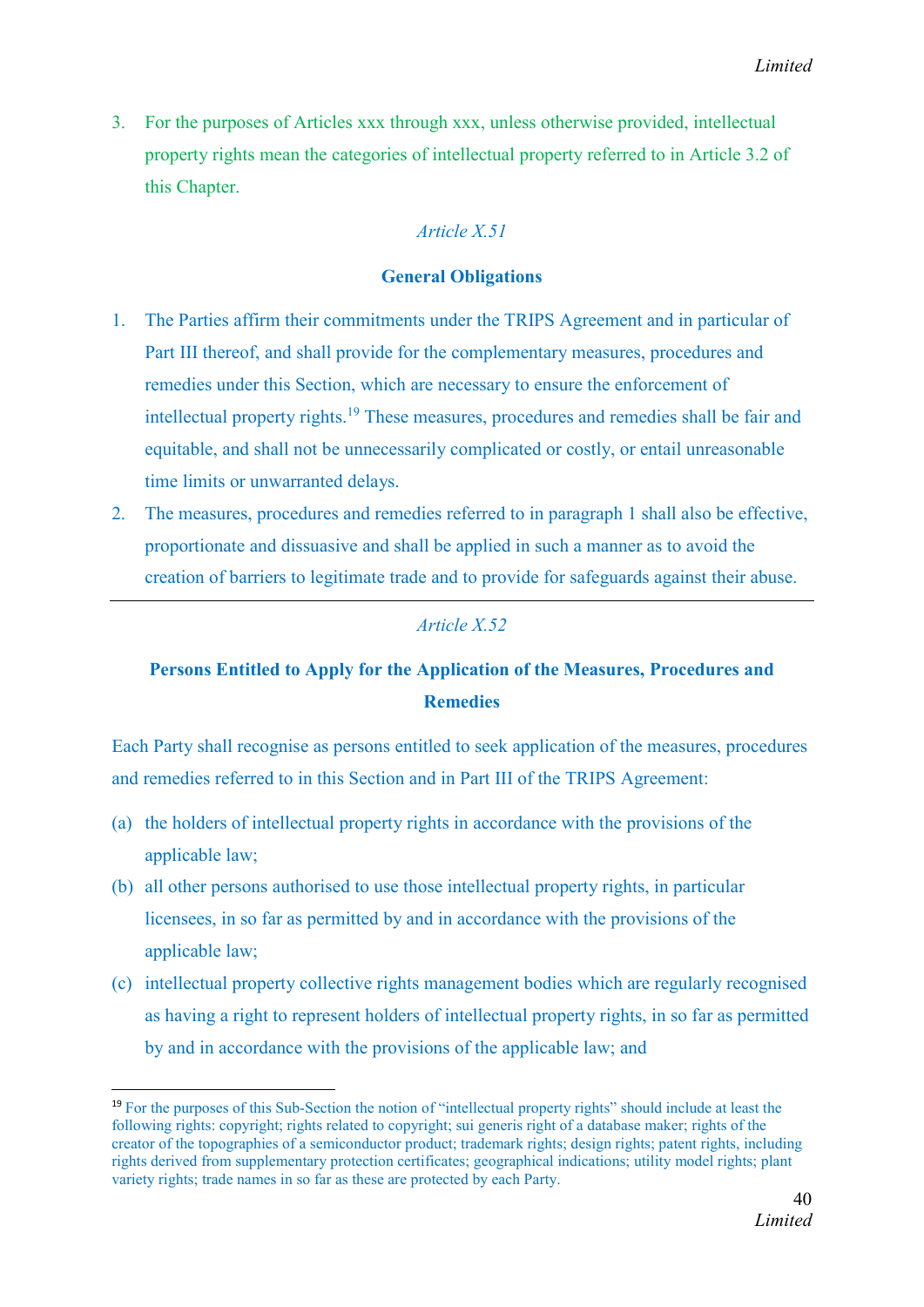(d) professional defence bodies which are regularly recognised as having a right to represent holders of intellectual property rights, in so far as permitted by and in accordance with the provisions of the applicable law.

## *SUB-SECTION 2*

#### *Civil and Administrative Enforcement*

#### *Article X.53*

#### Evidence

- 1. Each Party shall ensure that, even before the commencement of proceedings on the merits of the case, the competent judicial authorities may, on application by a party which has presented reasonably available evidence to support his claims that his intellectual property right has been infringed or is about to be infringed, order prompt and effective provisional measures to preserve relevant evidence in respect of the alleged infringement, subject to the protection of confidential information.
- 2. Such measures may include the detailed description, with or without the taking of samples, or the physical seizure of the alleged infringing goods, and, in appropriate cases, the materials and implements used in the production and/or distribution of these goods and the documents relating thereto.
- 3. Each Party shall take the measures necessary, in cases of infringement of an intellectual property right committed on a commercial scale, to enable the competent judicial authorities to order, where appropriate, on application by a party, the communication of banking, financial or commercial documents under the control of the opposing party, subject to the protection of confidential information.

#### *Article X.54*

## *Right of Information*

1. Each Party shall ensure that, in the context of proceedings concerning an infringement of an intellectual property right and in response to a justified and proportionate request of the claimant, the competent judicial authorities may order the infringer and/or any other person which is party to a litigation or a witness therein to provide information on the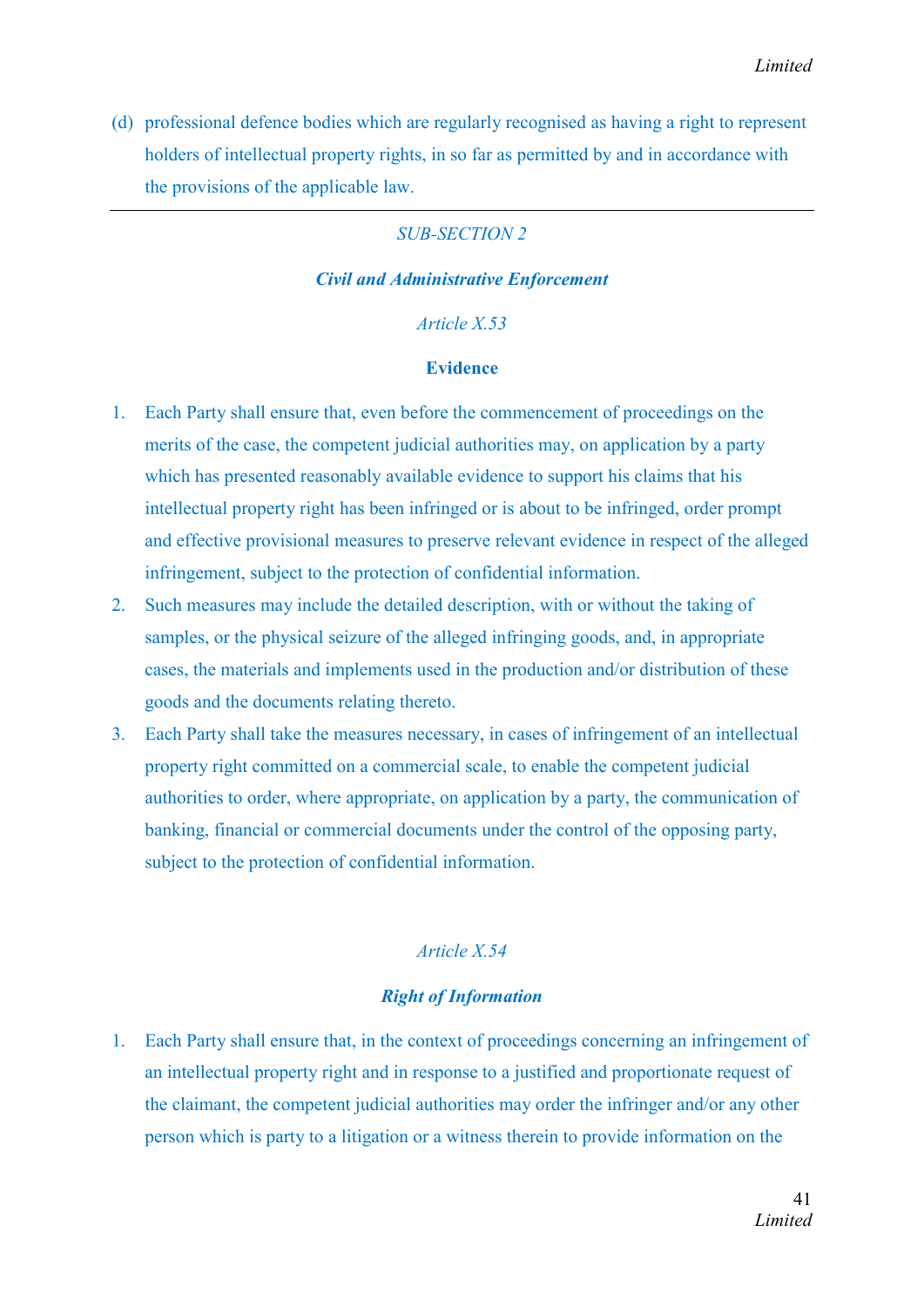origin and distribution networks of the goods or services which infringe an intellectual property right.

- (a) "Any other person" in this paragraph means a person who was:
	- (i) found in possession of the infringing goods on a commercial scale;
	- (ii) found to be using the infringing services on a commercial scale;
	- (iii) found to be providing on a commercial scale services used in infringing activities; or
	- (iv) indicated by the person referred to in subparagraph (i) to (iii) as being involved in the production, manufacture or distribution of the infringing goods or the provision of the infringing services.
- (b) Information shall, as appropriate, comprise:
	- (i) the names and addresses of the producers, manufacturers, distributors, suppliers and other previous holders of the goods or services, as well as the intended wholesalers and retailers; or
	- (ii) information on the quantities produced, manufactured, delivered, received or ordered, as well as the price obtained for the goods or services in question.
- 2. This Article shall apply without prejudice to other statutory provisions which:
	- (a) grant the right holder rights to receive fuller information;
	- (b) govern the use in civil or criminal proceedings of the information communicated pursuant to this Article;
	- (c) govern responsibility for misuse of the right of information;
	- (d) afford an opportunity for refusing to provide information which would force the person referred to in paragraph 1 to admit his own participation or that of his close relatives in an infringement of an intellectual property right; or
	- (e) govern the protection of confidentiality of information sources or the processing of personal data.

## *Article X.55*

#### Provisional and Precautionary Measures

1. Each Party shall ensure that the judicial authorities may, at the request of the applicant, issue against the alleged infringer an interlocutory injunction intended to prevent any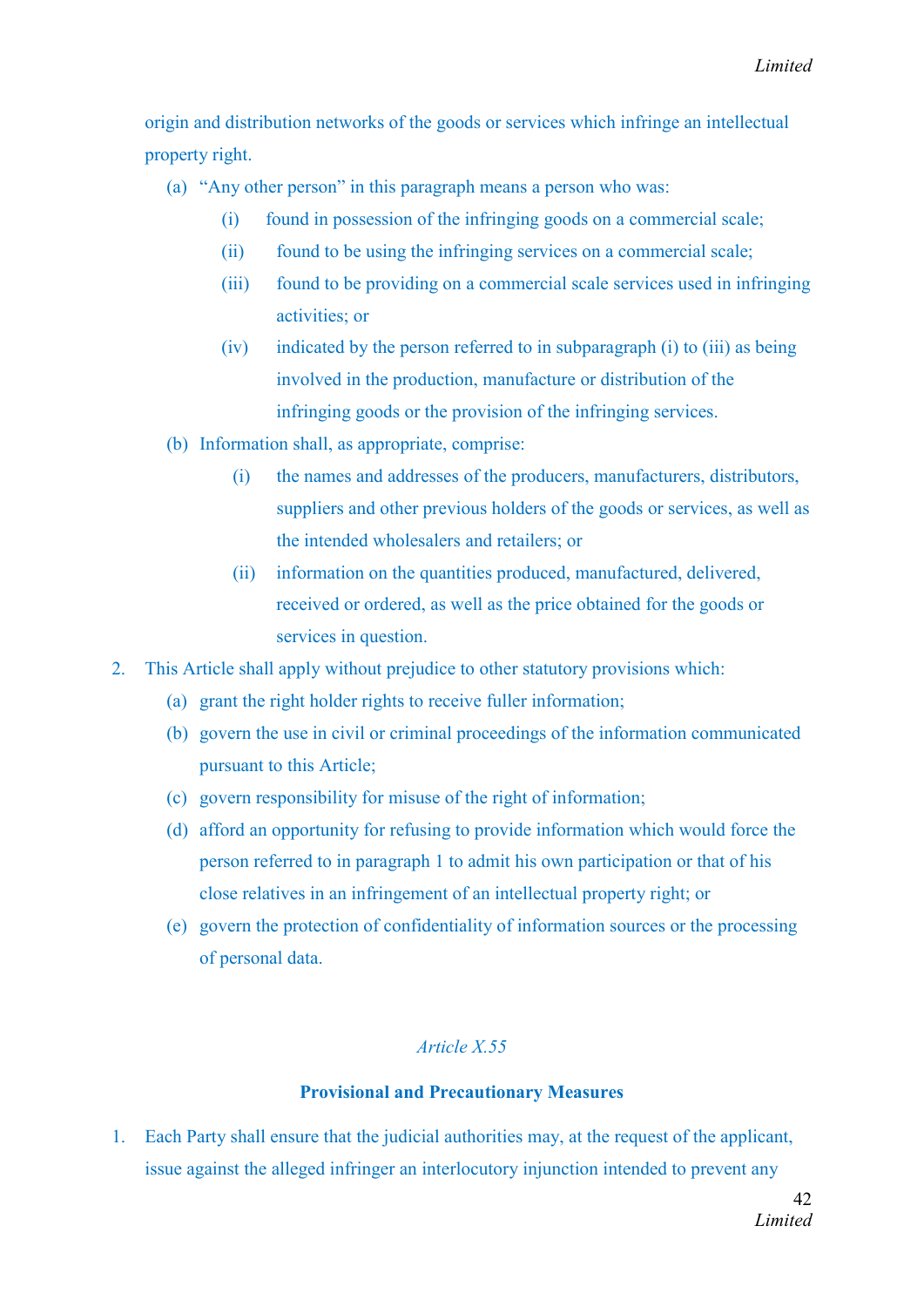imminent infringement of an intellectual property right, or to forbid, on a provisional basis and subject, where appropriate, to a recurring penalty payment where provided for by domestic law, the continuation of the alleged infringements of that right, or to make such continuation subject to the lodging of guarantees intended to ensure the compensation of the right holder. An interlocutory injunction may also be issued, under the same conditions, against an intermediary whose services are being used by a third party to infringe an intellectual property right. For the purposes of this Article, "intermediaries" include internet service providers.

- 2. An interlocutory injunction may also be issued to order the seizure or delivery up of goods suspected of infringing an intellectual property right, so as to prevent their entry into or movement within the channels of commerce.
- 3. In the case of an alleged infringement committed on a commercial scale, the Parties shall ensure that, if the applicant demonstrates circumstances likely to endanger the recovery of damages, the judicial authorities may order the precautionary seizure of the movable and immovable property of the alleged infringer, including the blocking of his bank accounts and other assets. To that end, the competent authorities may order the communication of bank, financial or commercial documents, or appropriate access to the relevant information.

#### *Article X.56*

#### **Remedies**

- 1. Each Party shall ensure that the competent judicial authorities may order, at the request of the applicant and without prejudice to any damages due to the right holder by reason of the infringement, and without compensation of any sort, the destruction or at least the definitive removal from the channels of commerce, of goods that they have found to infringe an intellectual property right. If appropriate, the competent judicial authorities may also order destruction of materials and implements predominantly used in the creation or manufacture of those goods.
- 2. The competent judicial authorities of each Party shall have the authority to order that those measures be carried out at the expense of the infringer, unless particular reasons are invoked for not doing so.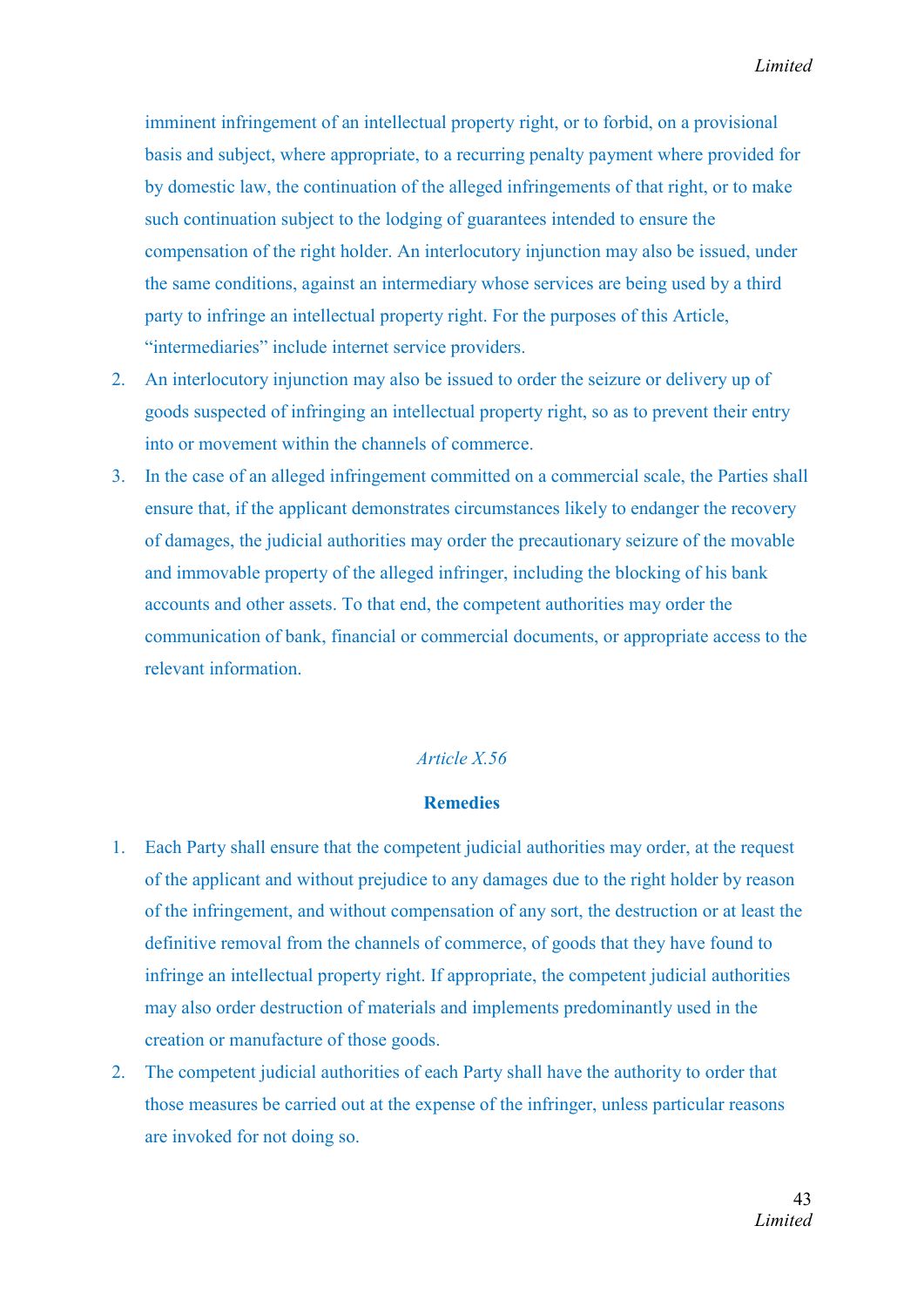#### *Article X.57*

#### Injunctions

Each Party shall ensure that, when a judicial decision finds an infringement of an intellectual property right, the competent judicial authorities may issue against the infringer as well as against an intermediary whose services are being used by a third party to infringe an intellectual property right an injunction aimed at prohibiting the continuation of the infringement.

#### *Article X.58*

#### Alternative Measures

Each Party may provide that the judicial authorities, in appropriate cases and upon request of the person liable to be subject to the measures provided for in Article X.52 (Remedies) and/or Article X.53 (Injunctions), may order pecuniary compensation to be paid to the injured party instead of applying the measures provided for in Article X.52 (Remedies) and/or Article X.53 (Injunctions),if that person acted unintentionally and without negligence, if execution of the measures in question would cause him disproportionate harm and if pecuniary compensation to the injured party appears reasonably satisfactory.

#### *Article X.59*

#### Damages

- 1. Each Party shall ensure that the competent judicial authorities, on application of the injured party, order the infringer who knowingly, or with reasonable grounds to know, engaged in an infringing activity, to pay the right holder damages appropriate to the actual prejudice suffered by him/her as a result of the infringement. When the competent judicial authorities set the damages:
	- (a) they shall take into account all appropriate aspects, such as the negative economic consequences, including lost profits, which the injured party has suffered, any unfair profits made by the infringer and, in appropriate cases, elements other than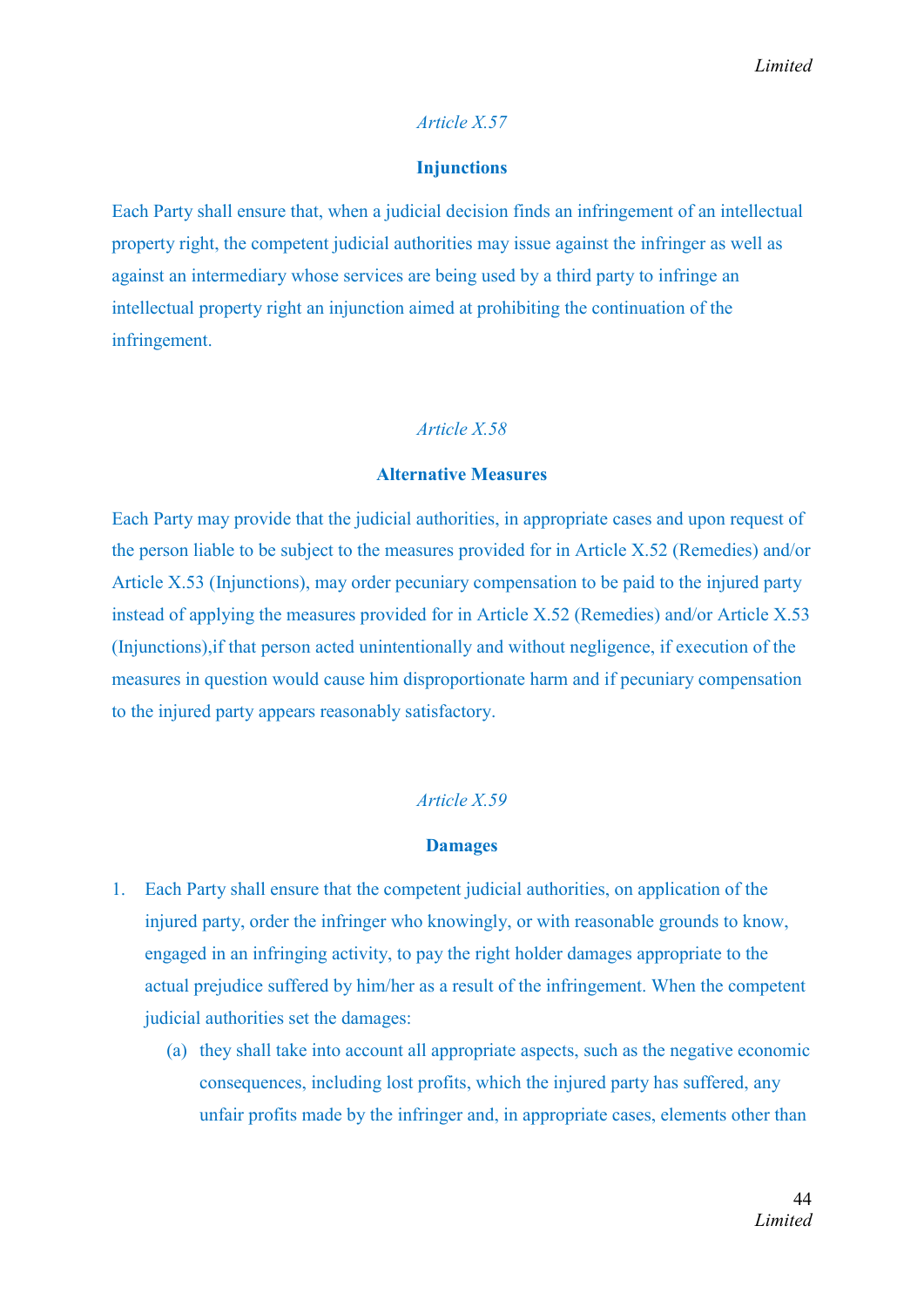economic factors, such as the moral prejudice caused to the right holder by the infringement; or

- (b) as an alternative to (a), they may, in appropriate cases, set the damages as a lump sum on the basis of elements such as at least the amount of royalties or fees which would have been due if the infringer had requested authorisation to use the intellectual property right in question.
- 2. Where the infringer did not knowingly, or with reasonable grounds to know, engage in infringing activity, each Party may lay down that the judicial authorities may order in favour of the injured party the recovery of profits or the payment of damages which may be pre-established.

## *Article X.60*

#### Legal Costs

Each Party shall ensure that reasonable and proportionate legal costs and other expenses incurred by the successful party shall as a general rule be borne by the unsuccessful party, unless equity does not allow this.

#### *Article X.61*

#### Publication of Judicial Decisions

Each Party shall ensure that, in legal proceedings instituted for infringement of an intellectual property right, the competent judicial authorities may order, at the request of the applicant and at the expense of the infringer, appropriate measures for the dissemination of the information concerning the decision, including displaying the decision and publishing it in full or in part.

#### *Article X.62*

## Presumption of Authorship or Ownership

The Parties shall recognise that, for the purposes of applying the measures, procedures and remedies provided for in this Section: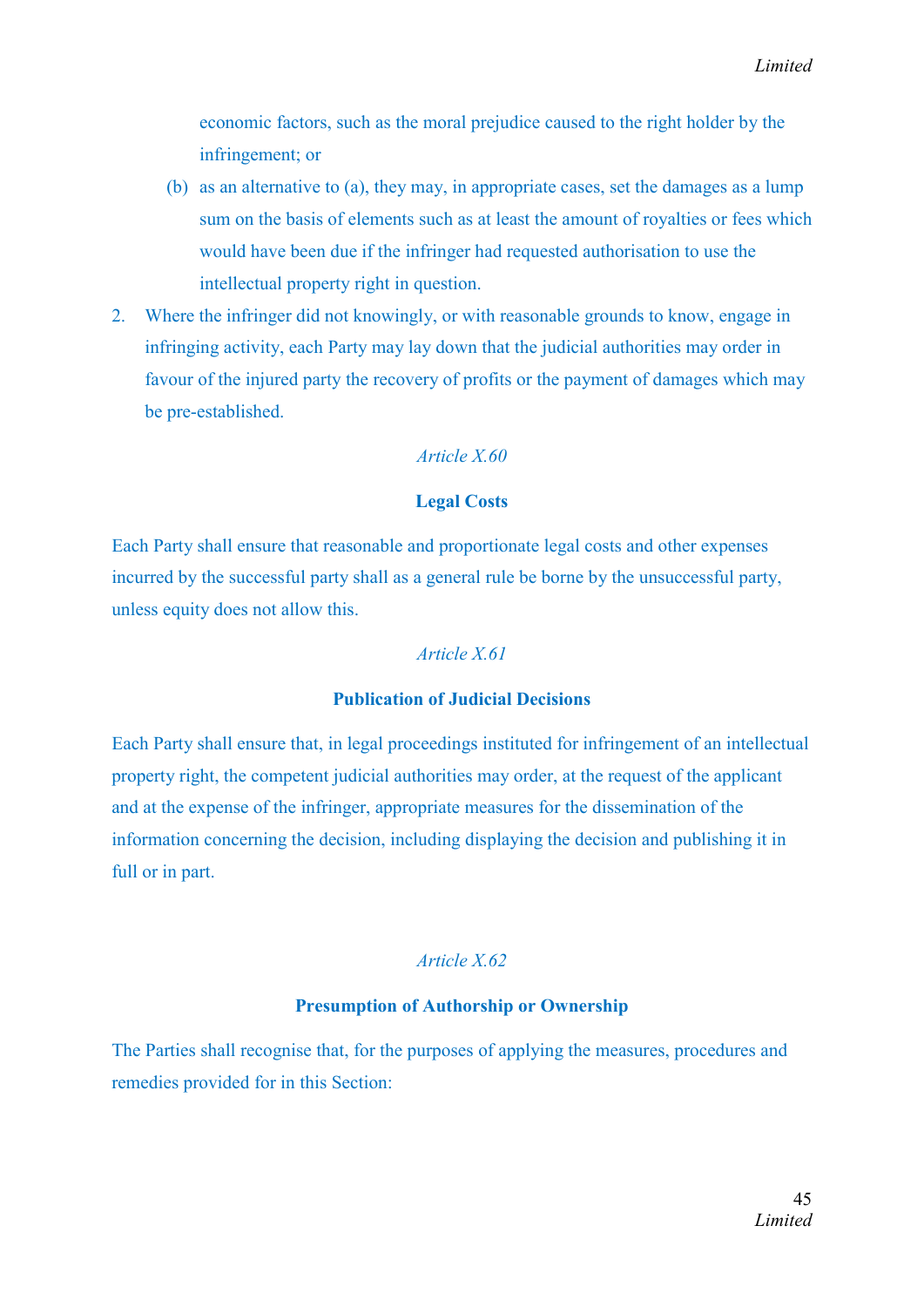- (a) for the author of a literary or artistic work, in the absence of proof to the contrary, to be regarded as such, and consequently to be entitled to institute infringement proceedings, it shall be sufficient for his/her name to appear on the work in the usual manner;
- (b) the provision under (a) shall apply mutatis mutandis to the holders of rights related to copyright with regard to their protected subject matter.

#### *Article X.63*

#### Administrative Procedures

To the extent that any civil remedy can be ordered as a result of administrative procedures on the merits of a case, such procedures shall conform to principles equivalent in substance to those set forth in the relevant provisions of this Section.

#### Article X.64

#### Consistency with GATT and TRIPS Agreement

In implementing border measures for the enforcement of intellectual property rights by customs, whether or not covered by this Agreement, each Party shall ensure consistency with its obligations under the GATT and TRIPS Agreements and, in particular, with Article V of GATT Agreement, Article 41 and Section 4 of the Part III of TRIPS Agreement.

## *[EU: SECTION D*

#### BORDER ENFORCEMENT

*Article X.65*

#### Border Enforcement Measures Related to Intellectual Property Rights

1. With respect to goods under customs control, each Party shall adopt or maintain procedures under which a right holder may submit applications requesting customs authorities to suspend the release of or detain goods suspected of infringing trademarks, copyrights and related rights, geographical indications, patents, utility models, industrial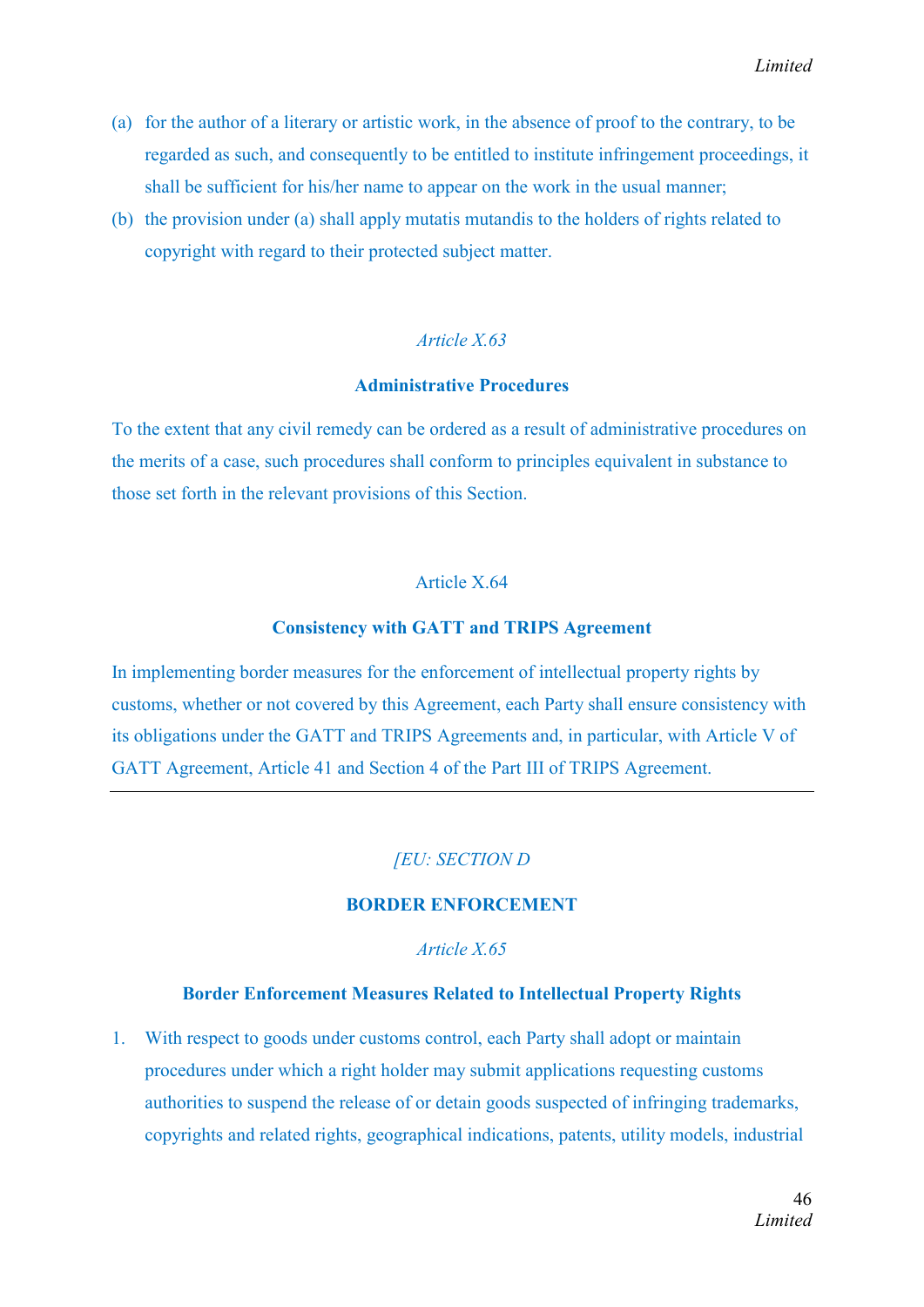designs, topographies of integrated circuits and plant variety rights (hereinafter referred to as "suspect goods").

- 2. Each Party shall have in place electronic systems for the management by customs of the applications granted or recorded.
- 3. Customs authorities shall not charge a fee to cover the administrative costs resulting from the processing of an application or a recordation.
- 4. Customs authorities shall decide about granting or recording application within a reasonable period of time from the submission of the application.
- 5. Parties shall provide for such application/recordation to apply to multiple shipments.
- 6. With respect to goods under customs control, customs authorities may act upon their own initiative to suspend the release of or detain suspect goods.
- 7. Customs authorities shall use risk analysis to identify suspect goods.
- 8. Each Party shall have in place procedures allowing for the destruction of goods infringing intellectual property rights, without there being any need to prior administrative or judicial proceedings for the formal determination of the infringements, in particular where the persons concerned agree or do not oppose to the destruction. In case goods determined to be infringing are not destroyed, each Party shall ensure that, except in exceptional circumstances, such goods are disposed of outside the commercial channel in such a manner to avoid any harm to the right holder.
- 9. Each Party may have in place procedures allowing for the swift destruction of counterfeit trade mark and pirated goods sent in postal or express couriers' consignments.
- 10. There shall be no obligation to apply this Article to import of goods put on the market in another country by or with the consent of the right holders. A Party may exclude from the application of this Article goods of a non-commercial nature contained in travellers' personal luggage.
- 11. The customs authorities of each Party shall maintain a regular dialogue and promote cooperation with the relevant stakeholders and with other authorities involved in the enforcement of the intellectual property rights referred to in paragraph 1.
- 12. The Parties agree to cooperation in respect of international trade in suspect goods and, in particular, to share information on such trade.
- 13. Without prejudice to other forms of cooperation, the Protocol [2] on Mutual Administrative Assistance in Customs Matters will be applicable with regard to breaches of legislation on intellectual property rights referred to in paragraph 1, for the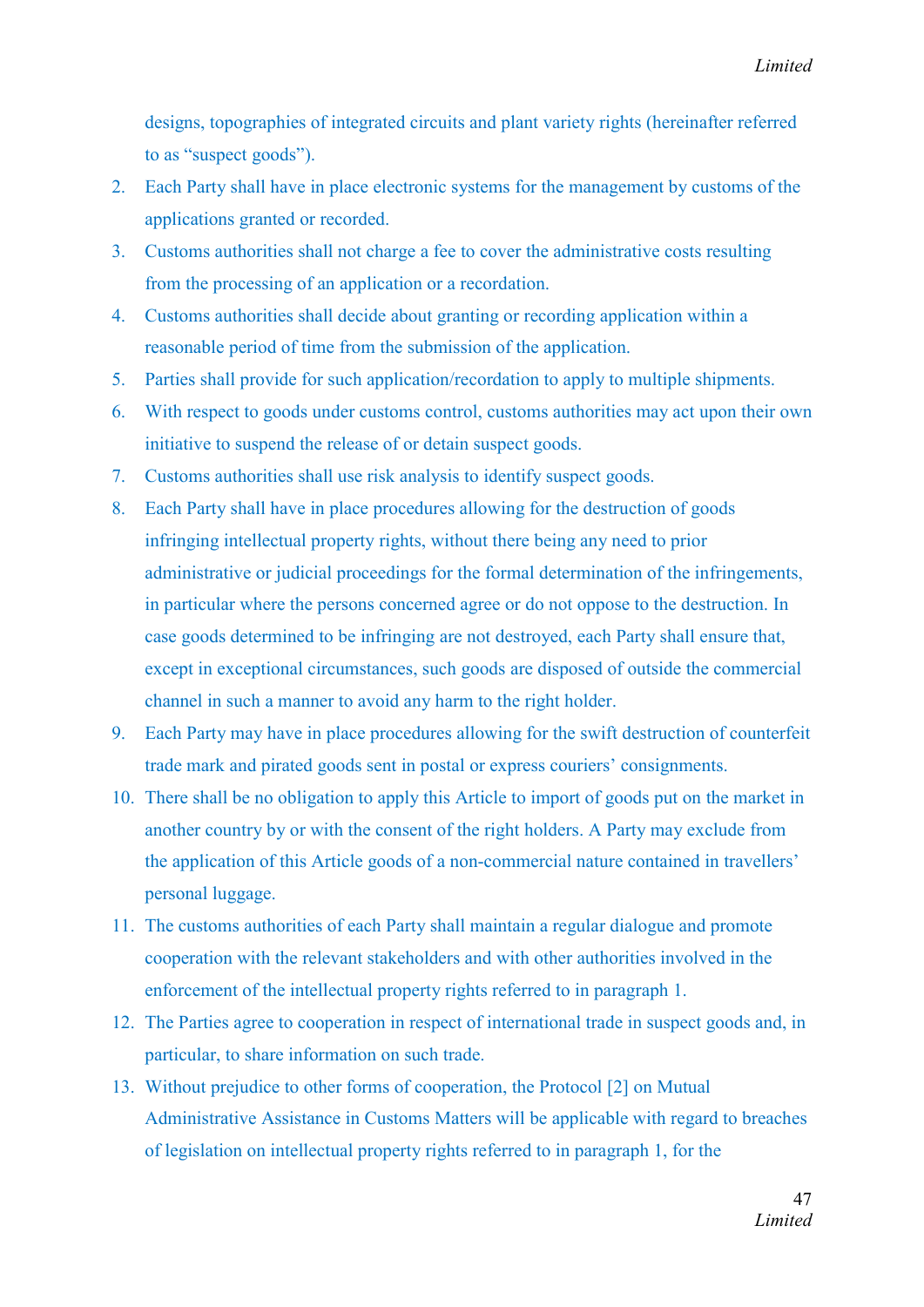enforcement of which the customs authorities are competent in accordance with this Article.

14. [A Committee shall be in charge of ensuring the proper functioning and implementation of this Article, in particular providing for the framework for organising cooperation.]

## Article 16

## *Cooperation*

- 1. The Parties agree to cooperate with a view to supporting implementation of the commitments and obligations undertaken under the IPR Chapter as well as should contribute to the promotion of technological innovation and to the transfer and dissemination of technology, to the mutual advantage of producers and users of technological knowledge and in a manner conducive to social and economic welfare, and to a balance of rights and obligations.
- 2. Subject to Title XX (Economic and Sector Cooperation) and in accordance with the provisions of Title XX (Financial Cooperation, with Anti-Fraud Provisions) of this Agreement, areas of cooperation include the following activities, but not limited to them:
	- a) The exchange of information on the legal framework concerning intellectual property rights and relevant rules of protection and enforcement;
	- b) The exchange of information on the legal framework and practices related to intellectual property and competition law;
	- c) The exchange of experience between the Parties on legislative progress;
	- d) The exchange of experience between the Parties on the enforcement of intellectual property rights;
	- e) Exchange of experiences between the Parties on enforcement at central and subcentral level by customs, police, administrative and judiciary bodies;
	- f) Coordination to prevent exports of trademarks counterfeit goods, including with other countries;
	- g) Coordination among Competition Authorities to prevent anticompetitive practices such as, abuse in the exercise of intellectual property rights and dominant position, the resort to practices that unreasonably restrain trade, sham litigation and pay-for-delay agreements;
	- h) Technical assistance, capacity-building; exchange and training of personnel;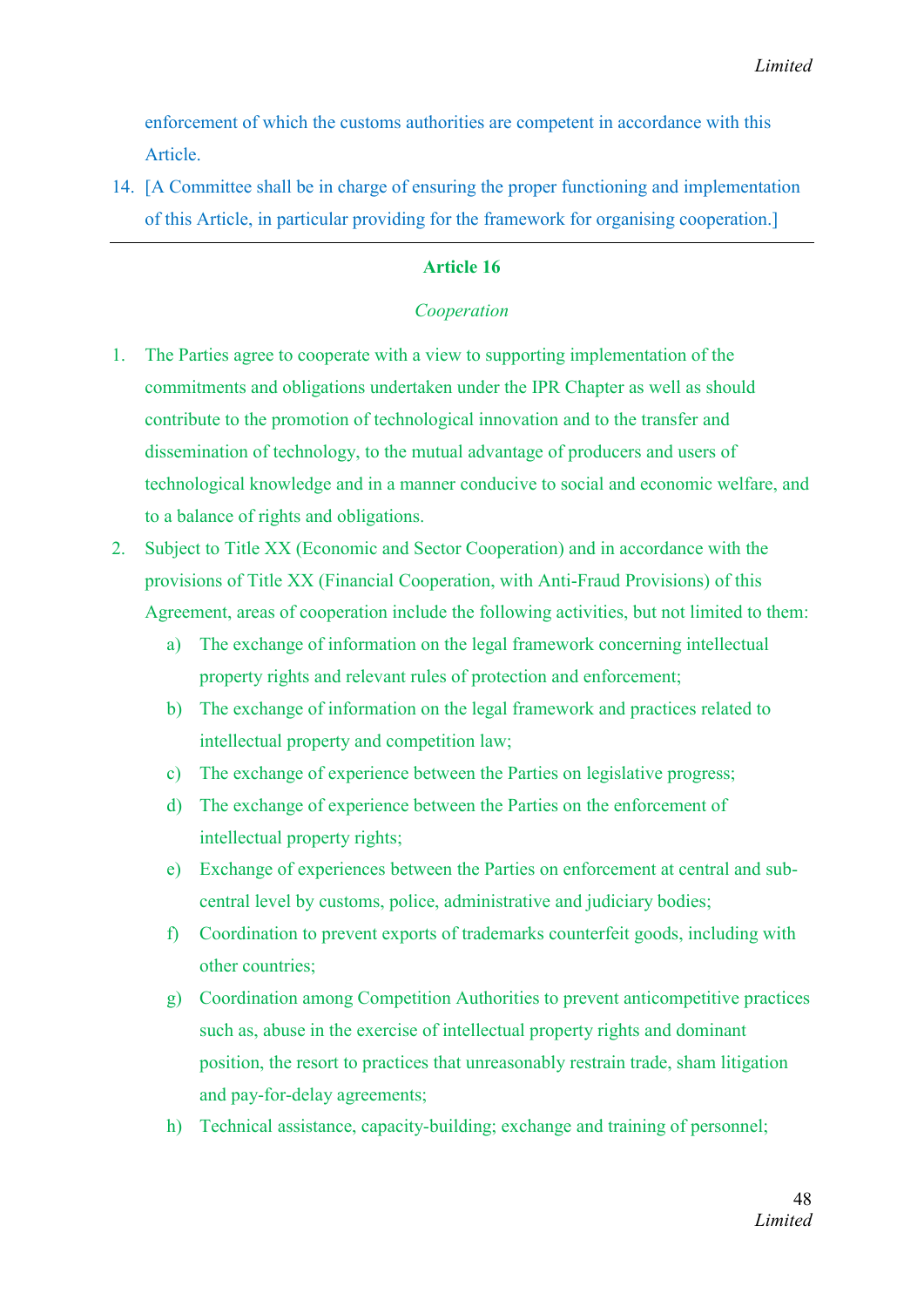- i) The protection and defence of intellectual property rights and the dissemination of information in this regard, inter alia, business circles and civil society;
- j) Public awareness of consumers and right holders; enhancement of institutional cooperation, particularly between the intellectual property offices;
- k) Actively promoting awareness and education of the general public on policies concerning intellectual property rights;
- l) Formulation of effective strategies to identify key audiences and communication programmes to increase consumer and media awareness on the impact of intellectual property abuse and violations;
- m) Mutual cooperation between the intellectual property offices, research and academic institutions and private enterprises from the different Parties to facilitate the access of all specialised databases for the purposes of specialised searches. [MCS: The Parties shall explore new and existing mechanisms to facilitate technology transfer to strengthen national capabilities.]

## *Article X.66*

## Cooperation and Transparency

- 1. The Parties agree to cooperate with a view to supporting implementation of the commitments and obligations undertaken under this Chapter.
- 2. The Parties shall draw on the following modalities, among others, with respect to cooperation on intellectual property rights protection and enforcement matters. The areas of cooperation include the following activities, but are not limited to:
	- (a) The exchange of information on the legal framework concerning intellectual property rights and relevant rules of protection and enforcement;
	- (b) The exchange of experience between the Parties on legislative progress;
	- (c) The exchange of experience between the Parties on the enforcement of intellectual property rights;
	- (d) The exchange of experiences between the Parties on enforcement at central and sub-central level by customs, police, administrative and judiciary bodies;
	- (e) Coordination to prevent exports of counterfeit goods, including with other countries;
	- (f) Technical assistance, capacity building; exchange and training of personnel;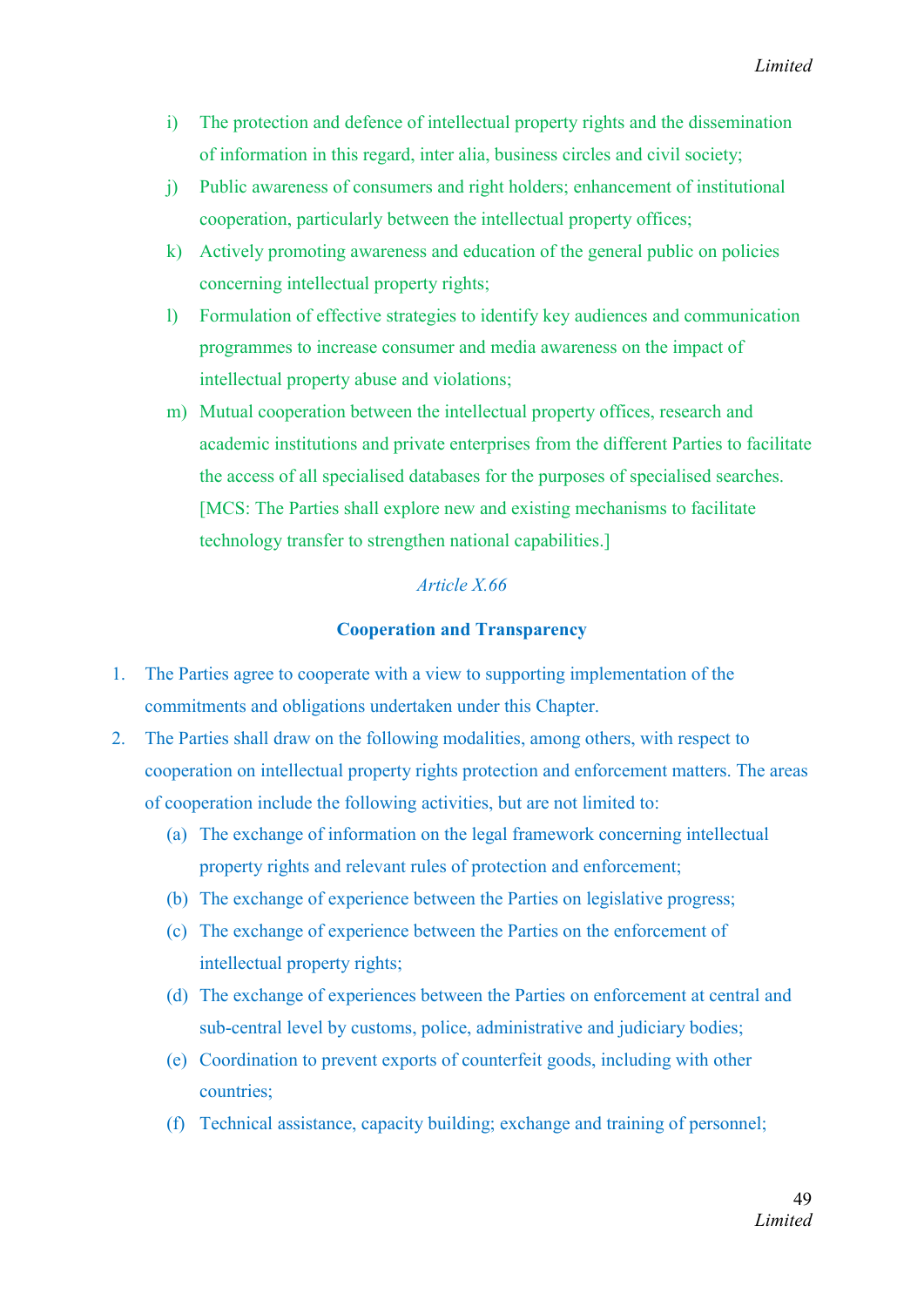- (g) The protection and defence of intellectual property rights and the dissemination of information in this regard in, inter alia, business circles and civil society;
- (h) Public awareness of consumers and right holders; enhancement of institutional cooperation, particularly between the intellectual property offices;
- (i) Actively promoting awareness and education of the general public on policies concerning intellectual property rights;
- (j) Regarding public-private collaboration engaging with SMEs, including at SMEfocused events or gatherings, regarding protecting and enforcing intellectual property rights and reducing infringement;
- (k) Formulation of effective strategies to identify audiences and communication programmes to increase consumer and media awareness on the impact of intellectual property violations, including the risk to health and safety and the connection to organised crime;
- (l) Facilitation of voluntary stakeholder initiatives to reduce intellectual property rights infringement, including over the internet and in other marketplaces.
- 3. [Without prejudice to paragraph 1 and 2 and to supplement them if necessary, the Parties agree to establish a Sub-Committee on Intellectual Property to follow up on the implementation of the provisions of this Title and any other relevant issue. This Sub-Committee shall be co-chaired by officials of both Parties and will meet at least once per year, except if the Parties agree otherwise. These meetings shall be carried out through any agreed means, including by video conference. The Sub-Committee on Intellectual Property will adopt its decisions by consensus. It may also adopt specific rules of procedure, by consensus.]

## [MCS: Article XX

*Liability of intermediary service providers]*

[Placeholder: MERCOSUR may propose text on Liability of intermediary service providers]

*The following articles relating to enforcement of infringements in a digital environment should be placed in a chapter dealing with e-commerce, but will be discussed by the IPR teams.*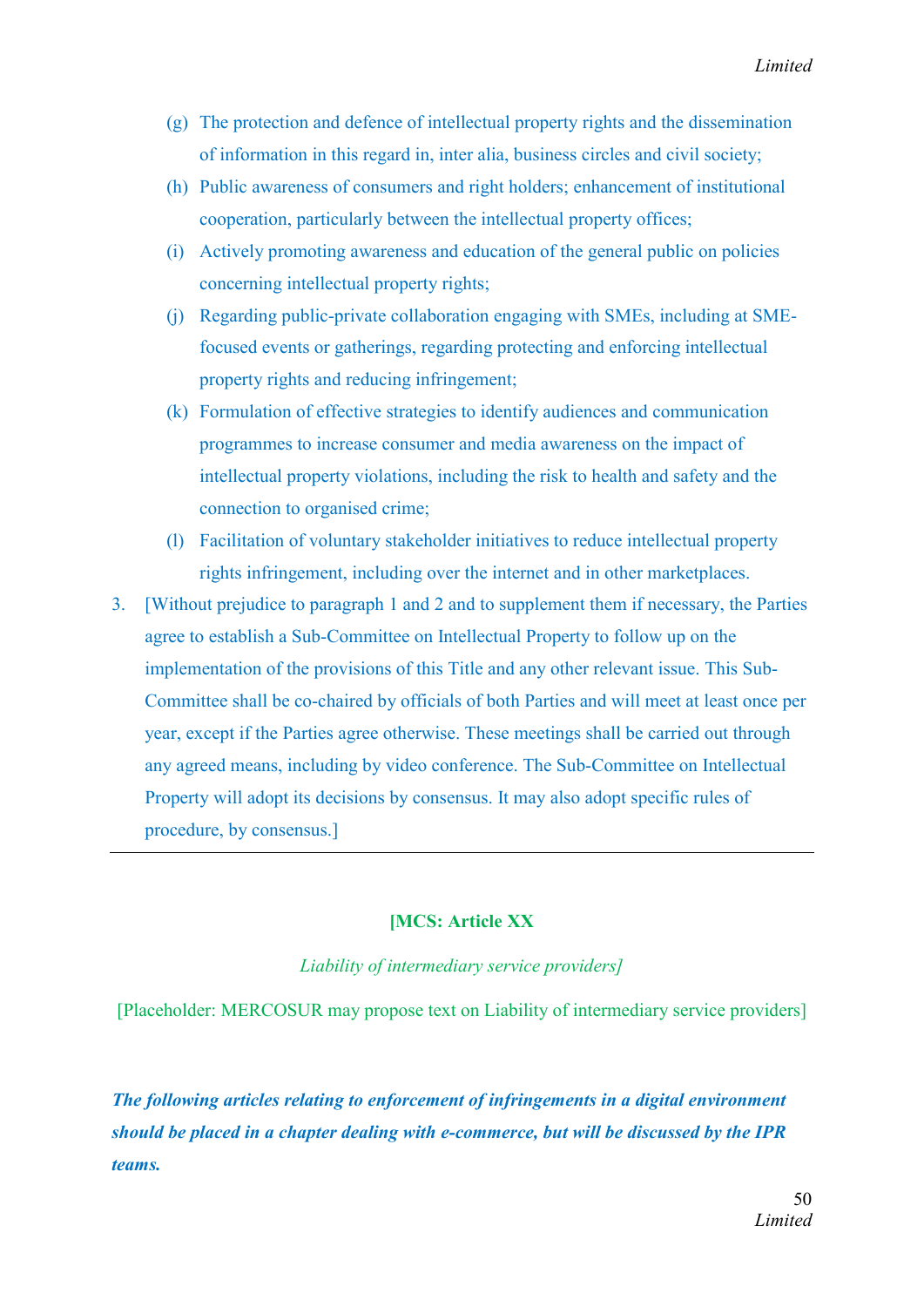## SECTION X

# LIABILITY OF INTERMEDIARY SERVICE PROVIDERS

## *Article XX.1*

## Use of Intermediaries' Services

The Parties recognise that the services of intermediaries may be used for activities infringing an intellectual property right and each Party shall provide for the following measures in respect of intermediary service providers.

## *Article XX.2*

## Intermediary Service Providers: Mere Conduit

- 1. Where an information society service is provided that consists of the transmission in a communication network of information provided by a recipient of the service, or the provision of access to a communication network, each Party shall ensure that the service provider is not liable for the information transmitted, on condition that the provider:
	- (a) does not initiate the transmission;
	- (b) does not select the receiver of the transmission; and
	- (c) does not select or modify the information contained in the transmission.
- 2. The acts of transmission and of provision of access referred to in paragraph 1 include the automatic, intermediate and transient storage of the information transmitted in so far as this takes place for the sole purpose of carrying out the transmission in the communication network, and provided that the information is not stored for any period longer than is reasonably necessary for the transmission.
- 3. This Article shall not affect the possibility for a competent authority, in accordance with each Party's legal system, of requiring the service provider to terminate or prevent an infringement.

## *Article XX.3*

#### Intermediary Service Providers: Caching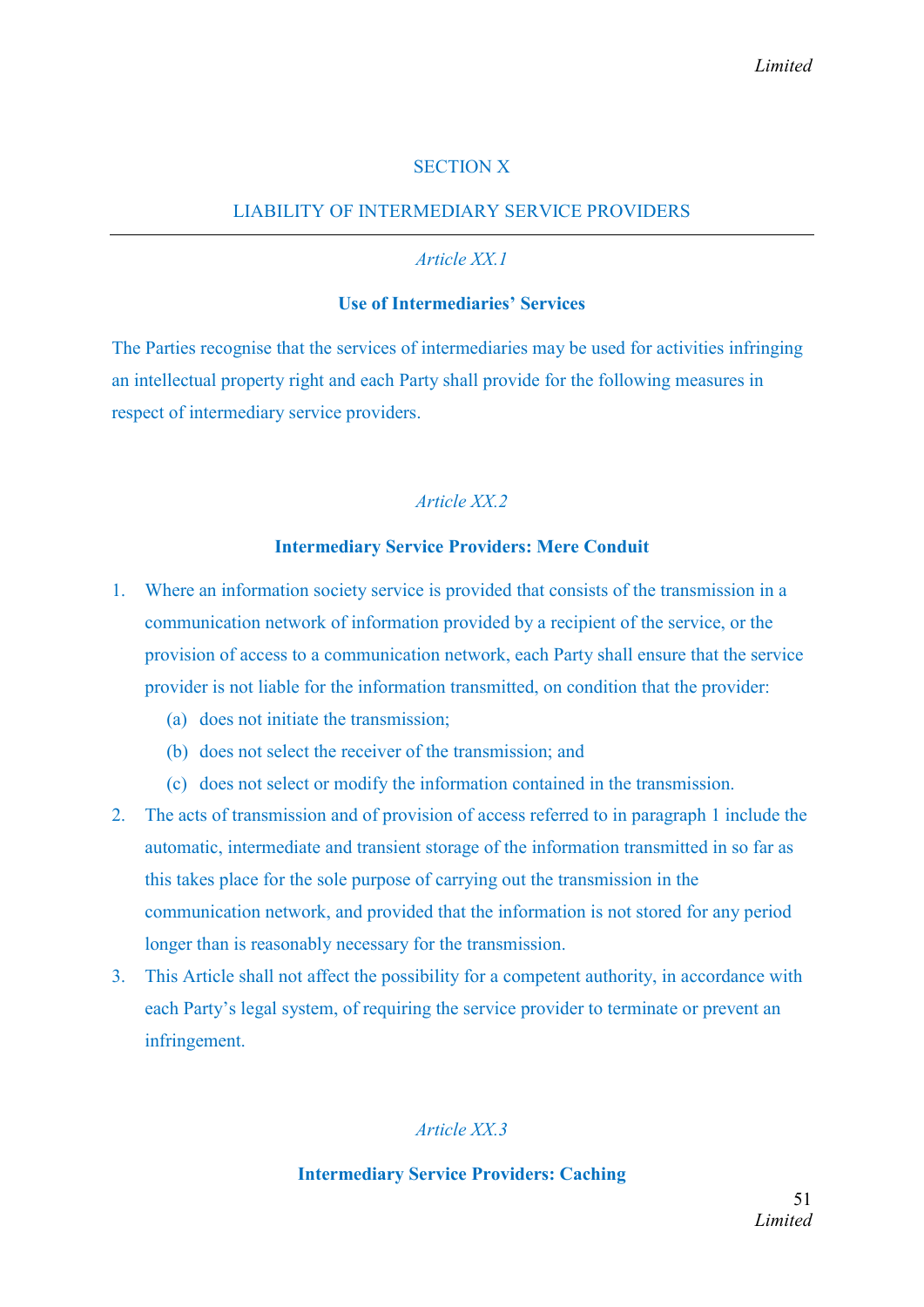- 1. Where an information society service is provided that consists of the transmission in a communication network of information provided by a recipient of the service, each Party shall ensure that the service provider is not liable for the automatic, intermediate and temporary storage of that information, performed for the sole purpose of making more efficient the information's onward transmission to other recipients of the service upon their request, on condition that:
	- (a) the provider does not modify the information;
	- (b) the provider complies with conditions on access to the information;
	- (c) the provider complies with rules regarding the updating of the information, specified in a manner widely recognised and used by industry;
	- (d) the provider does not interfere with the lawful use of technology, widely recognised and used by industry, to obtain data on the use of the information; and
	- (e) the provider acts expeditiously to remove or to disable access to the information it has stored upon obtaining actual knowledge of the fact that the information at the initial source of the transmission has been removed from the network, or access to it has been disabled, or that a competent authority has ordered such removal or disablement.
- 2. This Article shall not affect the possibility for a competent authority, in accordance with each Party's legal system, of requiring the service provider to terminate or prevent an infringement.

## *Article XX.4*

#### Intermediary Service Providers: Hosting

- 1. Where an information society service is provided that consists of the storage of information provided by a recipient of the service, the Parties shall ensure that the service provider is not liable for the information stored at the request of a recipient of the service, on condition that:
	- (a) the provider does not have actual knowledge of illegal activity or information and, as regards claims for damages, is not aware of facts or circumstances from which the illegal activity or information is apparent; or
	- (b) the provider, upon obtaining such knowledge or awareness, acts expeditiously to remove or to disable access to the information.